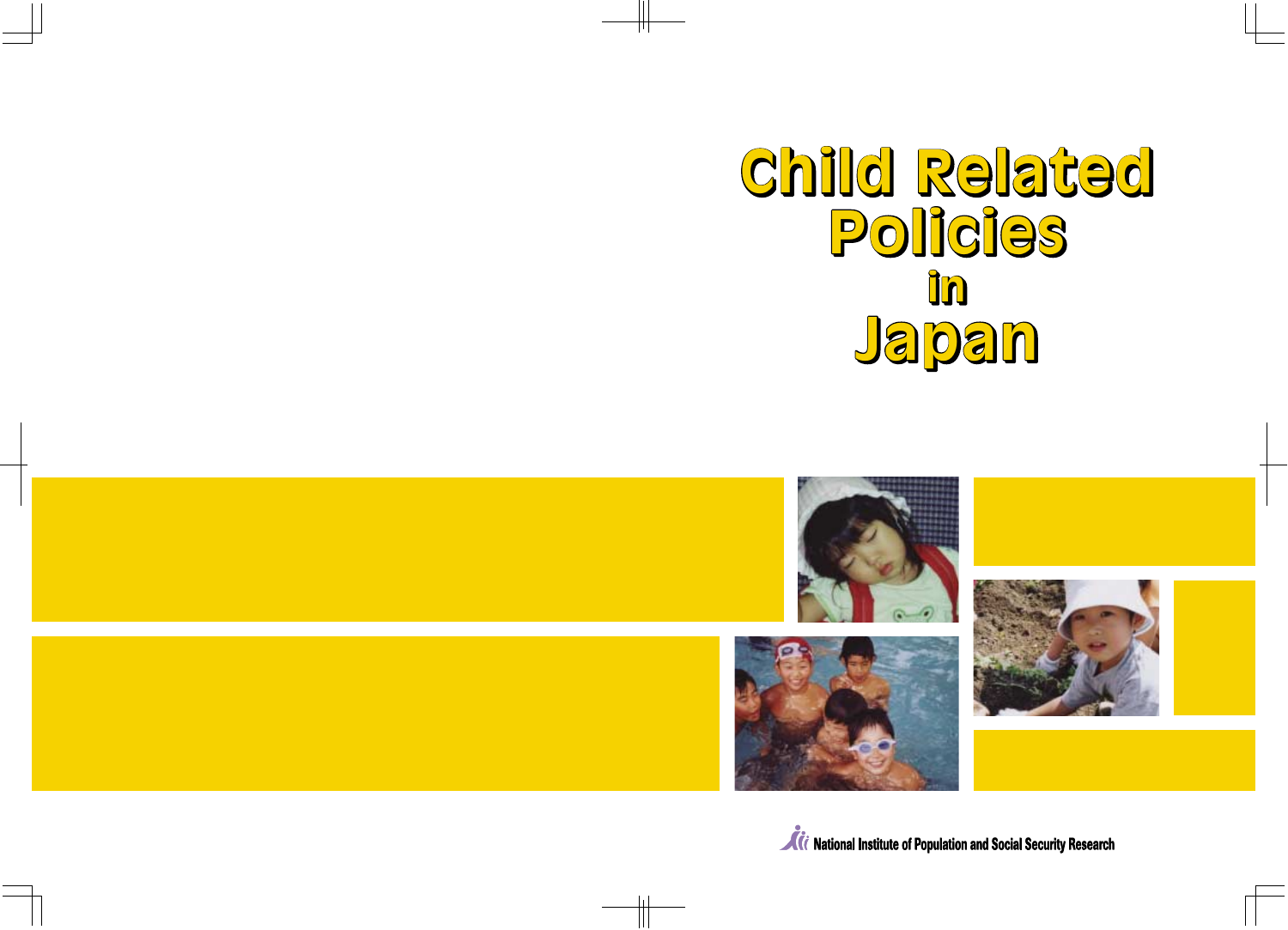# **Preface**

This small booklet is a part of the fruits of two-year collaborative work by project members of Studies on the Effects of Child Allowance, Taxation and Childcare Services on Familial Households, which received grants from the Ministry of Health, Labour and Welfare from 2001 to 2003. While the core outcome of the project has been published in the form of papers in academic journals and reports, this booklet is written to provide basic information for foreign researchers as well as general readers about institutions and policies targeted to families with children in Japan. The concern over lack of even introductory readings accessible for foreign researchers on the issue of policies for families with children has become acute among the project members, especially after participating in the international workshop on Low Fertility and Social Policies held in Tokyo on November 21–22, 2002. Seeds of this booklet were sown when project members saw that demographers at the workshop were eager to get some information about policies designed to improve welfare of families with children, childcare system, and cash benefits to families with children in Japan. As project members, we hope that this small booklet will be a comprehensive guide to institutions and policies for families with children in Japan.

March, 2003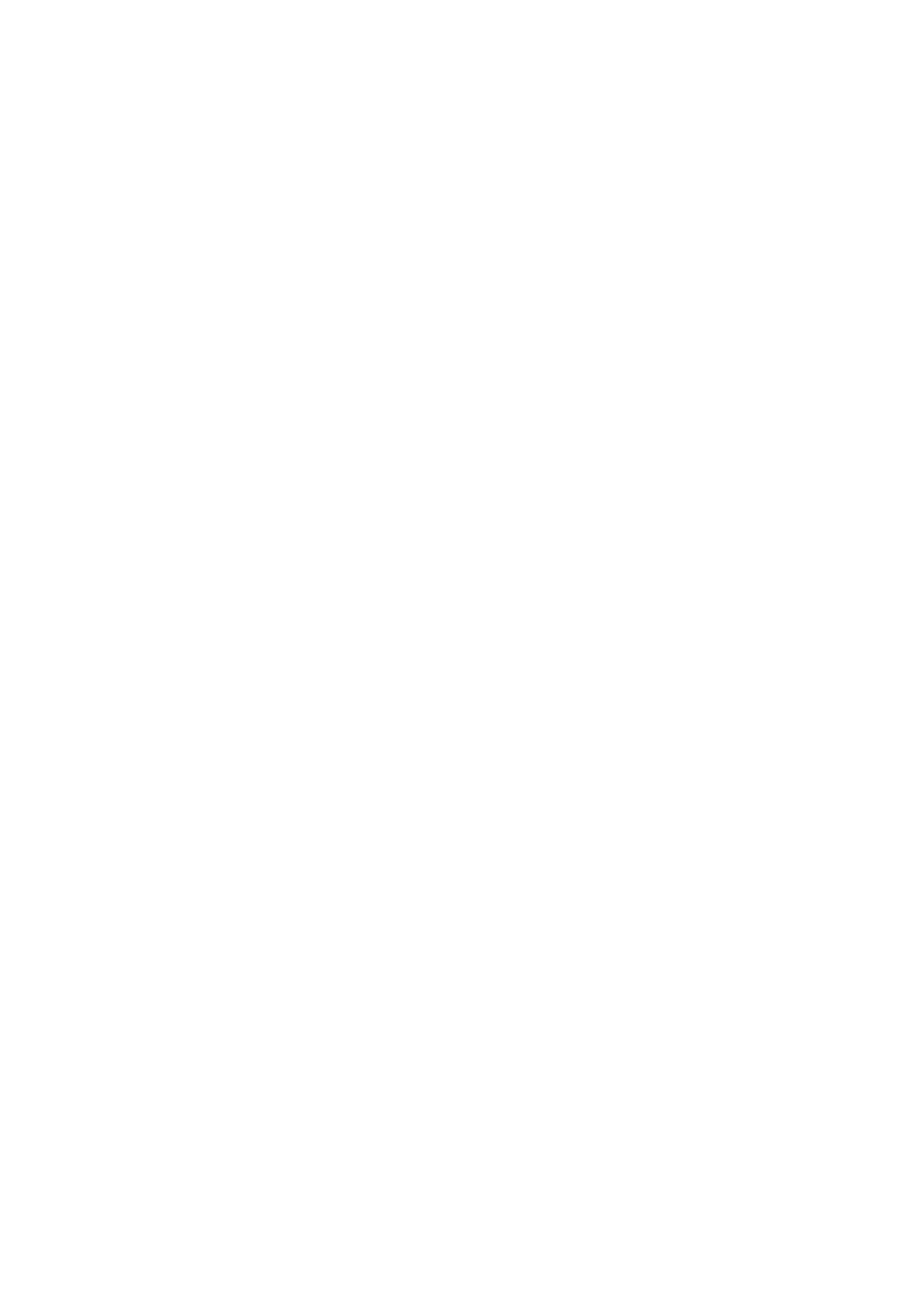# **Contents**

| <b>Chapter 1</b>                                                                        |
|-----------------------------------------------------------------------------------------|
| <b>Toward Population Declining Society</b>                                              |
| Recent Trends in Fertility and Marriage in Japan $\cdots \cdots \cdots \cdots \cdots 1$ |
| <b>Chapter 2</b>                                                                        |
| Policies Targeted to Families with Children                                             |
|                                                                                         |
| <b>Chapter 3</b>                                                                        |
| Social Security Expenditure for Households with Children ··········· 22                 |
| <b>Chapter 4</b>                                                                        |
|                                                                                         |
| <b>Chapter 5</b>                                                                        |
| Child Poverty and Inequality                                                            |
|                                                                                         |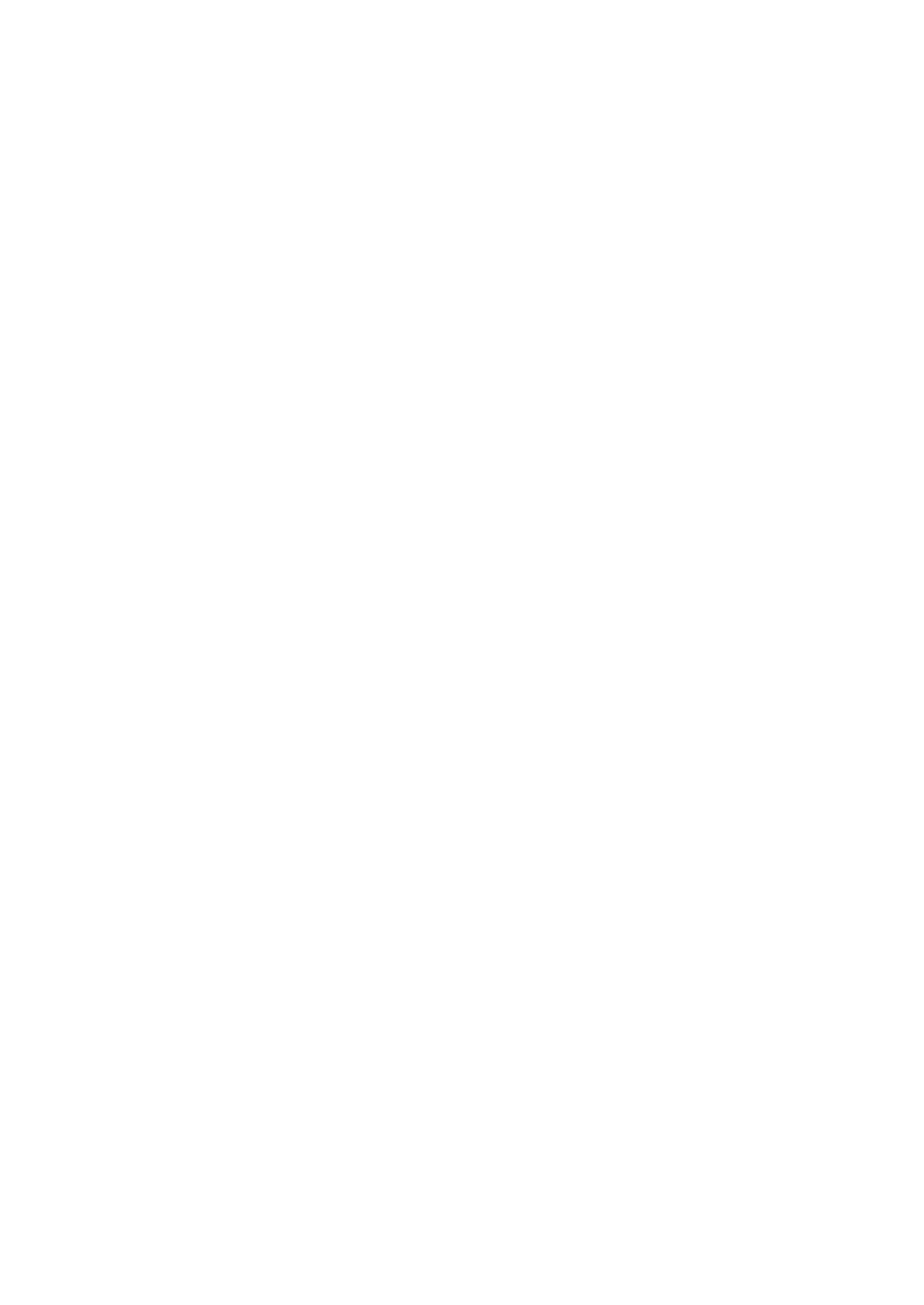# *Chapter*

**1**

# *Toward Population Declining Society*

*Recent Trends in Fertility and Marriage in Japan*

# **Introduction**

Population growth at the national level is determined by fertility, mortality, and international migration. In general, fertility is the primary engine of population growth and it is no exception in Japan. Because Japan admits relatively few immigrants, natural growth or the difference between the number of births and deaths accounts for nearly all of the country's population growth. In this chapter, we present data on fertility trends and childbearing patterns of women by various measures. We will show that the number of births is declining since the mid-1970s and the average number of children women will have in her life time are also showing declining signs. In addition, we take a look at factors that contributed to the below-replacement fertility in contemporary Japan and the implications of these trends for future population prospects.

# **1. Toward Population Declining Society 1.1 Changes in Age Composition**

The total population of Japan in 2000 stood at 122.7 million. According to the latest population projections by the National Institute of Population and Social Security Research (2002), the population of Japan is expected to peak at 127 million in 2006, and is projected to decline beginning in  $2007$ <sup>1</sup>

The age composition of Japanese society also is expected to change drastically. In 2000, child population (aged 0–14) was 18 million, accounting for 14.6 percent of the total population (see Figure 1.1). Since 1975, child population was already showing a decreasing trend and this tendency is expected to continue in the future. In 2010, the share of this group is projected to decrease further to 13.4 percent. The population aged 15–64 has increased consistently after the war peaking at 8.7 million in 1995, which accounted for 69 percent of the total population. However, the population of this group has started to decline thereafter. By 2020, the share of this group is expected to be as low as 60 percent. In contrast to the younger population groups, the number of population aged 65 or older has shown a rapid increase. Historically, the number of children (aged 0–14) was always higher than that of the elderly (aged 65 and over). Because of the declining number of births, however, the number of those aged 65 and over finally surpassed that of children (aged 0–14) in 1997. In 2000, the elderly population was 22 million, accounting for 17.3 percent of the total population. As the post-war baby boomers (individuals born between 1947–1949) age, the number of the elderly is projected to increase rapidly, reaching over 30 million in 2013. With the decline in total population, the share of the elderly is expected to increase, reaching over 20 percent in 2006.

In the near future, Japan will turn itself from a population increasing society to a population decreasing society. In 1947, the share of children out of total population was about one-third (35.3 percent), which was higher than that of the elderly (4.8 percent). Completely different picture is expected to emerge in 2050. It is projected that the share of children will be about one-ninth (10.8 percent), while that of the elderly will be one-third (35.7 percent) of the total Japanese population in 2050.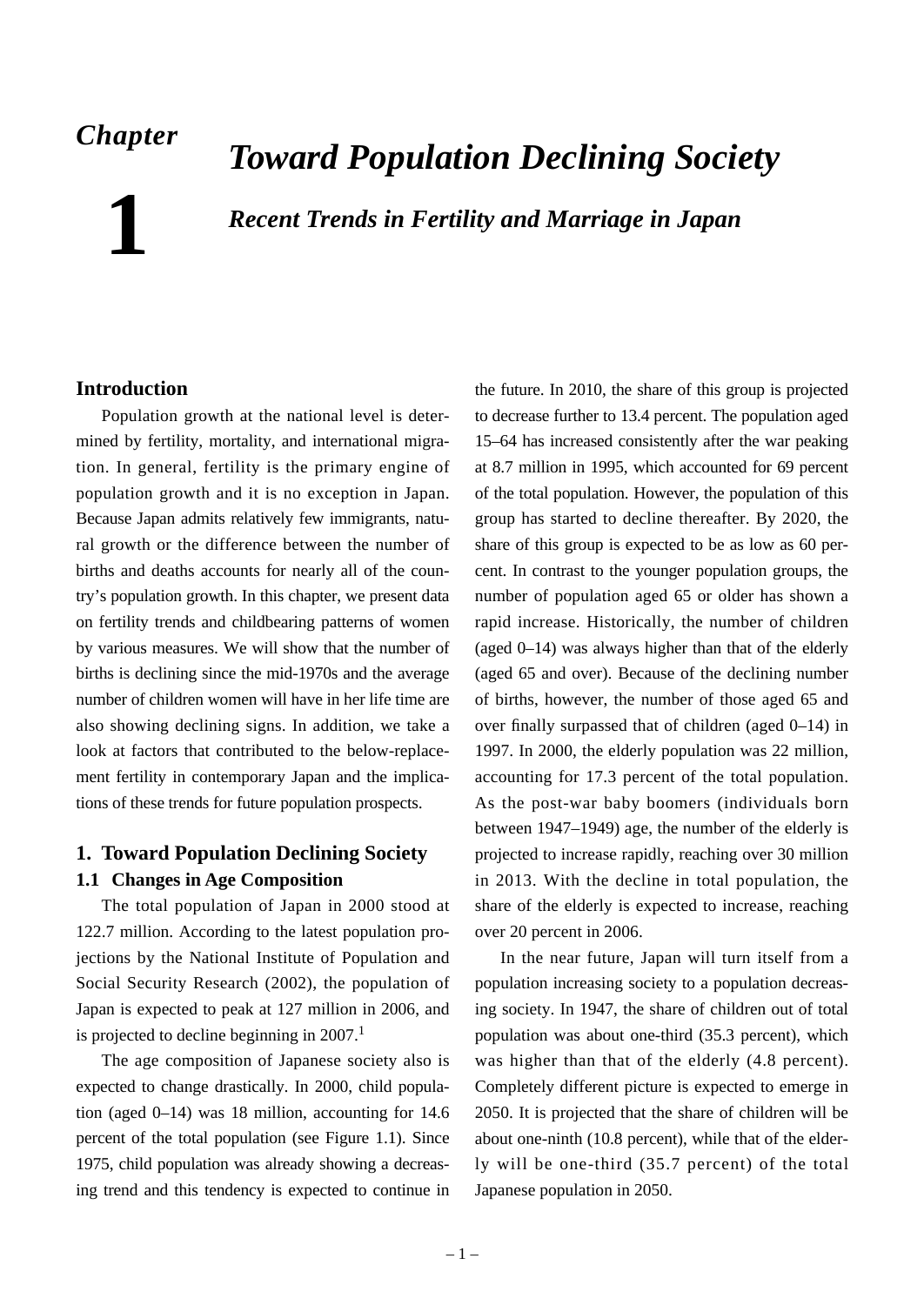

**Figure 1.1 Population by Major Age Group: 1947–2050 (Medium Variant)**

NIPSSR, *Population Projections for Japan: 2001–2050* 

# **1.2 Number of Births and Total Fertility Rate (TFR)**

The post-World War II baby boom in Japan was characterized by its distinct shortness; only three years lasting from 1947 to 1949 (see Figure 1.2). During the baby boom, the number of births reached about 2.7 million annually. The annual number of births in Japan fell rapidly from over 2.6 million in 1947 to 1.5 million in 1957. The number of births slowly rose thereafter till 1973, except for the extremely small number of births in 1966, the year of the fiery horse.<sup>2</sup> After peaking at 2 million in 1973, the number of births decreased gradually, stabilized at 1.1 to 1.2 million births per year in the 1990s. The increase in the number of births in early part of the 1970s was expected, as the cohorts of post-war baby boomers reach reproductive ages. In 2001, 1.1 million births were recorded. Given the increasing number of deaths since the 1980s, the difference between births and deaths or the natural increase, has been getting smaller

in recent years.

The total fertility rate (TFR) is an indicator to measure the mean number of children a woman would have given the current age-specific birth rates. In 1947, Japanese women were having an average of 4.5 children over their lifetime (see Figure 1.2). Throughout the 1950s the TFR showed declining trend and plummeted to 2.1 in 1958. The TFR during the 1960s was fairly constant ranging from 1.96 to 2.23, except for the extremely low TFR in 1966 at 1.58. For more than a decade after that, Japan's TFR remained relatively stable at 2.0 to 2.1. However, after reaching 2.14 in 1973, the TFR started to decline again. The Japanese government has shown concern over the declining number of births for the first time after the TFR dropped to 1.57 in 1989, level even lower than that observed in 1966.<sup>3</sup> Despite this concern over declining fertility, the TFR sunk to a record low of 1.32 in 2002.

The TFR of 1.32 is one of the lowest in the world.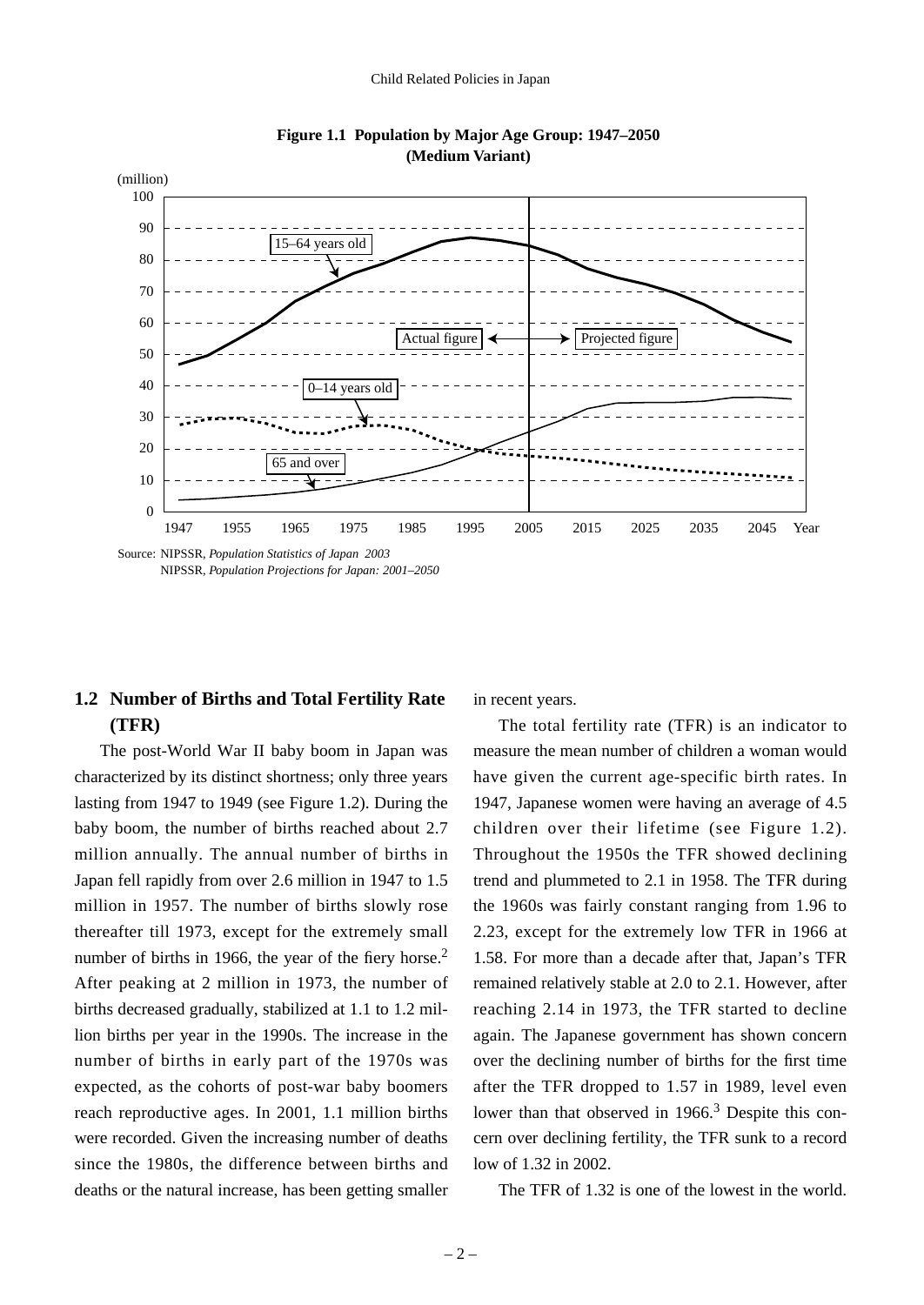



**Figure 1.3 TFR in Selected Developed Countries: 2002**

Source: NIPSSR, *Population Statistics of Japan 2003*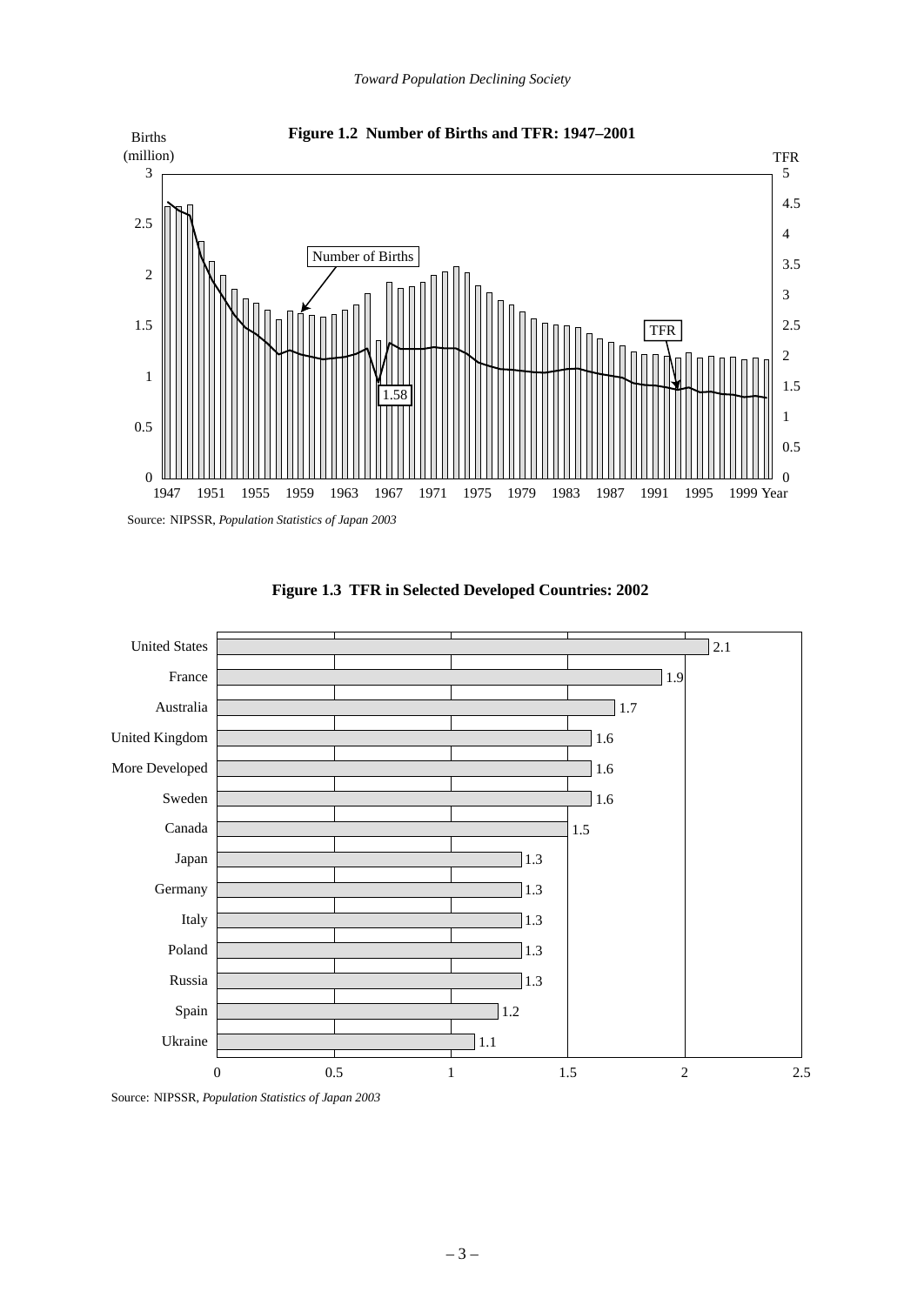For example, the average TFR of developed countries<sup>4</sup> is 1.6 (see Figure 1.3). Currently, the TFR of Japan is about the same level with Germany, Italy, Poland and Russia.

# **1.3 Completed Fertility Rate (CFR) and Cohort Fertility Rate**

The TFR measures the average number of children a woman would have, assuming that the woman will live through her reproductive years (ages 15 to 49) and bear children at rates observed in a particular period at each age. Of course this assumption is not valid because real groups of women will never give births exactly with these particular rates. To gain a more realistic picture, it is necessary to look at the completed fertility rate (CFR). While the TFR describes the imaginary experience of women, the CFR measures fertility based on the actual experience of women. The CFR is defined as the average number of births a 50 year old woman has had, assuming that women will

finish bearing children by age 49.

However, for those in their prime reproductive age, this indicator is not available. Instead, the cumulative fertility rate is used for these women to measure the average number of births a woman has had so far.

Figure 1.4 shows cumulative fertility rates for groups or cohorts of women who were born between 1932 and 1979. The CFR is available for groups of women who were born between 1932 and 1952 (or groups of women who turned 49 to 69 years of age in 2001). Figure 1.4 indicates that except for a significant dip in the CFR for the 1948 cohort, the rate was relatively stable at 2.0 for these groups of women. The cumulative fertility rate at age 40, however, shows a declining trend from the 1958 cohorts. In a similar fashion, the cumulative fertility rate at age 35 and age 30 are also declining from the 1958 cohort. These findings imply that the CFR may also decline for groups of women who were born in the 1960s.



Source: NIPSSR, *Population Statistics of Japan 2003*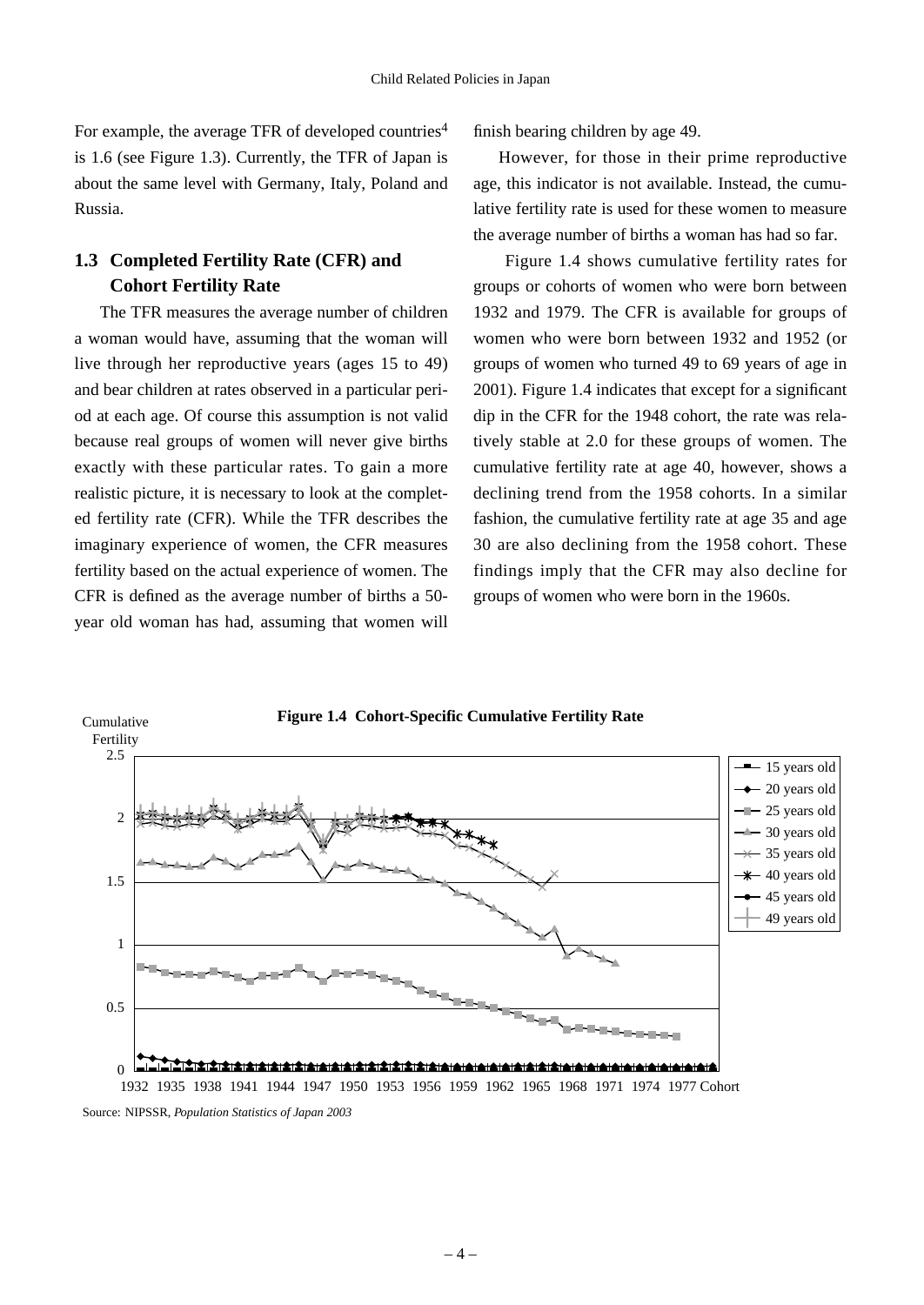### **2. Factors behind Low Fertility**

What factors account for declining fertility in contemporary Japan? The factors that influence fertility can be broadly divided into two groups. The first group consists of demographic and biological factors that directly influence fertility. These include marital status, age at marriage, fecundity and use of contraceptives. The other group consists of larger socioeconomic factors that indirectly affect fertility behavior of women and couples. Factors that belong to the latter group include women's educational attainment, women's labor force participation, availability of childcare services, and macroeconomic factors such as economic growth.

Here, the focus is placed on marriage, the factor that has the most significant impact on fertility decline in Japan. Marriage affects fertility in three ways by: (1) a decline in the percentage of those married; (2) a decline in fertility among married couples; and (3) a decline in non-marital fertility. Postponement of child bearing has become conspicuous in many developed countries including Japan since the 1970s. In Japan, postponement of marriage is a direct cause of delay in child bearing, since child births out of wedlock is traditionally considered as undesirable.

#### **2.1 Age at First Marriage**

Unlike some European countries, births usually take place among married couples in Japan. Consequently, a decline in the share of those married is the largest contributor of fertility decline (Kaneko 2000). Women's age at marriage is an important determinant of the number of children a woman will have, because it influences the proportion of reproductive years that women are exposed to the risk of child bearing. Usually, women's age at marriage has an inverse relationship to fertility. The data indicate that the mean age at first marriage is rising rapidly for both men and women in Japan, particularly after 1973 (see Figure 1.5). The mean age at first marriage has gradually increased from the beginning of the 20th Century, reaching 24.6 for women and 29 for men in 1940. The mean age fell somewhat after World War II, but started to increase again from 1955. In 2002, the mean age at first marriage was 27.4 for women and 29.1 for men. Compared to the age at first marriage in 1973, the age increased by 3.1 years for women and 2.4 years for men.



**Figure 1.5 Mean Age at First Marriage: 1947–2002**

<sup>– 5</sup> –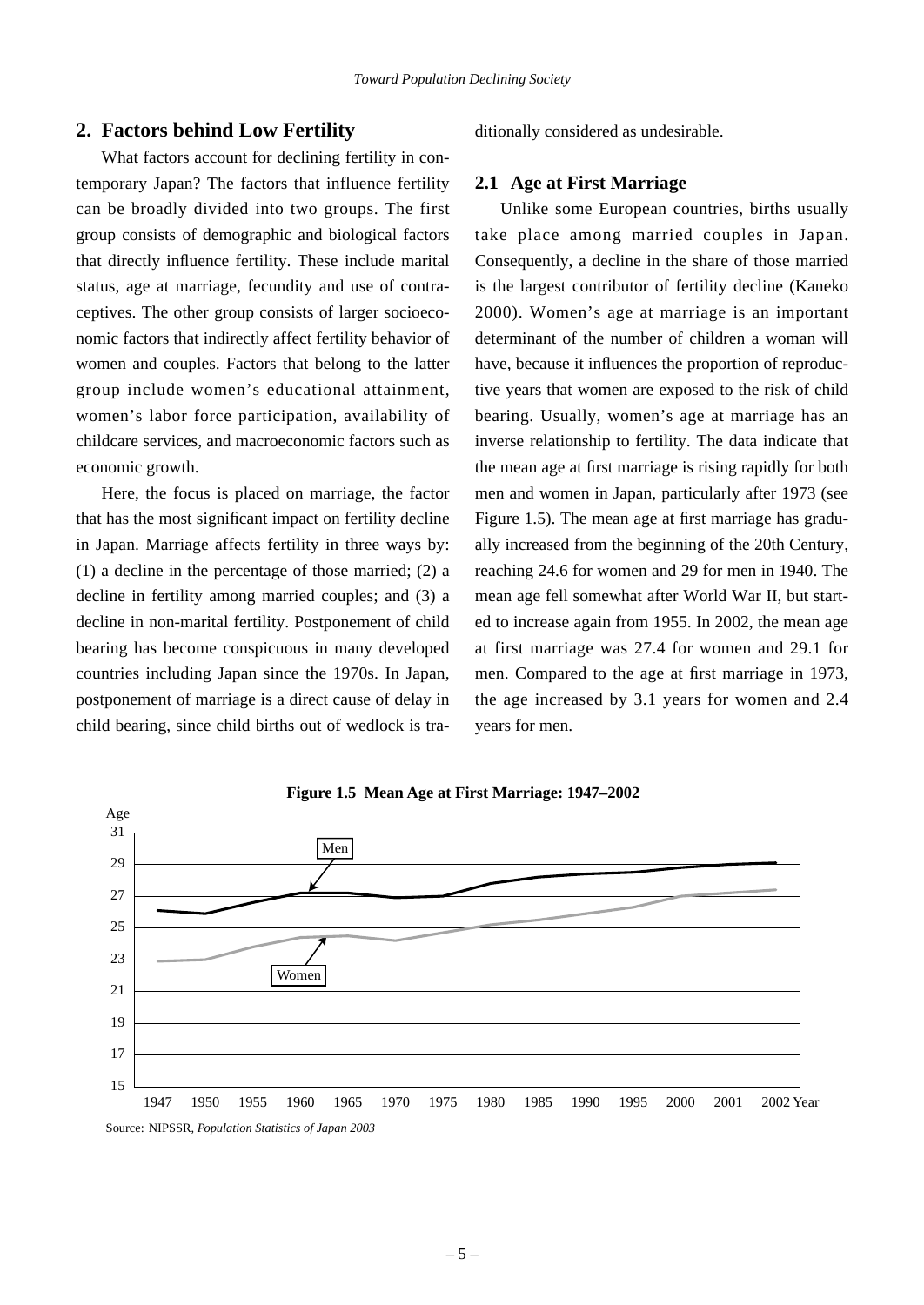Corresponding to an increase in the age at first marriage is the rise in the proportion of never-married men and women, especially at the age of 20s and 30s (see Figure 1.6). In 1947, the percentage of nevermarried women in the age group 20–24 was about 30 percent. The share has increased substantially since then, reaching 88 percent in 2000. An increase in the share of never-married women is notable in the age group 25–29 as well. In 1920, the percentage of nevermarried women in this age group was 10 percent. Today, 55 percent of women aged between 25 and 29 are never-married. An increase in the proportion of never-married women in this age group became conspicuous particularly after 1980. Even among women in the age groups 30–34 and 35–39, the percentages of never-married women are as high as 27 percent and 14 percent, respectively.

The proportion of never-married men also shows an increasing trend (see Figure 1.7). While the percentage of never-married men in the age group 20–24 has been stabilized at more than 90 percent since 1960, the percentage of never-married men in the age group 25–29 increased from 35 percent in 1950 to 70 percent in 2000. Other age groups also show an increasing trend. Even among those aged 40–44, about one in five are never-married, while one in seven are never-married in the age group 45–49.



**Figure 1.6 Percent Never-Married Among Women by Age Group: 1950–2000**

Source: NIPSSR, *Population Statistics of Japan 2003*





Source: NIPSSR, *Population Statistics of Japan 2003*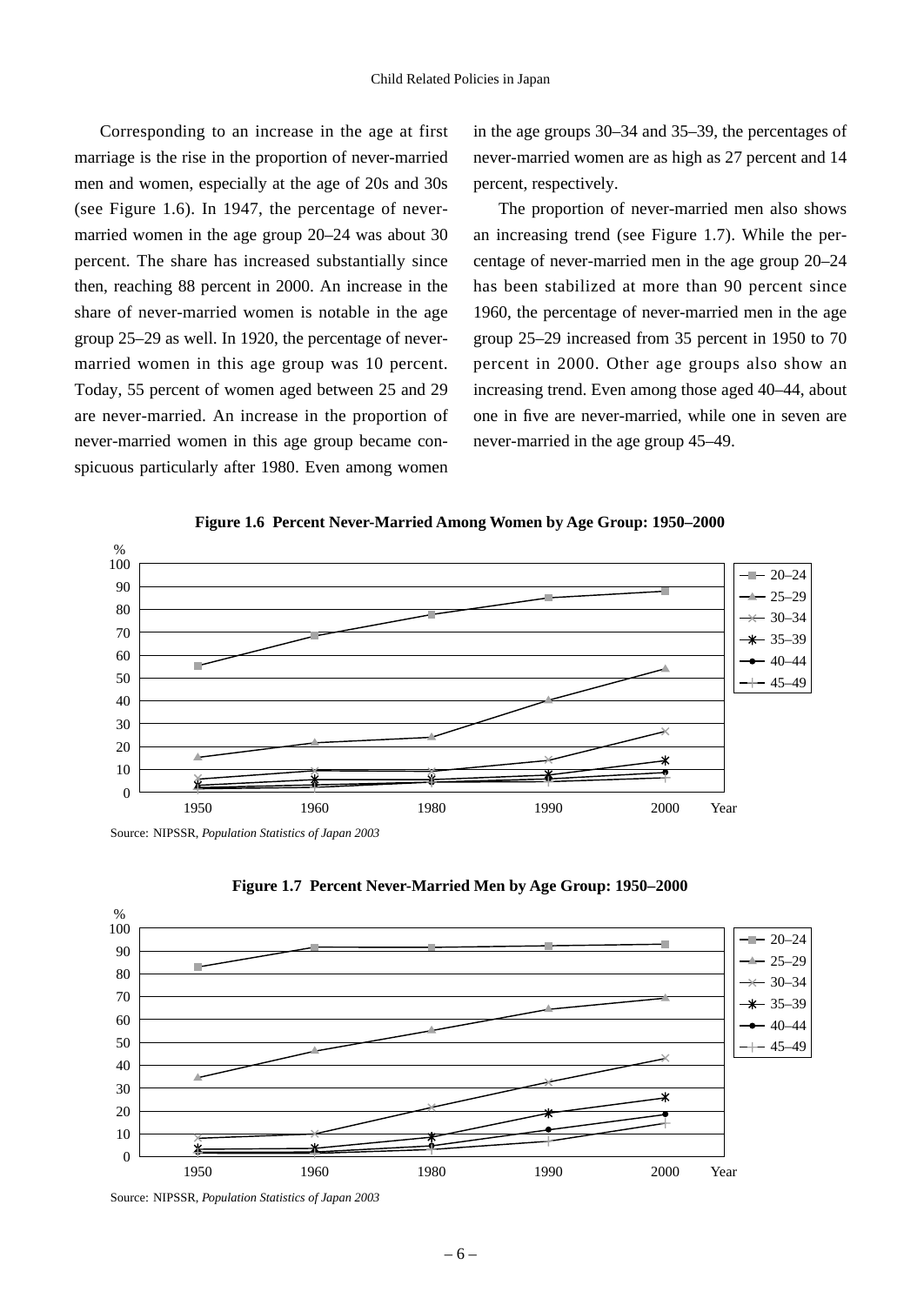Reflecting the increase in the proportion of nevermarried men and women in their 20s and 30s, the percentage of never-married individuals over their lifetime has also been rising. Figure 1.8 illustrates the percentage of those never-married at age 50. The Figure indicates that those never-married at age 50 have substantially increased for men, particularly since 1990. The proportion of never-married men at age 50 was only 1.5 percent in 1965. After only three

and half decades, the percentage of never-married men at age 50 has reached 12.6 percent. Though not as steep as men, the percentage of women never-married has also been rising. In 1965, 2.5 percent of women were never-married at age 50, while today, 5.8 percent of them are never-married. This indicates that over a 35-year period, the percentage of women nevermarried at age 50 doubled.







Source: NIPSSR, *Japanese National Fertility Surveys* (various years)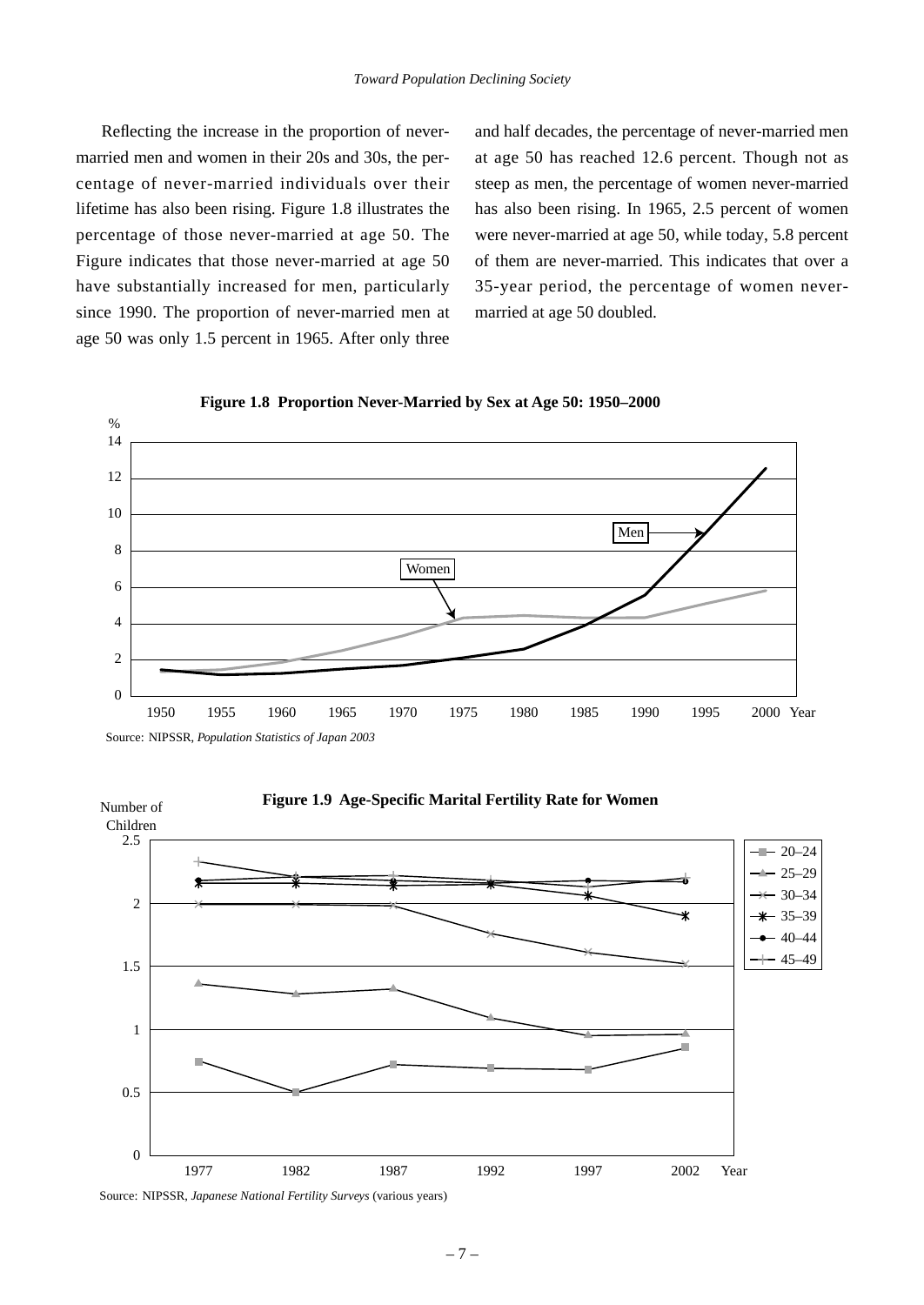#### **2.2 Fertility of Married Couples**

The second factor that influences birth is fertility of married couples. Completed fertility of married couples in Japan has not changed much, even though the TFR is declining. This is because young adults in reproductive ages started to postpone marriage and subsequent child bearing drastically. For example, a comparison across the Japanese National Fertility Surveys conducted by the National Institute of Population and Social Security Research indicates that the CFR or the mean number of children a woman had over her reproductive years remains unchanged at 2.2 between 1972 and 2002. However, the data from the surveys show a tendency to delay child bearing among married couples in recent years. A comparison across the surveys reveals that the mean number of births by marriage duration is declining for every length of marriage duration. For a couple with marriage duration of 15–19 years, the mean number of births was 2.20 in 1972. The corresponding figure in 1987 was 2.19 and the latest figure in 2002 was 2.23 (NIPSSR 2003). The proportion of married couples with only one child, with marriage duration of 10–14 years has also increased. In 1977, the share of married couples with one child was 11 percent for those with marriage duration of 10–14 years. The share shows an increasing trend in recent years with the rate being 12 percent in 1997, and 16 percent in 2002 (NIPSSR 2003). Moreover, the latest figures from the Twelfth National Fertility Survey present that the mean number of children is decreasing for women in their 30s (NIPSSR 2003). Consistent with these data, a recent study on fertility of married couples also suggests that a delay in the timing of first birth may lead to a decrease in the completed fertility among married couples (Sasai 1998). However, it is still too early to tell whether the slight decline in marital fertility is the matter of delay in timing of child bearing or overall reduction in completed fertility rate.

#### **2.3 Non-Marital Fertility and Cohabitation**

Although most developed countries are experienc-

ing declining fertility, one of the largest differences between Japan and other developed countries is a low rate of non-marital fertility in Japan. Figure 1.10 illustrates the proportion of non-marital births out of all live births for some developed countries in 2000. At a glance, it is easy to tell that the share is extremely low in Japan. For example, 55 percent of births in Sweden are non-marital births. The share is 43 percent in France and 40 percent in the United Kingdom. Spain and Italy have relatively low percentages but still the share is 18 percent for Spain and 10 percent for Italy. The proportion of non-marital births in Japan is only 1.6 percent.

Although the figure is extremely low compared to European countries, the percentage of extra-marital births in Japan was relatively high immediately after World War II. The proportion was about 3.8 percent in 1947 (see Figure 1.11), but the share decreased throughout the 1950s and 1960s, reaching the lowest level at 0.77 percent in 1978. Although the figure is extremely low compared to European countries, the percentage of non-marital births has been slowly increasing since 1979.

The gap in the percentage of non-marital fertility between European countries and Japan is partly due to the difference in prevalence of cohabitation. In some European countries, young adults enter into a cohabiting relationship first, have their first child, and then proceed to marriage (Lesthaeghe and Moors 2000). Consequently, the relationship between the mean age of first marriage and the mean age at first birth has been weakened in those countries. Figure 2.8 provides the percentages of women aged 20–24 who are cohabiting with their partners without children. The figure confirms that Japan has a very low prevalence of cohabitation. Among young women in Northern European countries such as Norway and Sweden, cohabitation is quite common. Among women in the age group 20–24, more than 20 percent in Norway, and 32 percent in Sweden are cohabiting with their partners. In contrast, only 2 percent in the same age group are cohabiting with their partners in Japan. The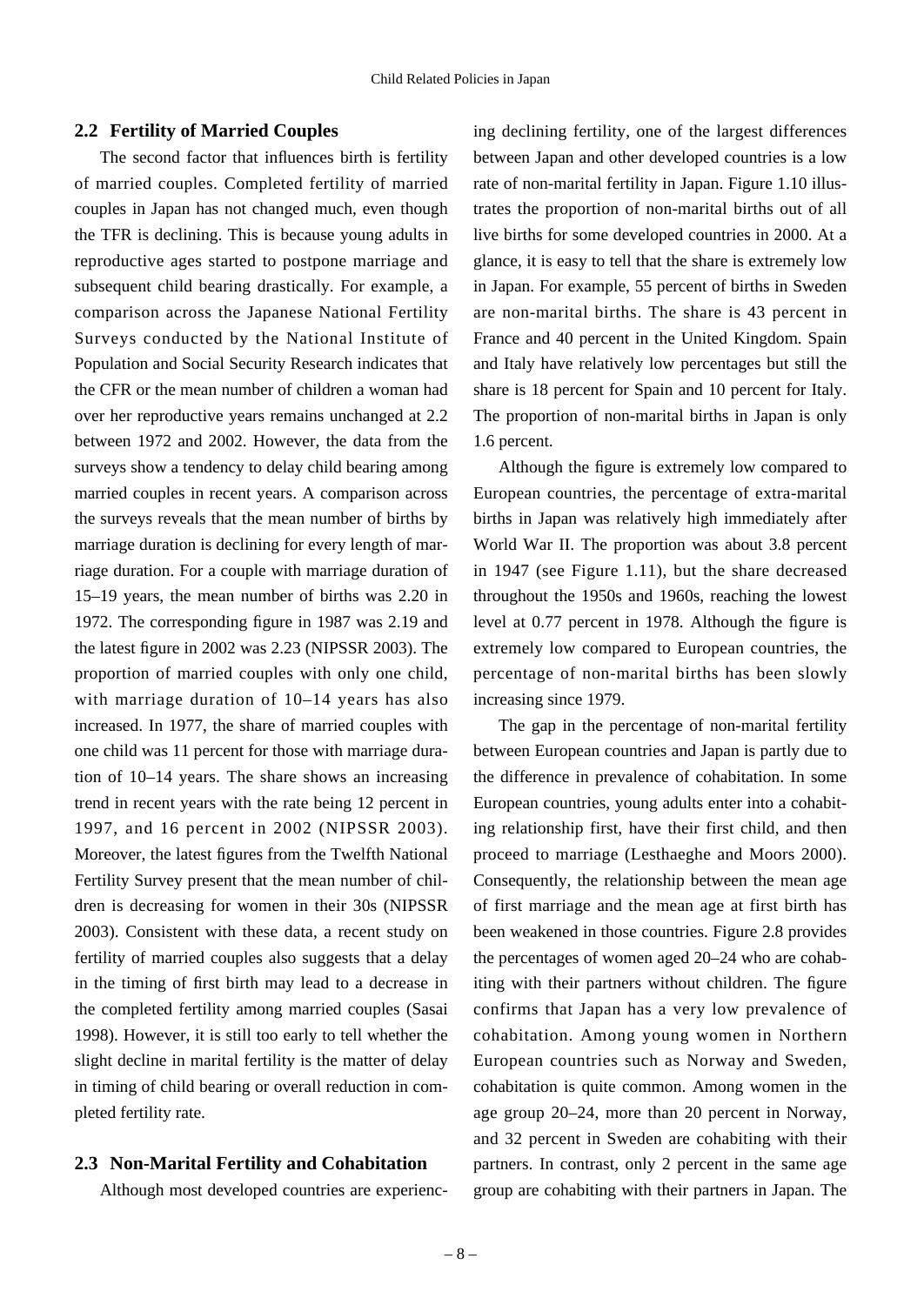![](_page_13_Figure_1.jpeg)

**Figure 1.10 Percentage of Non-Marital Births in Selected Developed Countries: 2000**

Source: Council of Europe, 2002; NIPSSR, *Population Statistics of Japan 2003*

![](_page_13_Figure_4.jpeg)

**Figure 1.11 Percentage of Non-Marital Births: 1947–2001**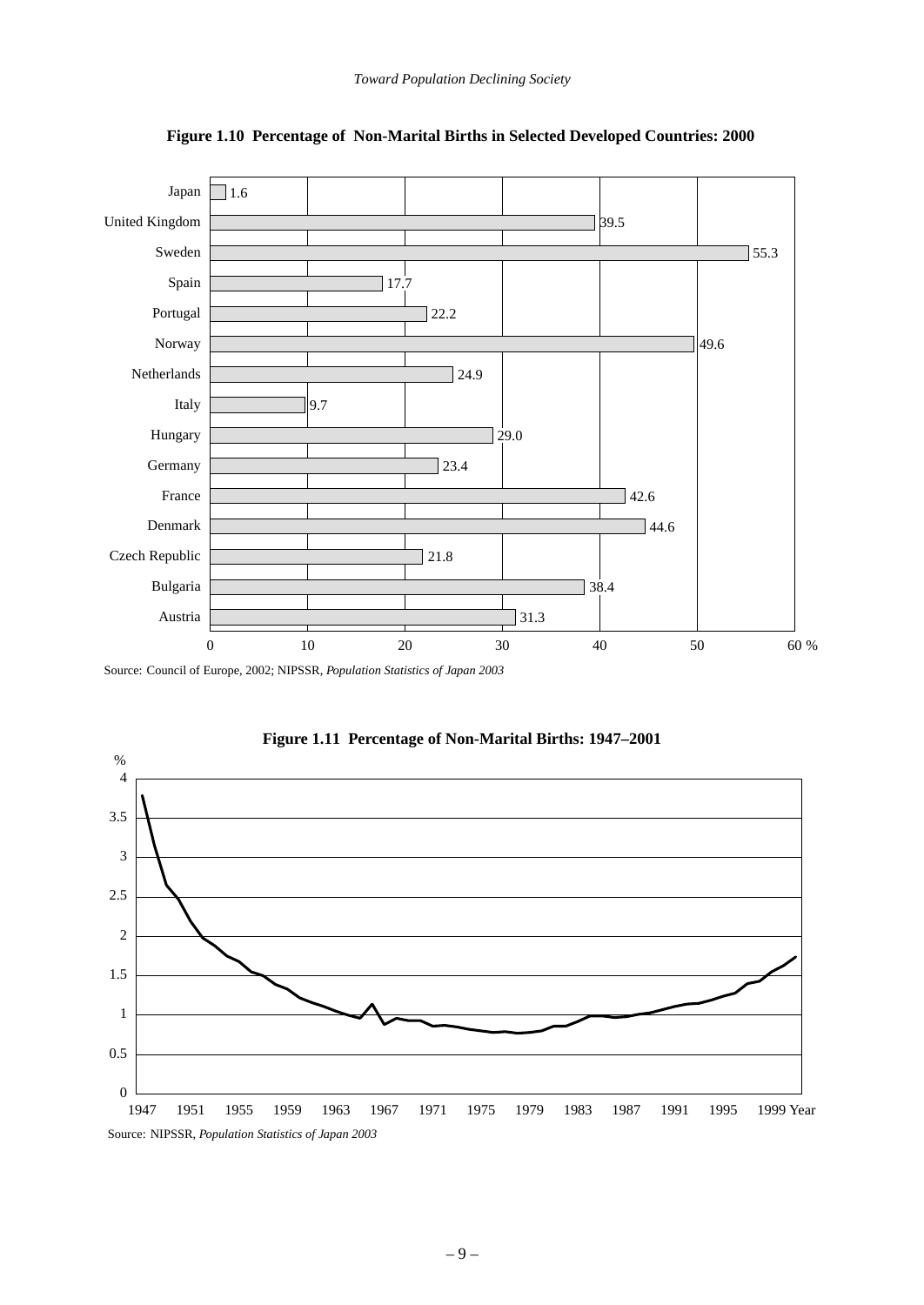![](_page_14_Figure_1.jpeg)

**Figure 1.12 Percentage of Women aged 20–24 Cohabiting without Children**

frequency of cohabitation for young women is also low in Spain (3 percent) and Italy (1 percent).

According to recent research on cohabitation in Japan, there is no change in the percentage of young women who have partners. However, the proportion of young women who cohabit with their partners has decreased (Iwasawa 1999). For example, the share of women cohabiting with partners in the age groups 20–24, 25–29, and 30–34 have remained relatively stable between 1992 and 1997. In contrast, the percentage of women in each age group who have partners but live separately increased dramatically. For the youngest age group, the share rose from 23.4 percent to 28.6 percent, while for the age group 25–29, it increased from 11.3 percent to 17.2 percent, and for the group aged 30–34, from 2.3 percent to 4.8 percent.

#### **Summary**

We have provided an overview of fertility trends and marriage patterns that significantly contributed to fertility decline in contemporary Japan. Although other indirect factors such as women' higher educational attainment and increased labor force participation are considered to be crucial determinants of declining fertility, it is beyond the scope of this chap-

ter. After the mid-1970s, the average number of births a woman would have over her lifetime (TFR) has started to decrease. Behind this declining fertility lies a drastic change in marriage patterns. The most important factor that brought about declining fertility in contemporary Japan is a postponement of marriage among young adults, as indicated by the rise in the age at first marriage. Although it is still too early to tell, there are some signs that the fertility level among married couples is also declining. Given the extremely low level of non-marital births and cohabitation, it is highly likely that the CFR of currently reproductiveage adults will also decline.

Of course, we cannot tell the demographic consequences of the recent increase in the age at first marriage, since the CFR figures can be obtained only after today's young adults in reproductive ages finish bearing children in two or three decades. There is a possibility, however, that those who postpone marriage will eventually marry and have two children, resulting in no change in the CFR. Another possibility is that they will marry but have fewer children on average, not being able to recuperate the delay in marriage. Finally, it is possible that an increase in the age at first marriage will result in an increase in the share of those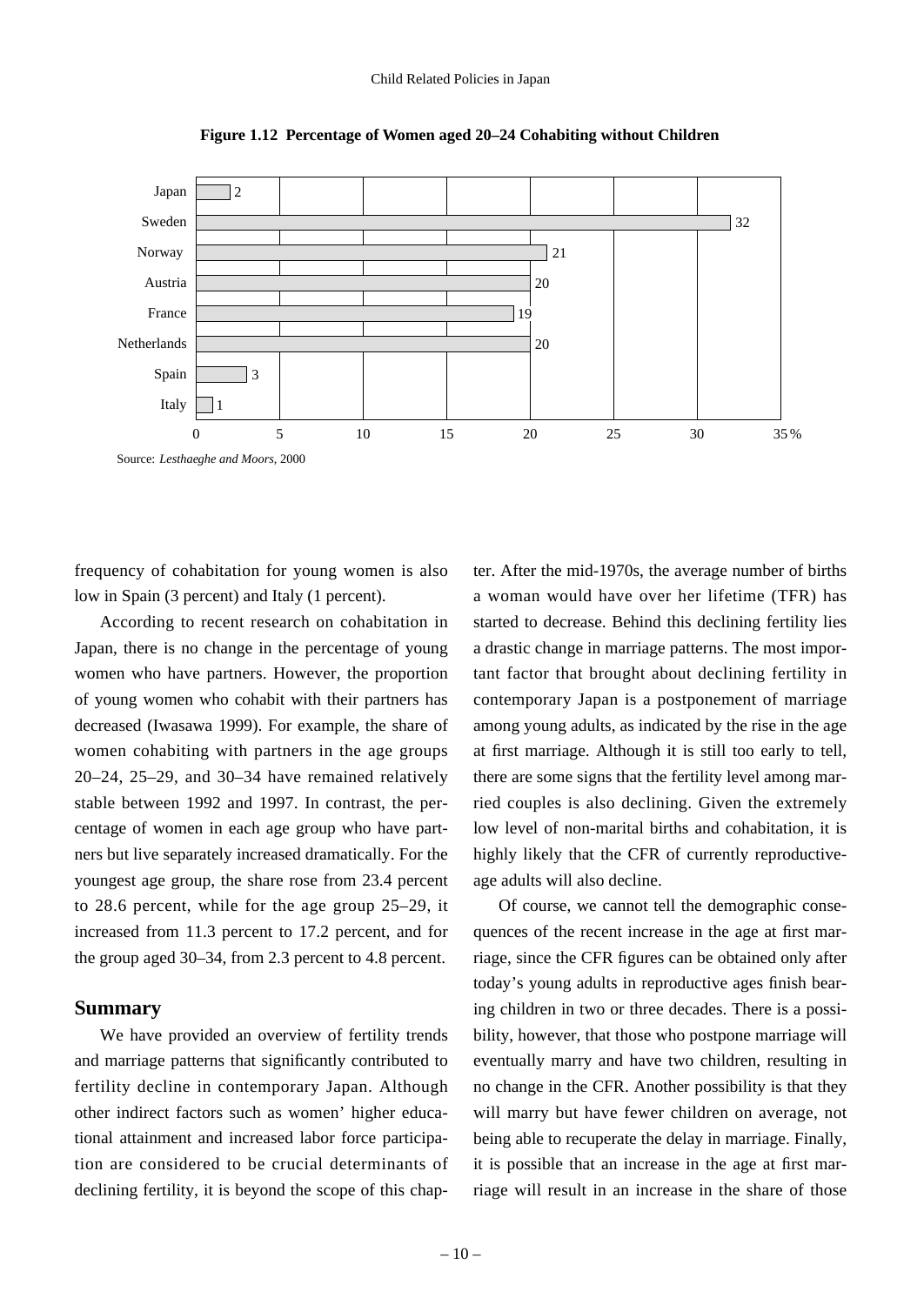never-married for their whole life, contributing to a further decline in the CFR. We do not have the answer until we observe completed fertility rates for those in their 20s and 30s today.

#### **Bibliography (in Japanese)**

- Atoh, Makoto (2000) *Contemporary Demography*, Nihon Hyoronsha.
- Iwasawa, Miho (1999) "The Transformation of Partnerships of Japanese Women in the 1990s: Increased Reluctance towards Traditional Marriages and the Prevalence of Non-Cohabiting Couples," *Journal of Population Problems* 55(2): 19–38.
- National Institute of Population and Social Security Research (2003) *Summary of the Twelfth National Fertility Survey: The Fertility of Married Couples*, Tokyo: National Institute of Population and Social Security Research.
- National Institute of Population and Social Security Research (2003) *Population Statistics of Japan 2003*, Tokyo: National Institute of Population and Social Security Research.
- National Institute of Population and Social Security Research (2002) *Population Projections for Japan: 2001–2050*, Research Series No.303, Tokyo: National Institute of Population and Social Security Research.
- Sasai, Tsukasa (1998) "Changes in Marital Fertility and Their Determinants in Japan," *Journal of Population Problems* 54(4): 3–18.

### **Bibliography (in English)**

- Atoh, Makoto (2001) "Very Low Fertility in Japan and Value Change Hypotheses," *Review of Population and Social Policy* 10: 1–21.
- Atoh, Makoto and Mayuko Akachi (2002) "Low Fertility and Family Policy in Japan: In International Comparative Perspectives," *Journal of Population and Social Security* (Population). Supplement to Volume 1: 1–30.

Council of Europe (2002) *Recent Demographic*

*Developments in Europe*, Strasbourg Cedex: Council of Europe Publishing.

- Kaneko, Ryuichi (2000) "Below-Replacement Fertility in Japan: Trends, Determinants and Prospects," Pp.266–291 in B*elow Replacement Fertility: Population Bulletin of the United Nations* Special Issue Nos. 40/41. New York: United Nations.
- Lesthaeghe, R., and G. Moors (2000) "Recent Trends in Fertility and Household Formation in the Industrialized World," *Review of Population and Social Policy* 9: 121–170.
- Takahashi, Shigesato, Ryuichi Kaneko, Ryuzaburo Sato, Masako Ikenoue, Fusami Mita, Tsukasa Sasai, Miho Iwasawa and Yuriko Shintani (2003) "The Eleventh Japanese National Fertility Survey in 1997: Marriage and Fertility in Present-Day Japan," *Journal of Population and Social Security* (Population) 1(1): 1–32.
- Takahashi, Shigesato, Ryuichi Kaneko, Ryuzaburo Sato, Masako Ikenoue, Fusami Mita, Tsukasa Sasai, Miho Iwasawa and Yuriko Shintani (2003) "The Eleventh Japanese National Fertility Survey in 1997: Attitudes toward Marriage and the Family among the Unmarried Japanese Youth," *Journal of Population and Social Security* (Population) 1(1): 1–29.
- Takahashi, Shigesato, Akira Ishikawa, Hisakazu Kato, Miho Iwasawa, Ryuichi Komatsu, Ryuichi Kaneko, Masako Ikenoue, Fusami Mita, Akiko Tsuji and Rie Moriizumi (2003) "Population Projections for Japan 2001–2050, with Long-Range Population Projections 2051–2100," *Journal of Population and Social Security* (Population) 1(1): 1–43.
- Ueno, Chizuko (1998) "The Declining Birthrate: Whose Problem?" *Review of Population and Social Policy* 7: 103–128.
- Yashiro, Naohiro (1998) "The Economic Factors for the Declining Birthrate," *Review of Population and Social Policy* 7: 129–144.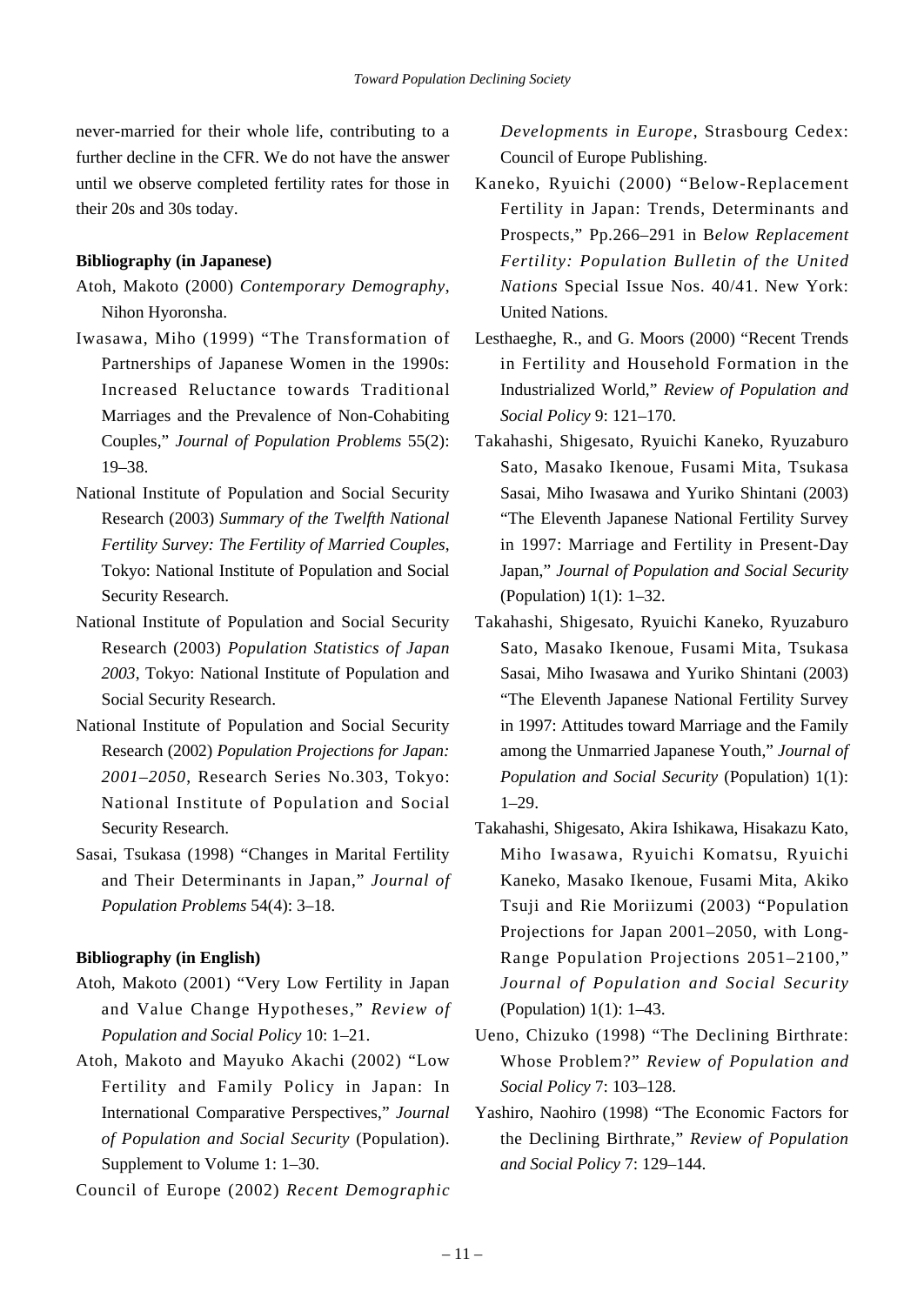#### **Notes:**

- <sup>1</sup> The figures are from medium variant of the projection.
- <sup>2</sup> It is said that women born in the year of fiery horse will kill her husband. It is also said that husbands of the women born in the year of fiery horse die young.
- <sup>3</sup> The fact that the TFR in 1989 dropped to 1.57, the level even lower than that observed in 1966 (the year of fiery

horse) prompted fierce reaction among policy makers, demographers and all the people concerned. The reaction is termed as the 1.57 shock.

<sup>4</sup> This classification follows the UN definition. The more developed countries comprise of Europe, North America, Australia, Japan and New Zealand.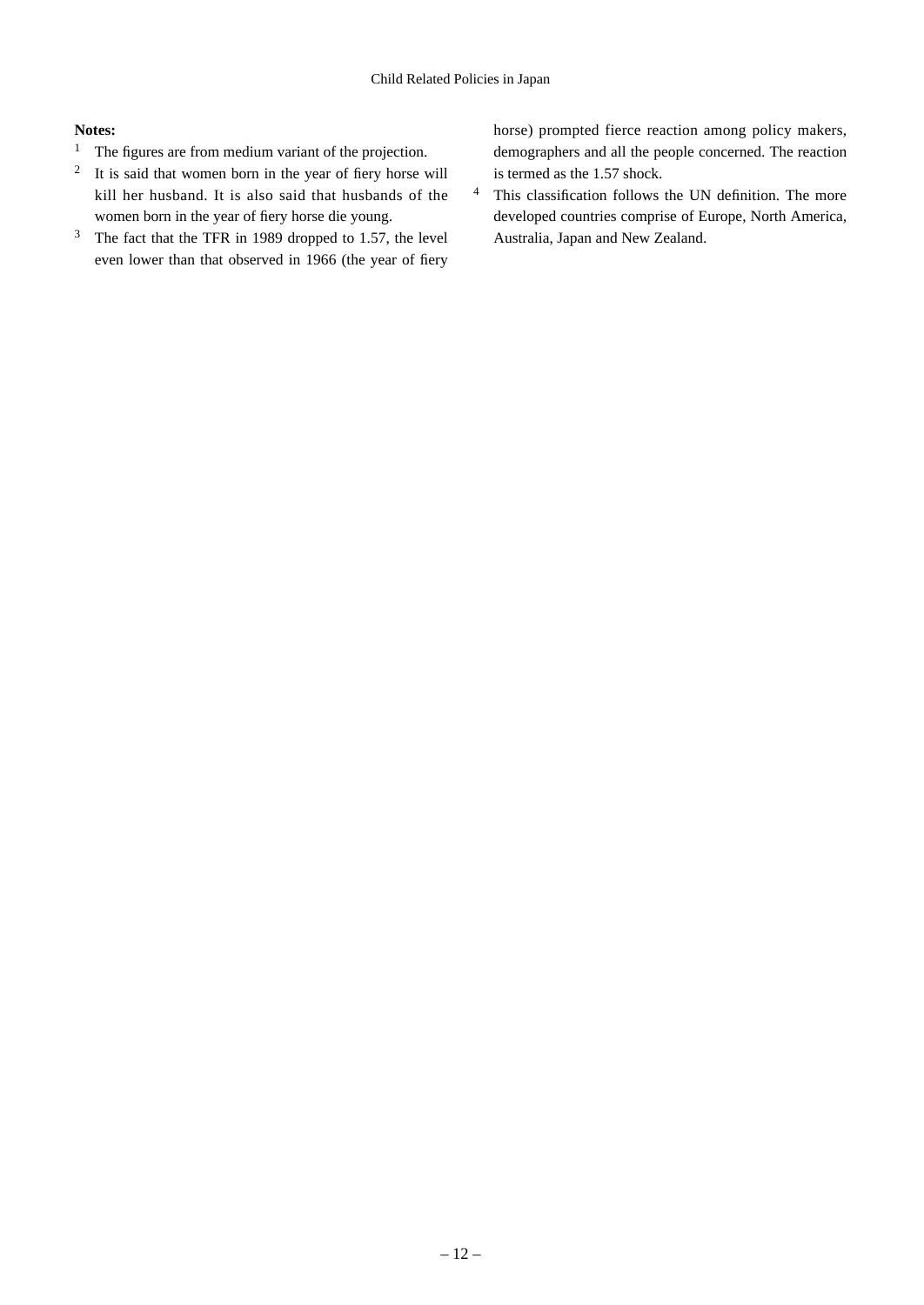# *Chapter*

**2**

# *Policies Targeted to Families with Children Policy Responses to Declining Fertility*

# **Introduction**

In Japan, recent policies targeted to families with children especially after the "1.57 shock" in 1990, are closely associated with declining fertility. Increasing awareness on the effects of declining fertility on population structure and socioeconomic institutions finally prompted the government to investigate the causes of fertility decline and to formulate policy measures to cope with population declining society. Since then, declining fertility has become one of the most important policy concerns for the Japanese government. In this section, we will overview policies targeted to families with children, and how declining fertility has stimulated the Japanese government to formulate policy measures to cope with the situation since 1990.

# **1. Policy Stance toward Declining Fertility**

Whether to have children or not is a matter of personal or couple's choice. The government is not explicitly taking pro-natalist measures to halt declining fertility. Japanese public is also sensitive to the government stance toward low fertility because of historical reasons.1 Government intervention is justified based on an argument that social environment is not supportive enough for women, men and couples to have children even though they wish to have some. Consequently, the government defines policy toward declining fertility not as a pro-natalist policy but as part of a welfare policy that aims to improve environment more supportive for families with children (Atoh and Akachi 2003). Accordingly, although the current level of fertility is

viewed as too low, the government takes a stance that no explicit policy measures are taken to raise the level of fertility (United Nations 2001).

The issue of declining fertility and coming of rapidly aging society is well recognized among the public and the government policy stance appears to be supported. According to the Twenty-Fifth National Opinion Survey on Family Planning conducted by the Mainichi Newspapers in 2000, about 80 percent of the respondents answered that "declining fertility is worrisome for the future of Japanese society." With respect to the role of government, 33 percent answered that "the government should take policy measures specifically aimed at raising the fertility level" while 43 percent answered that "the government should concentrate on policies to improve social environment for families" (Atoh 2000). The proportion of respondents supporting policy that explicitly targeted at raising fertility level appears to be on the rise in recent years.

# **2. Policy Responses to Declining Fertility**

Various committees have been established and dozens of reports have been submitted regarding policy measures to cope with declining fertility in Japan since the 1990s. The committees are established not only by the Ministry of Health, Labour and Welfare (abbreviated as MHLW hereafter) and other related ministries, but some are formed by direct initiative of the Prime Minister. The major actions taken by the government between 1990 and 2003 are summarized in Table 2.1.

The government took the first step toward declining fertility immediately after the 1.57 shock in 1990. In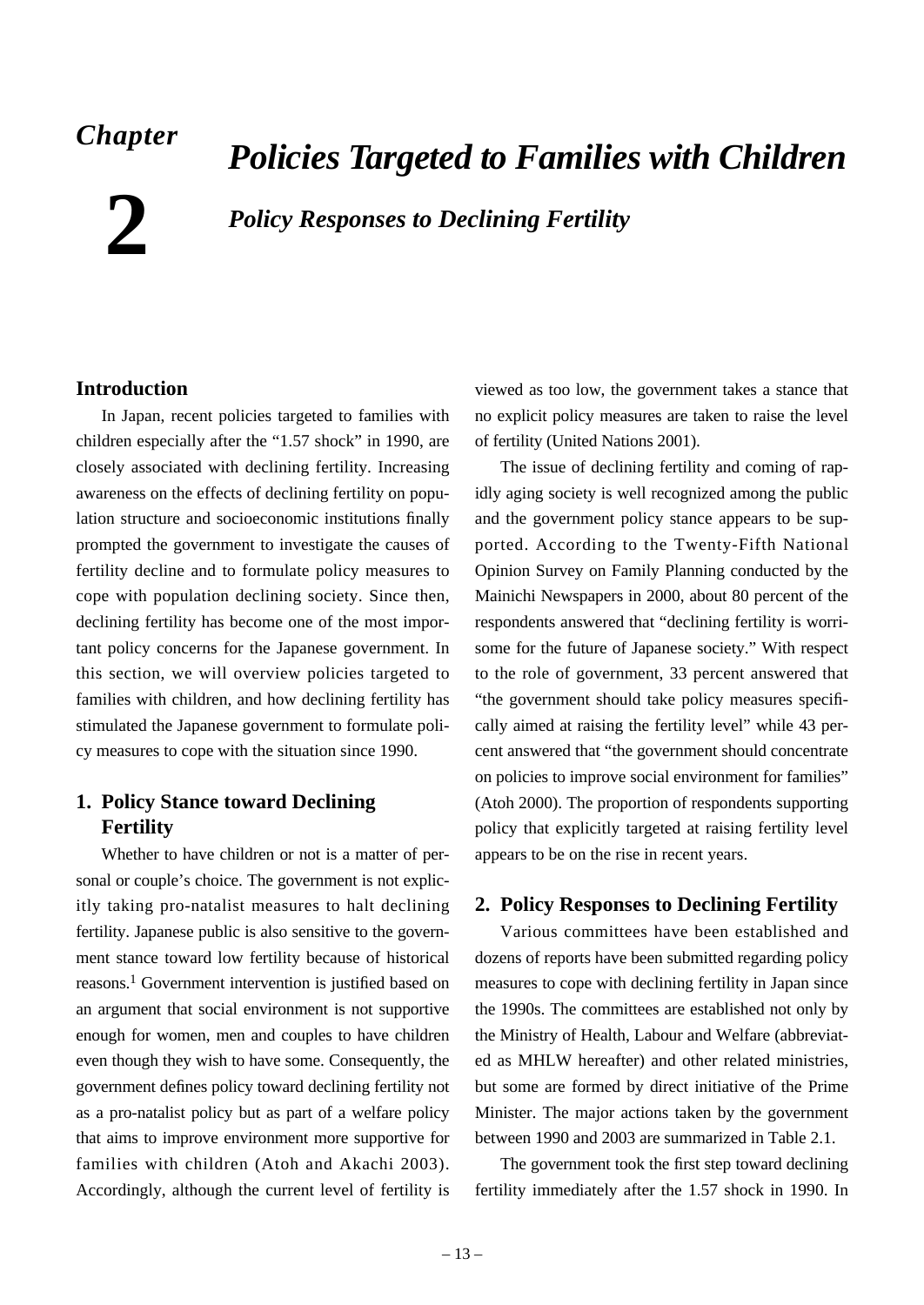| TFR  | Year | Action                                                                               |
|------|------|--------------------------------------------------------------------------------------|
| 1.54 | 1990 | An inter-ministry committee "Creating a Sound Environment for Bearing and Rearing    |
|      |      | Children" established                                                                |
| 1.53 | 1991 | Childcare Leave Act enacted                                                          |
| 1.50 | 1994 | The Angel Plan or the "Basic Direction for Future Child Rearing Support Measures"    |
|      |      | (1995–1999) formulated. The "Five-Year Emergency Measures for Childcare              |
|      |      | Services" planned                                                                    |
| 1.42 | 1995 | Childcare and Family Care Leave Act enacted                                          |
| 1.38 | 1998 | The amendment to the Child Welfare Law enforced                                      |
| 1.34 | 1999 | New Angel Plan (2000–2004) formulated                                                |
| 1.36 | 2000 | Child Abuse Prevention Law enacted                                                   |
| 1.33 | 2001 | The amendment to the Employment Insurance Law enforced                               |
| 1.32 | 2002 | The "Measures to Cope with a Fewer Number of Children Plus One" reported to the      |
|      |      | Prime Minister                                                                       |
| n.a. | 2003 | The Law for Measures to Support the Development of the Next-Generation, the amend-   |
|      |      | ment to the Child Welfare Law, and the Law for Basic Measures to Cope with Declining |
|      |      | <b>Fertility Society enacted</b>                                                     |

**Table 2.1 Major Actions Taken by the Government toward Declining Fertility Rate**

Source: *MHLW Annual Report*

n.a.=not available

this year, the government established an inter-ministry liaison committee named as the "Creating a Sound Environment for Bearing and Rearing Children"<sup>2</sup> in the Cabinet. The committee submitted a report that set the basic policy stance and direction for coping with declining fertility. In this report, it was confirmed that declining fertility is intricately associated with private decision of individuals and couples. Thus, the government stance to cope with this new phenomenon is to promote social environment to support individuals who are hoping to marry and establish a family with children (Atoh 2000).

Along with this perspective, the "Basic Direction for Future Child Rearing Support Measures"<sup>3</sup> was formulated in December 1994. This measure is known more commonly as the "Angel Plan." The Angel Plan was formulated under the agreement among four Ministers related to the issue of declining fertility.<sup>4</sup> The Angel Plan painted a broad picture of the direction of comprehensive policies and plans to be pursued between 1995 and 1999. These include

supportive measures for: (1) reconciling work and family responsibilities, (2) strengthening child raising function of a family, (3) providing affordable quality housing for families with children, (4) promoting sound development of children, and (5) easing economic burden associated with raising children. In particular, provision of childcare facilities and diversification of childcare services received special emphasis. In order to attain the policy goals depicted in the Angel Plan, the measure entitled "Five-Year Emergency Measures for Childcare Services"<sup>5</sup> was formulated. In response to the growing demand for flexible childcare services, this measure specifically set targets on childcare facilities and services to be attained between 1995 and 1999. The measure included targets such as increasing the slot for children aged 0 to 2 year olds and extending the opening hours. It was also aimed at increasing the number of out-ofschool hours care services for elementary school children (see Table 2.2).

In 1997, the Advisory Council on Population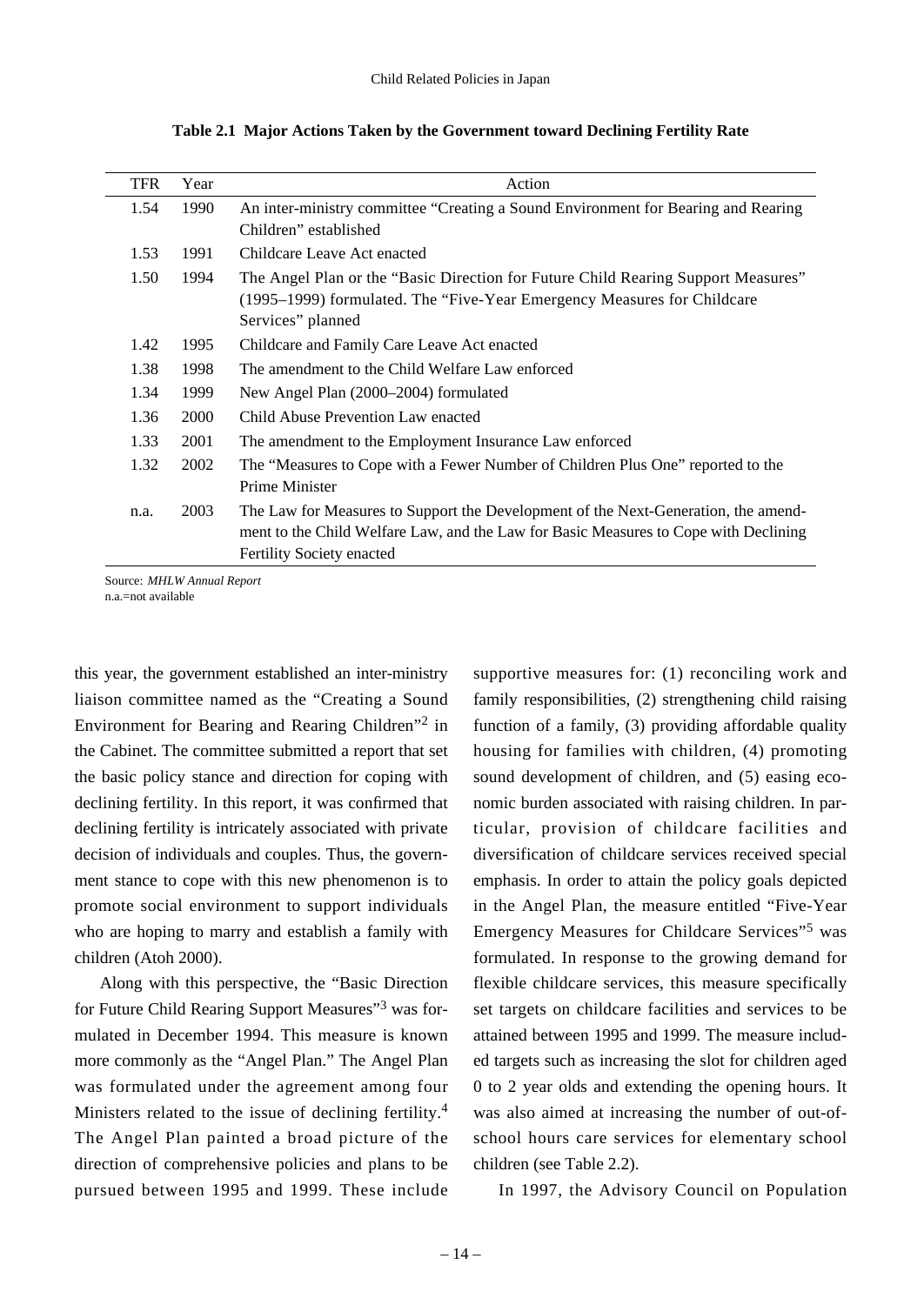|                                                                                 | Year    |         |         |         |         |  |  |
|---------------------------------------------------------------------------------|---------|---------|---------|---------|---------|--|--|
| Category                                                                        | 1995    | 1996    | 1997    | 1998    | 1999    |  |  |
| Expansion in the number of children (age $0-2$ )<br>admitted to daycare centers | 466,000 | 489,000 | 512,000 | 540,000 | 584,000 |  |  |
| Multi-function daycare centers                                                  | 200     | 200     | 300     | 535     | 365     |  |  |
| Daycare centers with longer opening hours                                       | 2530    | 2830    | 4000    | 6000    | 7000    |  |  |
| Daycare centers for non-regular users                                           | 600     | 600     | 800     | 1000    | 1500    |  |  |
| Community-based childcare support centers                                       | 354     | 400     | 600     | 840     | 1500    |  |  |
| Out-of-school hours care center                                                 | 5220    | 6000    | 6900    | 7900    | 9000    |  |  |
| Daycare centers for infants recovering from<br>health problems                  | 40      | 50      | 100     | 150     | 450     |  |  |

**Table 2.2 Targets Set by the Five-Year Emergency Measures for Childcare Services**

Source: *MHLW Annual Report*

Problems presented a report titled "Basic Ideas on Low Fertility - Population Decreasing Society, Responsibility and Choice for the Future"6 issued by the MHLW followed by the Annual Report in 1997–1998 which focused distinctively on declining fertility. According to Atoh (2000), the government's policy direction toward declining fertility manifested in the Council Report and the Annual Report showed a drastic change from the policy stance before the publication of these reports. Before 1997, the policy was targeted at supporting working mothers to reconcile work and childcare, but it did not refer to any measures to change the traditional employment system still prevalent in the Japanese society or gender-role values in the Japanese family. In these two reports presented in 1997 and 1998, the government has shifted its view to restructure Japanese employment and family systems to a more individual-based, gender-role free society.

In 1999, "Basic Principles to Cope with the Fewer Number of Children"<sup>7</sup> was formulated by the agreement made by six Ministers $8$  under the initiative of the Prime Minister. The plan contains more specific objectives and targets in areas of employment, childcare, health, education, and housing. This plan known as the New Angel Plan is being implemented from 2000 till 2004. The policy objectives listed in the New Angel Plan include the following eight measures: (1)

making daycare centers and childcare services more accessible, (2) making employment environment more adjustable for workers with children, (3) changing traditional gender-role values and work-first atmosphere in work environment, (4) developing maternal and child health facilities, (5) promoting educational environment based on local community, (6) improving educational environment for children, (7) reducing economic burden of educational costs, and (8) making community function more supportive for families with children through housing and public facilities. As in the case of Five-Year Emergency Measures for Childcare Services, The New Angel Plan has set concrete targets to be attained by the end of 2004.

In 2001, the Cabinet has submitted the "Basic Direction for Policies Supporting Work and Childcare Compatible."<sup>9</sup> Compared to previous policies, this measure has put much larger emphasis on the role of firms to provide more flexible work environment so as to make work and childcare compatible for workers with childcare responsibilities. It has five objectives: (1) support and encourage firms to introduce more flexible employment practices so as to make it easier for workers with family responsibilities to reconcile work and childcare, (2) implement the so-called "the Campaign for a Zero Waiting List"10, (3) provide high quality and flexible childcare services, (4) provide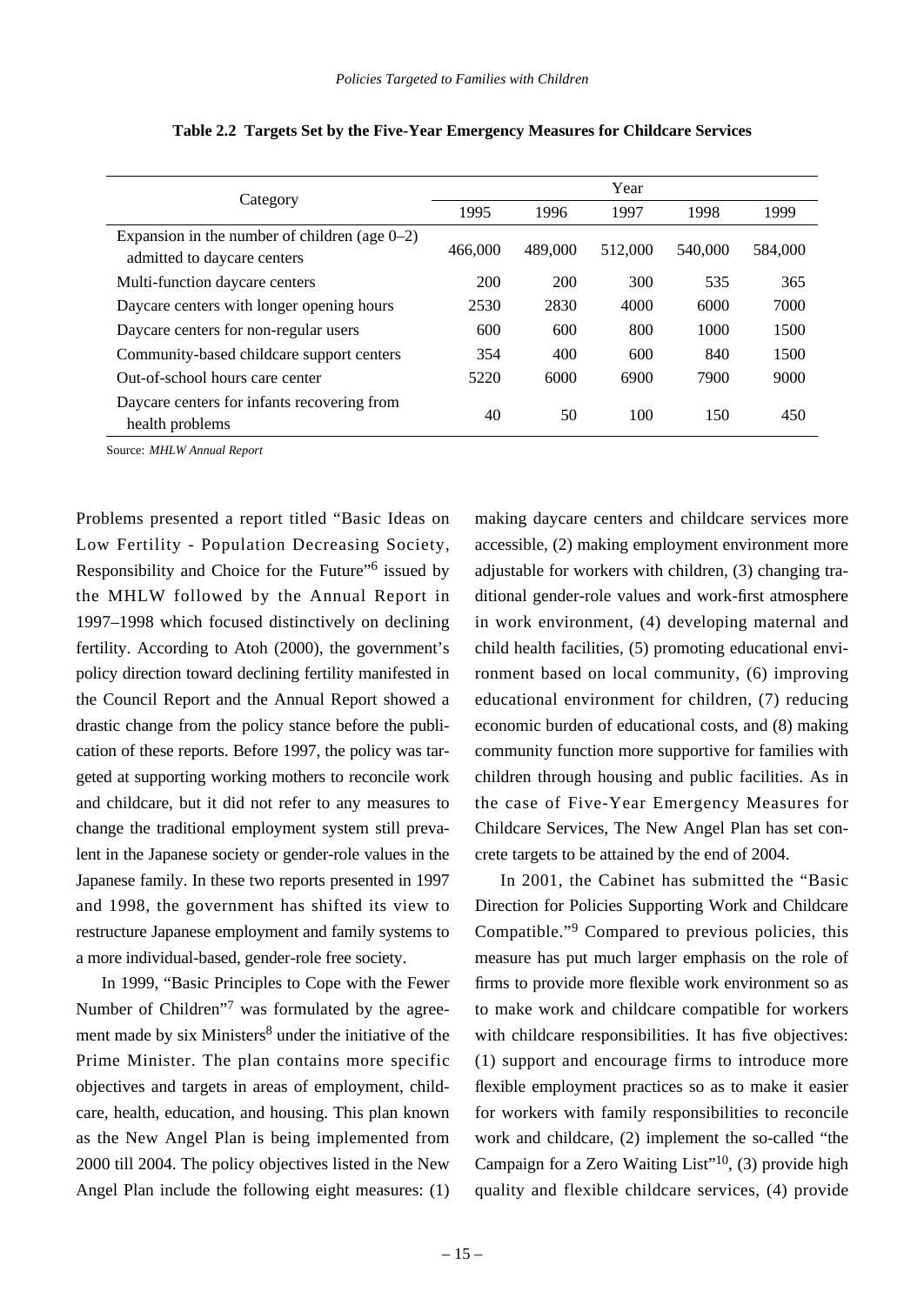out-of-school hours care centers, and (5) incorporate local communities in supporting families with children.

In 2002, the so-called "Plus-One"<sup>11</sup> was reported to the Prime Minister. The Plus One is based on two previous Angel Plans but it goes further than the previous plans by recognizing the declining marital fertility rate, as well as the need to transform working patterns including that of men. The Plus One included four specific objectives: (1) change prevalent work patterns including those of men, (2) strengthen community-based support for families with children, (3) increase the awareness among children and youths to be responsible for next-generation, as well as to extend medical assistance to couples who are unable to have children due to infecundity, and (4) promote independence and social skills of children.

In 2003, three bills formulated in response to declining fertility have passed. These are (1) the Law for Measures to Support the Development of the Next-Generation,  $12$  (2) Amendments to the Child Welfare Law,13 and (3) The Law for Basic Measures to Cope with Declining Fertility Society.<sup>14</sup> The Law for Measures to Support the Development of the Next-Generation states that the government formulates a basic direction for local governments, firms and public organizations to map out a concrete plan to reconcile work and childcare. Following the basic direction, local governments, firms and public organizations are to make a plan that includes objectives, and specific action plans to attain the stated objectives. The Law also stipulates that business federations to assume a role of the Center for Promoting Measures to Support the Development of the Next-Generation<sup>15</sup> to help firms to formulate action plans. Local governments, firms and public organizations that are working to promote Measures to Support the Development of the Next-Generation are also allowed to organize Local Commission for Measures to Support the Development of the Next-Generation.<sup>16</sup> Figure 2.1 summarizes the content of the Law.

**Figure 2.1 Summary of the Law for Measures to Support the Development of the Next-Generation**

![](_page_20_Figure_6.jpeg)

Source: *MHLW Annual Report 2003*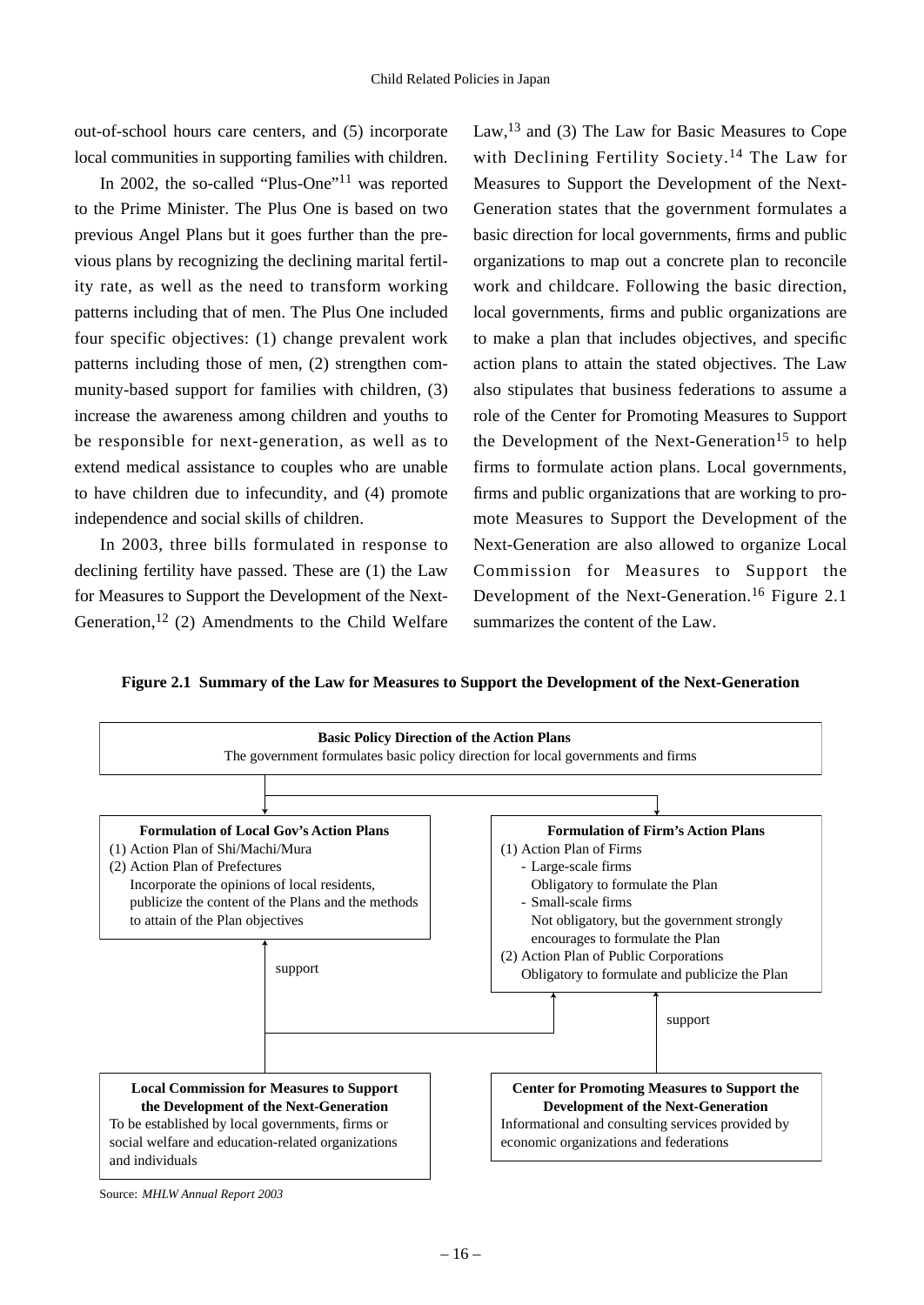The amendments to the Child Welfare Law is also passed in 2003. Before the amendment was introduced, the Child Welfare Law has focused on children who lack care providers and those who are required to be under the care of consultants and experts. In the latest amendment, the target of the Child Welfare Law has become more universal. Now, the Child Welfare Law considers the welfare of children even for those who are not lacking care providers. This change was introduced since the government has become aware of the overburden of nonworking mothers who are bearing heavy childcare responsibilities almost exclusively by herself in significantly less-friendly environment for mothers with small children (MHLW 2003). The Law requires local governments to carry out childcare support activities such as; (1) provide consultation services for parents, (2) support childcare services through daycare centers, and (3) support childcare services through child minders.

The Law for Basic Measures to Cope with Declining Fertility Society basically stipulates the establishment of Committee to Cope with Declining Fertility Society<sup>17</sup> under the Cabinet Office. The committee is responsible for formulating comprehensive policies to cope with declining fertility from long-term perspective.

Despite the government efforts to take actions against declining fertility, the budget allocation for expenditure targeted at families with children out of total social security expenditure in Japan is extremely low among developed countries. Although the amount of social expenditure has been increasing, Japan ranks the second from the bottom among OECD countries in terms of the ratio of total social expenditure to the GDP (Katsumata 2000, 2003).

# **3. Other Issues**

Other than policy responses to declining fertility, issues of child abuse and out-of-school hours care centers are worth mentioning given the increasing number of child abuse cases and demand for afterschool care for elementary school children.

#### **3.1 Child Abuse**

In 2000, the Child Abuse Prevention  $Law<sup>18</sup>$  was enforced. Child abuse is defined for the first time by this law. Child abuse is defined as physical, sexual and mental harm inflicted upon children as well as parental neglect to take care of children. The number of cases brought to child guidance centers for consultation has dramatically increased since 1990, and currently reaching over 23,000 cases (see Figure 2.2).

![](_page_21_Figure_8.jpeg)

![](_page_21_Figure_9.jpeg)

Source: *MHLW Annual Report 2003*

Number of Cases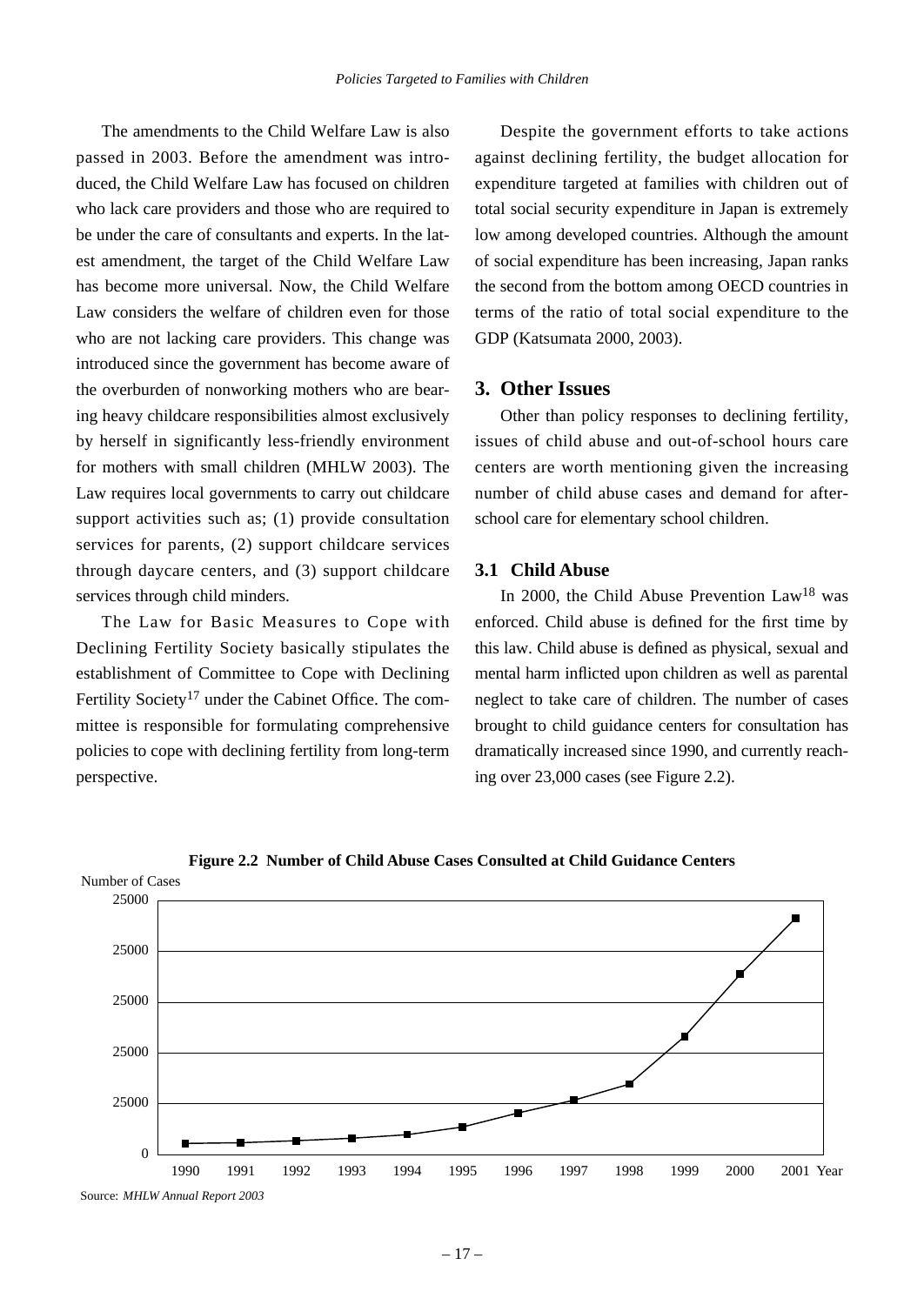Other than caregiver's mental pathology and worsening household financial situation, it is argued that overburden of mothers who are taking care of children without any help from family members or neighbors, lie behind the recent rise in the number of cases. The recent survey conducted by child abuse prevention centers indicates that the share of abusive mothers is higher for those without any help for childcare than mothers who are able to get some kind of help (MHLW 2003). The Child Abuse Prevention Law also stipulates the government to establish comprehensive measures to detect abused children at the earliest stage as possible as well as to provide appropriate care for these children.

# **3.2 Out-of-School Hours Care Center**

The demand for out-of-school hours care center has been increasing. With the amendments to the Child Welfare Law in 1997, local governments and social welfare non-profit organizations have become able to establish out-of-school hours care center. The number of the centers has been increasing rapidly especially after the amendments to the Child Welfare Law (see Figure 2.3). In 2001, there are 11,830 out-of-school hours care centers located in 3247 local governments

(shi/cho/son) in Japan (National Liaison Committee of Child Care Centers 2001). Despite the increasing government concern toward provision of out-of-school hours care centers, there are still many local governments without the provision of centers.

In addition to the unmet needs for the service, the out-of-school hours care centers are facing serious challenges. Most of all, facilities and employment situation of center staff need to be improved. Many out-of-school hours care center facilities are in very poor situation. Some centers are utilizing elementary school classrooms after school that are not designed for children to spend time after school. About 10 percent of the centers are located in old apartments or in dilapidated housing. These centers are facing problems such as complaints from neighbors about the noise and difficulty in paying the rent. To make the matter worse, the majority of centers are not equipped with adequate number of staff. Most of the staff are not permanent and many are having only one-year contract, renewing it on a yearly basis. Because of the unstable working condition, many of the staff working in out-of-school hours care centers quit the job in short-term, making it impossible for the centers to maintain experienced staff members.

![](_page_22_Figure_6.jpeg)

**Figure 2.3 Number of Out-of-School Hours Care Centers**

Data for 1992 not available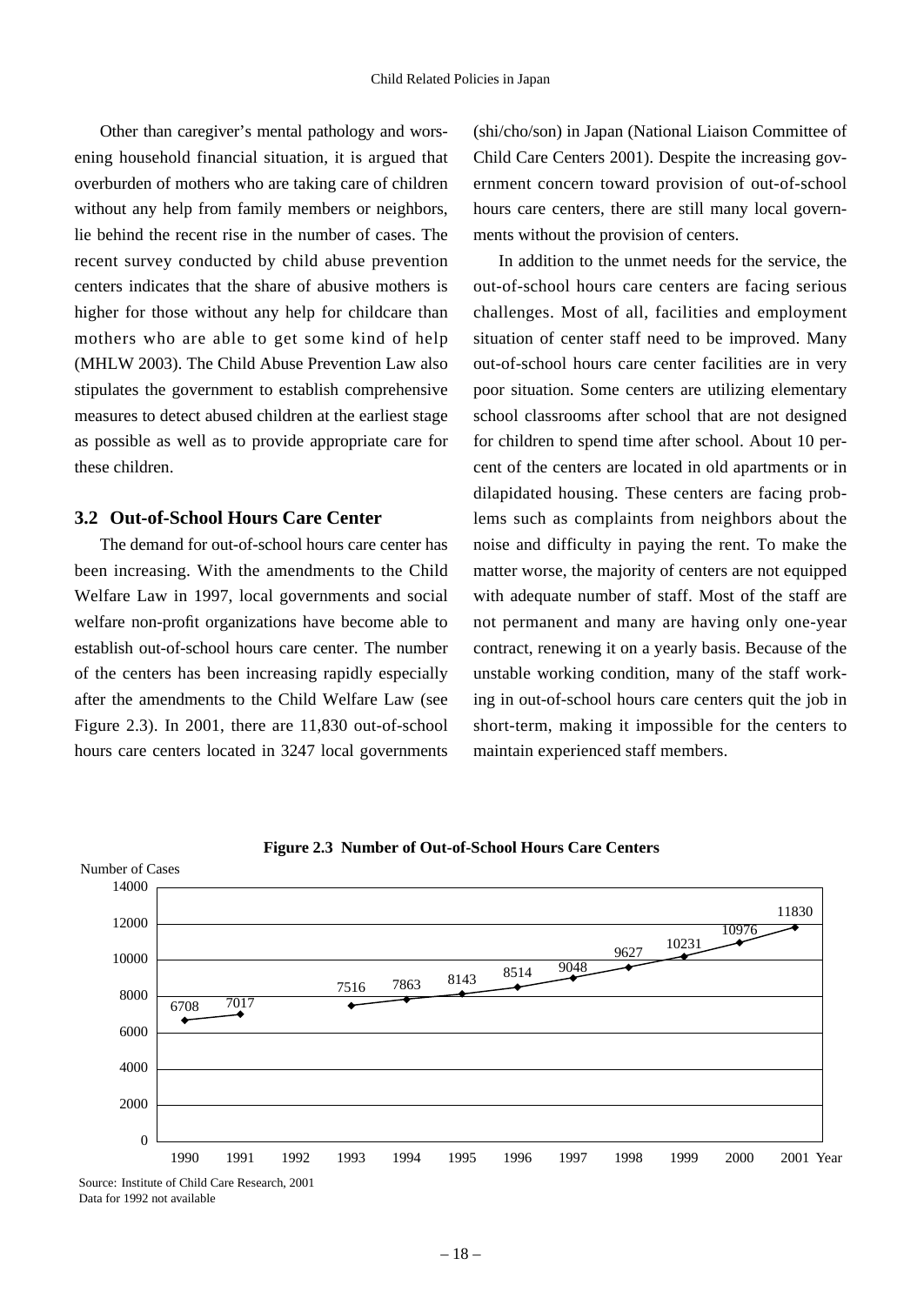# **4. Policies Supporting Compatibility of Work and Family Responsibilities**

Despite the introduction of series of policies for supporting families with children, Japanese fertility continues to decline. The TFR in 2002 dropped to a record low level of 1.32. Although policies targeted at families with children are very comprehensive, the government's major concern is on policies that support working men and women to reconcile childcare and work. A broad set of policies aimed at supporting working mothers and fathers to balance work and childcare in Japan may be classified into three groups. The first group is closely linked with work environment and rights of workers with family responsibilities such as parental leave. The second group consists of a set of support measures in a form of service such as childcare. The third group consists of financial support for family with children such as child allowance. In this chapter, the first set of support system is examined. For financial support to families with children, see Chapter 5 as well as *Social Security in Japan 2002–2003* compiled by the National Institute of Population and Social Security Research. For the details on childcare system in Japan, see Chapter 4 in this booklet. Note that the description noted here is based on the information available as of August, 2003.

# **4.1 Childcare Leave**

Initially, the childcare leave in Japan was very limited in its coverage. The law was first made into legislation in 1975 for women working as teachers, nurses and child minders. While objectives of childcare leave or parental leave in other developed countries are fundamentally on child rearing, Japanese policy has focused more on creating incentives to secure a job and return to work (Tsumura 2002). At the beginning, the Childcare Leave Law<sup>19</sup> was aimed at sustaining smooth operation of schools, hospitals and social welfare facilities by securing women a job that she has experienced in. Other than this law, The Equal Employment Opportunity Law<sup>20</sup> refers to parental leave, but it merely stipulated that firms should make efforts to introduce the leave.

Because of the declining birth rates and government's concern to transform work environment more flexible for those working, the more comprehensive Childcare Leave Law was finally enacted in 1991. The law was welcome change for many of the workers, since the law stated that workers have a right to take a childcare leave until the day before the child turns 1 year old regardless of employee's sex. There are, however, some serious limitations. For example, the leave is available only to those in regular employment. In addition, workers in firms with less than 30 employees were exempted from the law until March, 1997.

In 1995, the amendments to the Childcare Leave Law were made and it was renewed as the Childcare and Family Care Leave Law. $2<sup>1</sup>$  As the name suggests, workers are able to take leave for childcare as well as care for other family members. This time, the law applies to all firms regardless of the number of employees. However, again, those who are not eligible to take the leave include workers in non-regular employment. As such, a large share of women working as part-time workers or contract workers with specified length of employment is not eligible for the leave. In addition, workers employed for less than a year, and workers who have a family member to look after children regularly, are not eligible to take the childcare leave. However, the latter category of worker is eligible to take the leave up to eight weeks after the child's birth.

Basically, wages are not paid during the parental leave. However with the amendments made in the Employment Insurance Law, employees are paid benefits amounting to 25 percent of the pre-birth wages from Employment Insurance starting from April, 1995. The benefit paid during the parental leave is further increased to 40 percent of the pre-birth wages from 2001. In detail, 30 percent of the pre-birth wage is paid monthly during the leave, and another 10 percent is paid 6 months after returning to work, with an objective to encourage worker's return. In case, if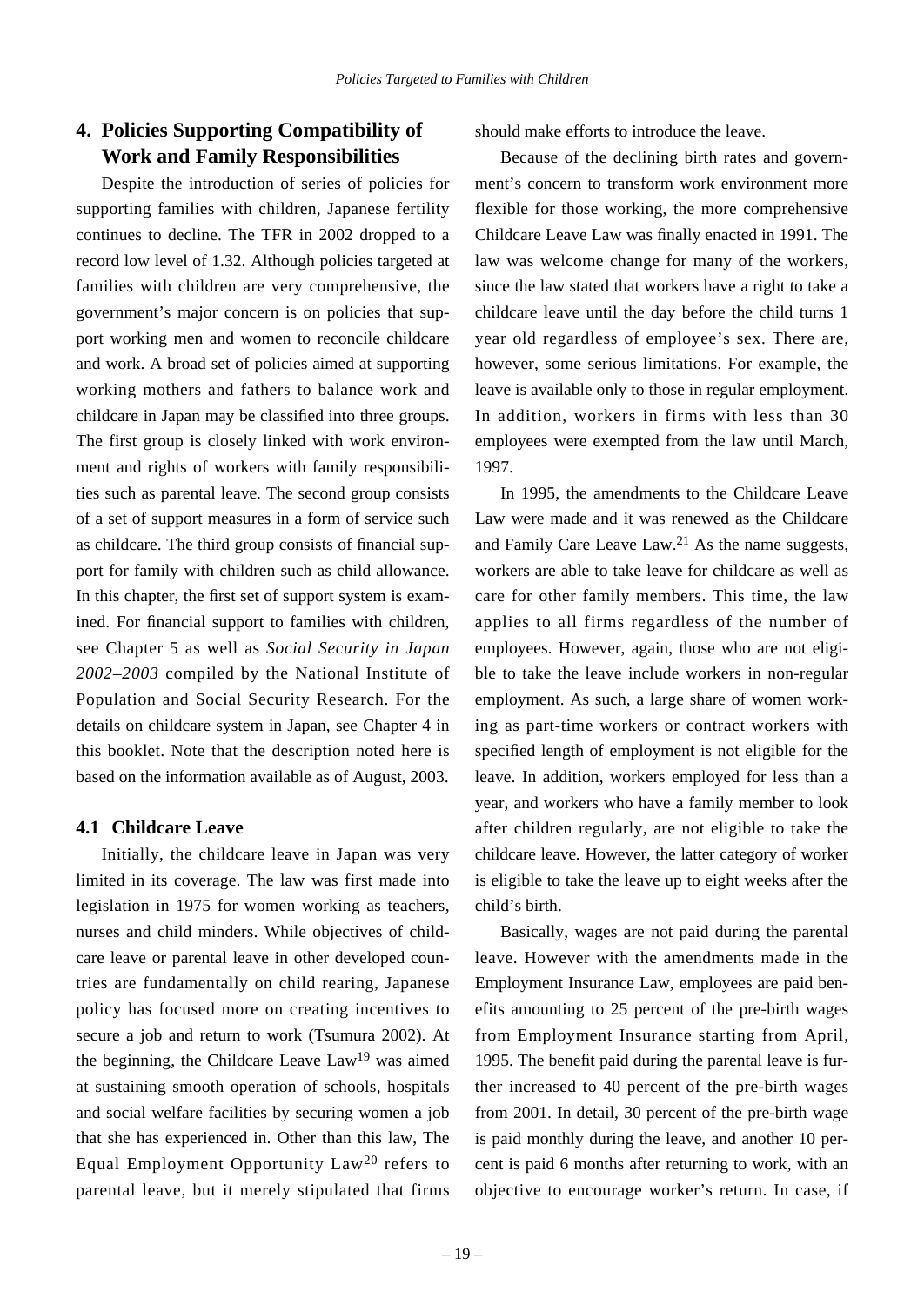wages are paid during the leave, the total amount of wage and benefits from employment insurance is not to exceed 80 percent of the pre-birth wage. Thus, if the wage paid during the leave exceeds 80 percent of the pre-birth wage, then the benefits from employment insurance are not paid. It can be said that the system is designed to provide strong incentives for workers to return to the job (Maruyama 2002).

#### **4.2 Work-Time Flexibility Measures**

Part-time employment and other flexible working practices such as flexitime are attractive options for parents in maintaining work attachment while taking care of their children. Because it is very common for Japanese workers to work over-time, the Childcare and Family Care Leave Law includes stipulation regarding over-time work. With the worker's request, the worker is exempted from working over-time for more than 24 hours per month, and 150 hours per year. Until the child enters elementary school, the workers are eligible for this over-time exemption. However, as stated in the Childcare and Family Care Leave Law, this stipulation is applicable only for regular workers who have been in the workplace for more than a year. Another protection measure regards overnight work. With the worker's request, the worker is exempted from working overnight (from 10 PM to 5 AM).

The Childcare and Family Care Leave Law also states that firms are required to make work time flexible for workers who have a child aged between 0 to 2 years old. Employers are also encouraged to make similar arrangements for employees with children aged 3 to 6 years old. Firms are to choose either one of the four work time arrangements for workers with children aged 0 to 2 years old. These include; (1) arrangements for shortening the working time, (2) introduction of flexitime, (3) late start or early leave (start work from later-than-usual working time, or leave office earlier-than-usual time), (4) arrangements for not working overtime than the standard, (5) arrangements for daycare centers, or providing some kind of support related to childcare. Firms are also encouraged to make efforts to introduce arrangements for child sickness leave.

The Childcare and Family Care Leave Law is a big step forward for families with children to have more balanced work and childcare responsibilities. Nevertheless, the impact of parental leave arrangements is limited for the moment. It is because still 70 percent of women withdraw from the labor force upon the first birth without utilizing childcare leave (NIPSSR 2000). It is often argued that long working hours of men make it impossible for women to work full time and engage in childcare all by herself. It is also said that the leave is not accessible as it look because of the large number of women with part-time working status. Many of the stipulation on firm's work-time arrangements are just encouragement and not obligation. Gender-role values and work place atmosphere also is said to play a role in making the leave and time arrangements inaccessible.

#### **Bibliography (in Japanese)**

- Atoh, Makoto (2000) "Measures to Cope with Declining Fertility: What are Demanded?" Pp.154–178 in *Japanese Population: Postwar Fifty-Years Trajectory*, edited by Population Problems Research Council. Mainichi Newspapers.
- Institute of Child Care Research (2001) *Annual Report of Child Care 2001*. Tokyo: Sodobunkasha.
- Katsumata, Yukiko (2003) "The Expenditure of Family Policy in Japan in view of International Comparison of Macro Social Expenditure," *The Quarterly of Social Security Research* (Kikan Shakai Hosho Kenkyu) 39(1): 19–27.
- Katsumata, Yukiko (2000) "Japan's Social Expenditure in Ageing Society," *The Quarterly of Social Security Research* (Kikan Shakai Hosho Kenkyu) 36(1): 56–66.
- Maruyama, Katsura (2002) "Child Care Leave," Pp.76–96 in *Idea of Childrearing Insuranc*e, edited by Mariko Suzuki. Tokyo: Tsutsui Shobo.
- Ministry of Health, Labour and Welfare. *Annual Report*s (Various years).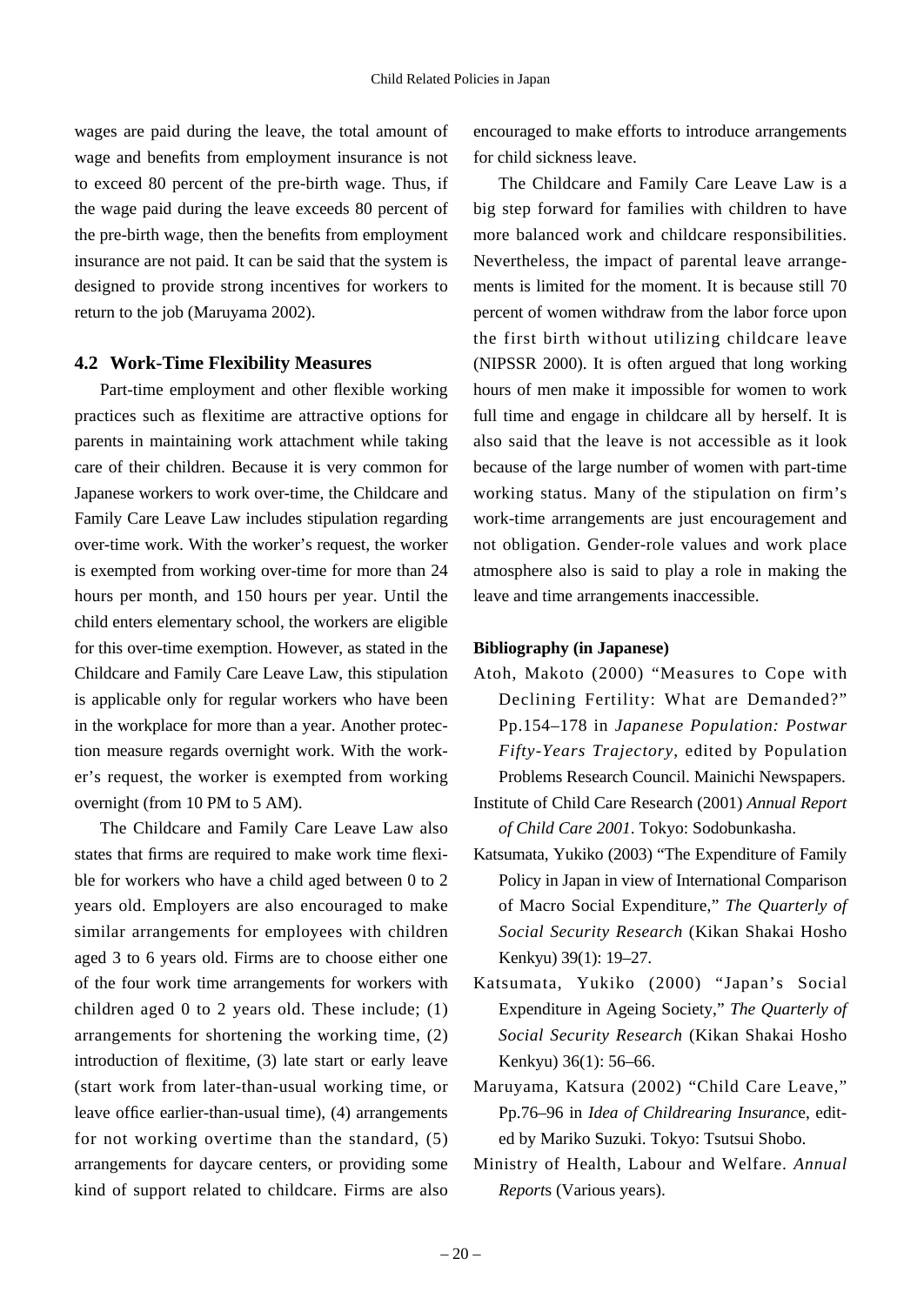- National Institute of Population and Social Security Research (2000) *The Second National Survey on Family in Japan 1998*. Tokyo: National Institute of Population and Social Security Research.
- Tsumura, Atsuko (2002) "International Comparison of Family Policies," Pp.19–46 in *Policies to Support Families with Children in Low Fertility Societies*, edited by National Institute of Population and Social Security Research. Tokyo: Japan.

#### **Bibliography (in English)**

- Atoh, Makoto and Mayuko Akachi (2003) "Low Fertility and Family Policy in Japan: in International Comparative Perspectives," *Journal of Population and Social Security* (Population), Supplement to Volume 1: 1–30.
- Neyer, Gerda (2003) "Family Policies and Low Fertility in Western Europe," *Journal of Population and Social Security* (Population), Supplement to Volume 1: 46–93.
- National Institute of Population and Social Security Research (2002) *Social Security in Japan 2002–2003*. Tokyo: National Institute of Population and Social Security Research.
- OECD (2003) *Babies and Bosses: Reconciling Work and Family Life: Austria, Ireland and Japan*, Paris: OECD Publications.
- United Nations (2002) *National Population Policies 2001*, New York: United Nations.
- Zhou, Yanfei, Akiko S.Oishi and Akemi Ueda (2003) "Childcare System in Japan," *Journal of Population and Social Security* (Population), Supplement to Volume 1: 408–422.

#### **Notes:**

- Before the war, the government took strong pro-natalist policy to supply future manpower for military purpose. Some European countries such as Austria and Germany also show resistance to overt pro-natalist policy (Neyer 2003).
- <sup>2</sup> In Japanese, "Sukoyakani Kodomo wo Umisodateru Kankyo Zukuri ni Kansuru Kankei Shocho Renraku

Kaigi" or 「健やかに子供を産み育てる環境づくりに 関する関係省庁連絡会議」

- <sup>3</sup> In Japanese, "Kongo no Kosodate Shien no Tameno Shisaku no Kihonteki Hoko ni Tsuite" or「今後の子育 て支援のための施策の基本的方向について」
- <sup>4</sup> The four Ministries include the following: (1) the Ministry of Health and Welfare, (2) the Ministry of Education, (3) the Ministry of Labour, and (4) the Ministry of Construction. The names of Ministries have changed since then due to restructuring of government organizations.
- <sup>5</sup> In Japanese, "Kinkyu Hoiku Taisaku to Gokanen Jigyo" or「緊急保育対策等五カ年事業」
- <sup>6</sup> In Japanese, "Syoshika ni Kansuru Kangaekata ni Tsuite—Jinko Gensyo Shakai, Mirai he no Sekinin to Sentaku—" or「少子化に関する考え方について―人 口減少社会、未来への責任と選択―」
- In Japanease, "Syoshika Taisaku Kihon Hoshin" or 「少 子化対策基本方針」
- <sup>8</sup> Six Ministers include the Minister of Finance, Education, Health and Welfare, Labour, Construction and Home Affairs.
- <sup>9</sup> In Japanese, "Shigoto to Kosodate no Ryoritsu Shiensaku no Hoshin ni Tsuite" or 「仕事と子育ての両立支援策 の方針について|
- <sup>10</sup> In Japanese, "Taiki Jido Zero Sakusen" or「待機児童ゼ ロ作戦」
- <sup>11</sup> In Japanese, "Shoshika Taisaku Plus One" or「少子化対 策プラスワン」
- <sup>12</sup> In Japanese, "Jisedai Ikusei Shien Taisaku Suishin Ho" or「次世代育成支援対策推進法」
- <sup>13</sup> In Japanese, "Jido Fukushi Ho no Ichibu wo Kaisei suru Ho" or「児童福祉法の一部を改正する法」
- <sup>14</sup> In Japanese, "Shoshika Shakai Taisaku Kihon Ho" or 「少子化社会対策基本法」
- <sup>15</sup> In Japanese, "Jisedai Ikusei Shien Taisaku Suishin Center" or「次世代育成支援対策推進センター」
- <sup>16</sup> In Japanese, "Jisedai Ikusei Shien Taisaku Chiiki Kyogikai" or「次世代育成支援対策地域協議会」
- <sup>17</sup> In Japanease, "Syoshika Shakai Taisaku Kaigi" or 「少 子化社会対策会議」
- <sup>18</sup> In Japanese, "Jido Gyakutai no Boshi to ni Kansuru Horitsu" or「児童虐待の防止等に関する法律」
- <sup>19</sup> In Japanese, "Ikuji Kyugyo Ho" or 「育児休業法」
- <sup>20</sup> In Japanese, "Koyo Kikai Kinto Ho" or 「雇用機会均等法」
- <sup>21</sup> In Japanese, "Ikuji Kaigo Kyugyo Ho" or 「育児介護休 業法 (通称) |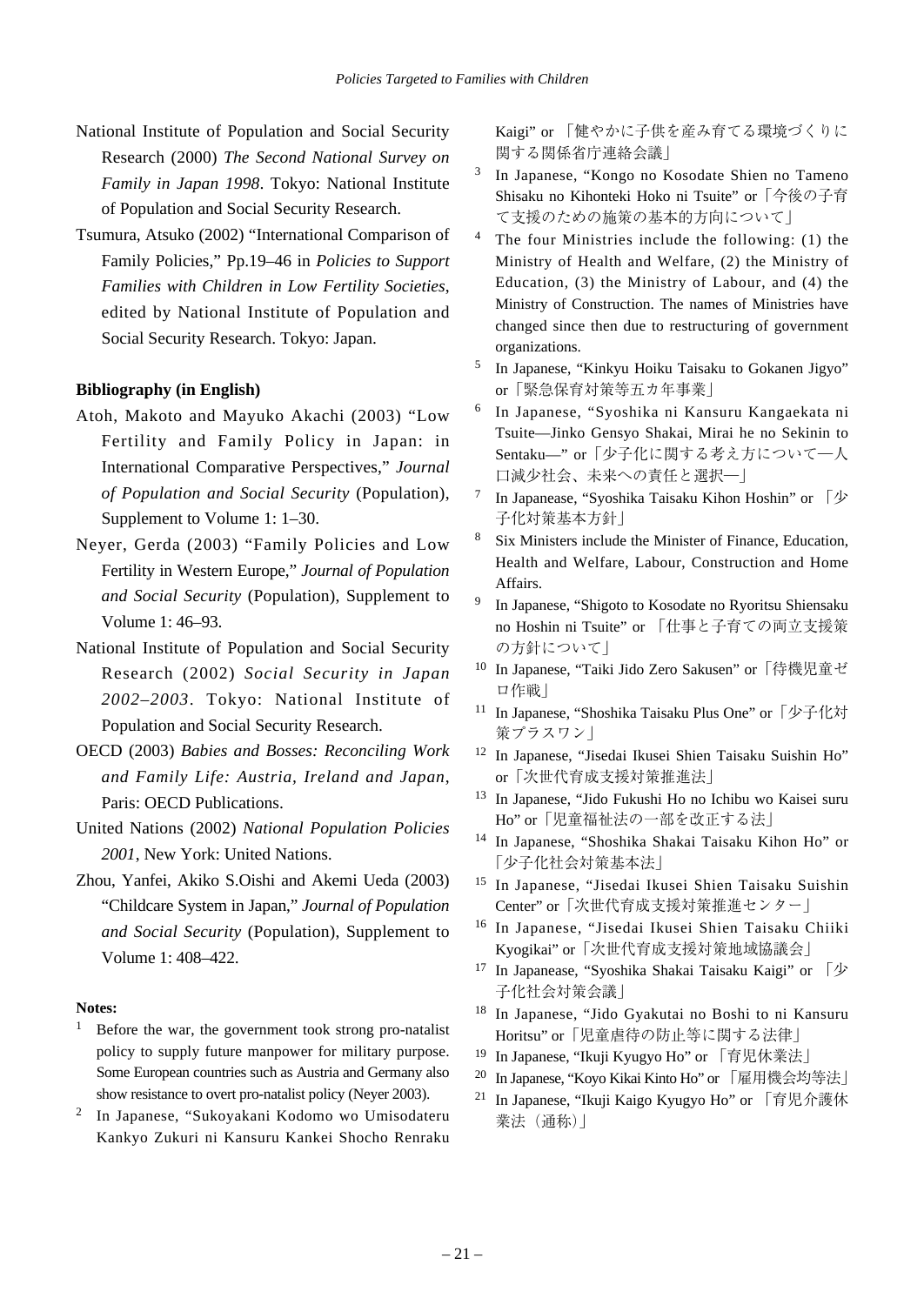# *Chapter*

**3**

# *Social Security Expenditure for Households with Children*

# **Introduction**

In the context of inter-generational equity, the distribution gap between the elderly and the young has often been discussed in recent years. According to an estimate of the cost of social security in Japan for fiscal year 2001, 55.6 percent of total social security benefits were paid out for the elderly. On the other hand, only 3.7 percent were paid out for families with children.<sup>1</sup> All of the political parties from right to left state the importance of measures for families with children. But the budget share for families with children has been increasing very slowly in recent decades. The Japanese national budget has already lost its flexibility due to accumulated deficits (i.e. the general government gross debt was 132.6 percent of GDP in  $2001$ .<sup>2</sup> The Ministry of Finance is always reluctant to add new budget resources for family policies. Therefore, scrap and build is the key to implementing new family measures. For instance, a part of the tax credit for a family with children was abolished, and age limits for child allowances were extended and the income ceiling for child benefits was raised, measures which were enacted between 2000 and 2001. There have been various measures and plans for the declining birthrate. From the first Angel Plan in 1994 to the most recently enacted Law for Measures to Support the Development of the Next Generation in 2003, a series of acts have been proposed and enacted. In spite of them, the measures actually enforced are limited to within budget constraints.

This paper presents the Japanese expenditure for families with children with an international comparison.

# **1. Estimate of the Cost of Child Policy in Japan**

In general, it is not easy to estimate expenditure by age groups, mainly because of a lack of data in Japan. We estimate expenditure for the elderly as a part of the cost of social security. But, it is important to bear in mind that this not necessarily reflects the age group comprising the elderly. For instance, pensioners include not only the elderly but also disability benefit recipients without age limits; however, the majority of pension benefits are for old age and the majority of pensioners are the elderly. As a result, the definition of expenditure for the elderly is not strictly attached to the age group. The same can be said of expenditure for children as well. Table 3.1 indicates the expenditure for children and families in Japan between 1975 and 2001. Within family allowances, the child allowance is an income supplement cash benefit for low and middle-income households with children aged six years old and less. In the past, age limits were changed from time to time. At one time the age limit was three years old. The child-rearing allowance is a form of income support for single parent families and households with handicapped children. The maximum age of children is 18 years old for the former and 19 years old for the latter. Child welfare services are mainly day-care services for children of working parents' households. The parent leave allowance is paid through social insurance for employees. A parent can take child care leave for children up to one year old. The income lost during leave is compensated by social insurance. The total of the above are social allowances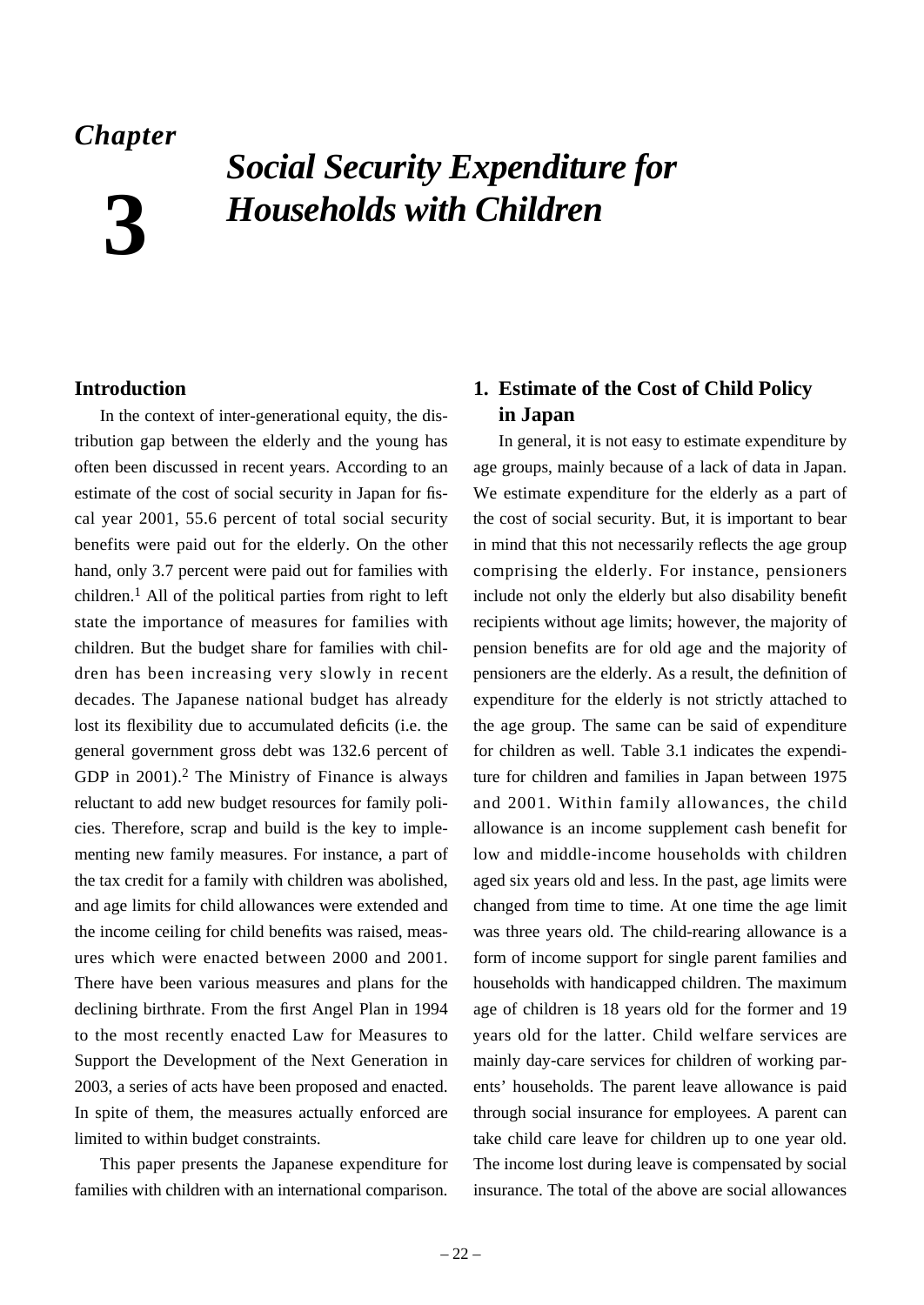for family with children. The sum for 2001 was 25.3 billion yen. Maternity allowance is indicated separately in Table 3.1, because allowances include both compensation for lost income and delivery costs. In Japan, the cost of a normal delivery of a baby is covered by lump sum cash benefits through medical care insurance. Approximately 300,000 yen per delivery is paid for both insured and dependent spouse. In addition, maternity leave allowance is paid to employees for six weeks before and eight weeks after delivery to compensate for lost income. Table 3.1 does not include medical care costs for children. For a better comparison, expenditure for the elderly in Table 3.1 does not include medical care. In the last two columns of Table 3.1, you can compare the two expenditures. Between 1975 and 2001, expenditure for the elderly increased its share of total social security benefits from 25.6 percent to 55.6 percent. On the other hand, the share of child and family expenditure decreased slightly from 5.6 percent to 3.7 percent during the same period. Demographic changes in recent decades explain the increase in elderly expenditure, but the trend for child and family expenditure is not necessarily clear. Hence,

after the 1990 expenditure for child and family gradually increased in spite of shrinking young demographic groups. The year was termed "the 1.57 shock year," which reflected the lowest total fertility rate since the war recorded for 1989. The statistical evidence shows that Japan started implementing family measures after that year.

# **2. Estimate of the Costs of Child Policy in OECD Nations**

#### **2.1 The Scale of Expenditures for Child Policy**

The OECD publishes a social expenditure database.<sup>3</sup> Within the OECD framework, child policy is equivalent to family policy. In the following sections, the term family policy is synonymous with child policy. Figure 3.1 Total Social Expenditure vs. Family Benefit 1998 indicates the close relation between total expenditure and family benefits. If one nation has a greater share of social expenditure to GDP, it is likely to have a greater share of family benefits to GDP. In European nations indicated within the circle in Figure 3.1, both total expenditure and family benefits are high. In low family benefit nations including Korea,

**Table 3.1 Social Security Expenditure for Child and Family, Fiscal Years 1975–2001 in comparison with Expenditure for the Elderly**

| <b>Fiscal Year</b> | Family<br>allowance | Child<br>allowance                                   | Child<br>rearing<br>allowance     | Child<br>welfare<br>service       | Parent<br>leave<br>allowance | Total                                         | Maternity<br>allowance            | Total                             |     | Expenditure<br>for the<br>Elderly*                  |  |
|--------------------|---------------------|------------------------------------------------------|-----------------------------------|-----------------------------------|------------------------------|-----------------------------------------------|-----------------------------------|-----------------------------------|-----|-----------------------------------------------------|--|
|                    | Hundreds<br>of yen  | <b>Hundreds</b><br>of millions of millions<br>of yen | Hundreds<br>of millions<br>of yen | Hundreds<br>of millions<br>of yen | Hundreds<br>of yen           | Hundreds<br>of millions of millions<br>of yen | Hundreds<br>of millions<br>of yen | Hundreds<br>of millions<br>of yen |     | Ratio to the total Social<br>Security Benefits as % |  |
| 1975               | 1,829               | 1,444                                                | 385                               | 3,549                             |                              | 5,378                                         | 1,229                             | 6,608                             | 5.6 | 25.6                                                |  |
| 1980               | 3,560               | 1,778                                                | 1,782                             | 5,998                             |                              | 9,558                                         | 1,639                             | 11,197                            | 4.5 | 34.8                                                |  |
| 1985               | 4,617               | 1,589                                                | 3,027                             | 6,836                             |                              | 11,453                                        | 3,060                             | 14,513                            | 4.1 | 41.5                                                |  |
| 1990               | 4,449               | 1,391                                                | 3,059                             | 8,532                             |                              | 12,981                                        | 3,005                             | 15,986                            | 3.4 | 47.0                                                |  |
| 1995               | 5,112               | 1,612                                                | 3,500                             | 11,177                            | 327                          | 16,616                                        | 4,753                             | 21,369                            | 3.3 | 49.8                                                |  |
| 2000               | 7,116               | 2,917                                                | 4,199                             | 14,963                            | 721                          | 22,801                                        | 4,618                             | 27,419                            | 3.5 | 54.8                                                |  |
| 2001               | 8,574               | 4,062                                                | 4,512                             | 15,875                            | 835                          | 25,284                                        | 4.606                             | 29,890                            | 3.7 | 55.6                                                |  |

Source: NIPSSR, *The Cost of Social Security in Japan FY2001*

Note: \* Expenditure for the elderly in Table 3.1 does not include medical care for comparison purpose with child and family expenditure data.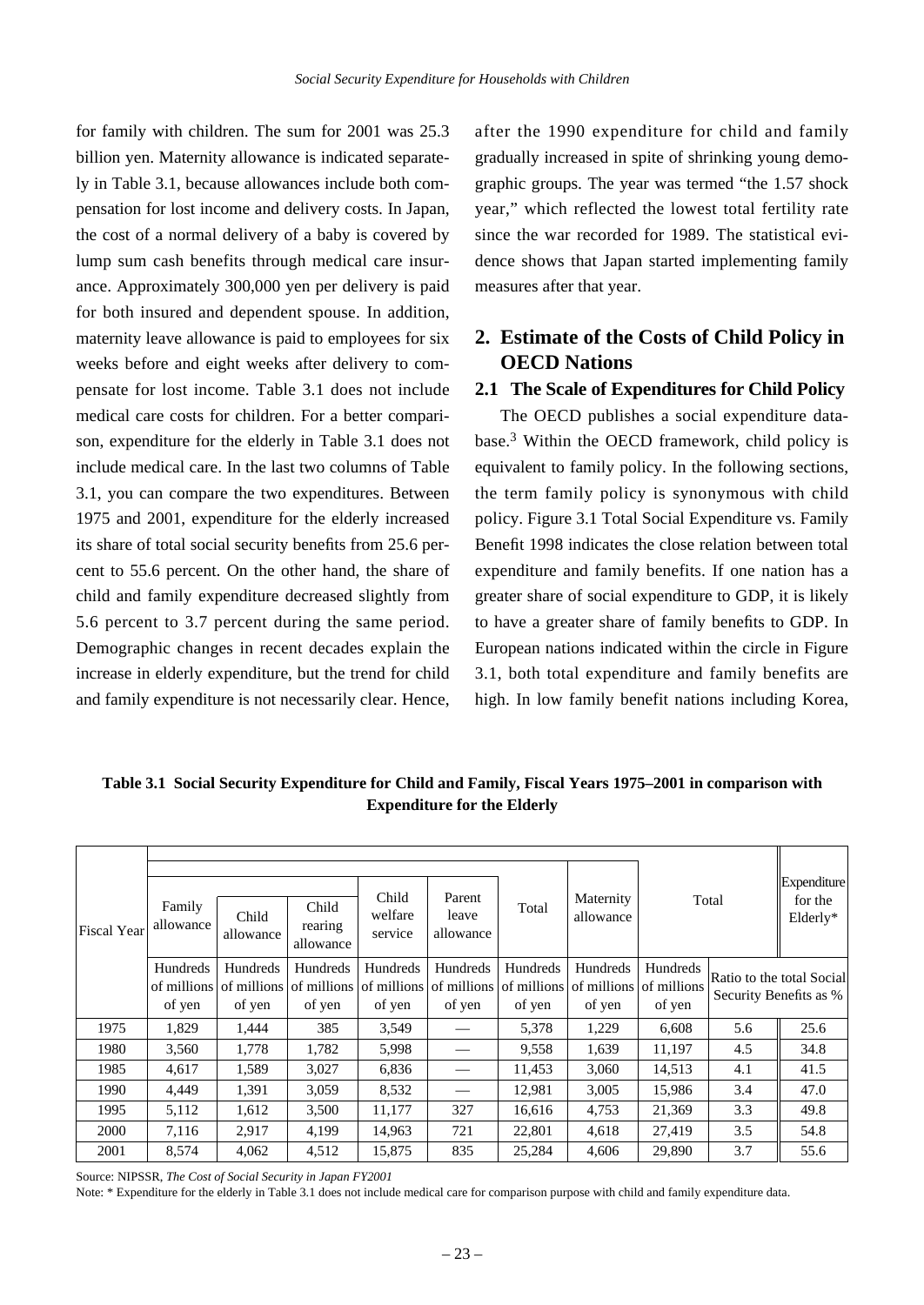![](_page_28_Figure_1.jpeg)

**Figure 3.1 Total Social Expenditure vs. Family Benefit 1998**

Source: OECD, *Social Expenditure Database 2001*

Japan, the USA, Spain, and Italy, total expenditure differs from one nation to another. With the exception of New Zealand, all of the nations are located under the 45-degree line in Figure 3.1. New Zealand allocates a relatively large share to child and family measures compared to other nations.

#### **2.2 Family-Related Expenditure**

According to OECD data, family-related expenditures are divided into two policy areas: one is "7. FAMILY CASH BENEFITS" and the other is "8. FAMILY SERVICES." Their definitions are given below.

The categories of (7) family cash benefits and (8) family services include expenditures that support families (i.e. excluding one-person households). These expenditures are often related to the costs associated with raising children or to supporting other dependents. Expenditure related to maternity and parental leave is

grouped under family cash benefits sub-category (7.6).4

Figure 3.2 Family Benefit and Cash vs. Service in 1998 indicates the relation between two kinds of expenditure, i.e., cash and services. The ratio of family service benefits to GDP is plotted on the Y-axis and the ratio of family cash benefit to GDP is plotted on the X-axis. Five nations, Italy, Japan, Korea, Spain, and the USA, comprise the group providing both family cash and family services, which are relatively small. The two nations of Sweden and Denmark form a group of countries with relatively large family service benefits compared to family cash benefits. New Zealand has a unique position among OECD nations. Its family cash benefits are dominant with few family service benefits. The family cash benefits in New Zealand are family support benefits paid for children from birth to 16 years old. In addition, there are lone parent cash benefits paid to single parent families needing domestic caregivers and helpers.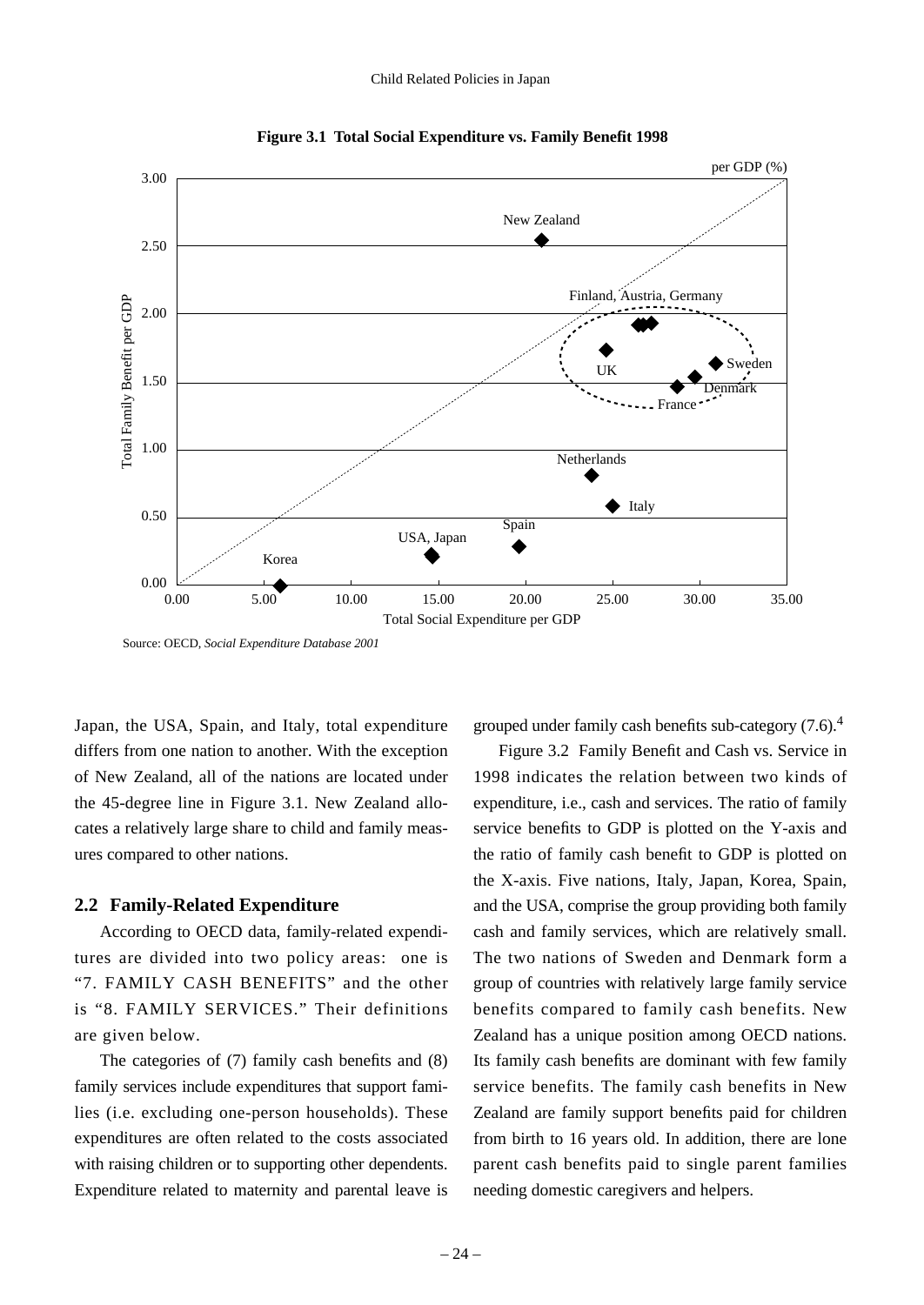![](_page_29_Figure_1.jpeg)

**Figure 3.2 Family Benefit and Cash vs. Service in 1998**

**Table 3.2 Relation between Family Cash vs. Family Services in 1998**

|                    |                    | $(\% )$         |
|--------------------|--------------------|-----------------|
|                    | <b>Family Cash</b> | Family          |
|                    | per GDP            | <b>Services</b> |
|                    |                    | per GDP         |
| Austria            | 1.91               | 1.11            |
| Denmark            | 1.54               | 2.23            |
| Finland            | 1.92               | 1.44            |
| France             | 1.55               | 1.26            |
| Germany            | 2.04               | 0.80            |
| Italy              | 0.58               | 0.30            |
| Japan              | 0.21               | 0.26            |
| Korea              | 0.02               | 0.08            |
| <b>Netherlands</b> | 0.81               | 0.39            |
| New Zealand        | 2.58               | 0.10            |
| Spain              | 0.29               | 0.11            |
| Sweden             | 1.63               | 1.87            |
| UK                 | 1.71               | 0.49            |
| USA                | 0.22               | 0.29            |

Source: OECD, *Social Expenditure Database 2001*

Both Sweden and Denmark have good childcare facilities and services. For example, 40.9% of children younger than three years old receive day care services in Sweden. Because Sweden has a modest parental leave payment, children younger than one year seldom use day-care centers. A total of 46.5% of one-year old children go to day care facilities and 71.2% of twoyear old children go to day care centers. In Denmark, the majority of couples work. One of the unique characteristics of Denmark is that the majority of women choose to work full-time. Approximately 51.2% of children younger than two years old and 86.9% of children between three and five years old receive daycare services in Denmark.5

# **2.3 Trends of Expenditure for Families between 1980 and 1998**

In Figure 3.2, two groups of nations are indicated by circles. The first group comprises Denmark, Finland, and Sweden. It can be said that they belong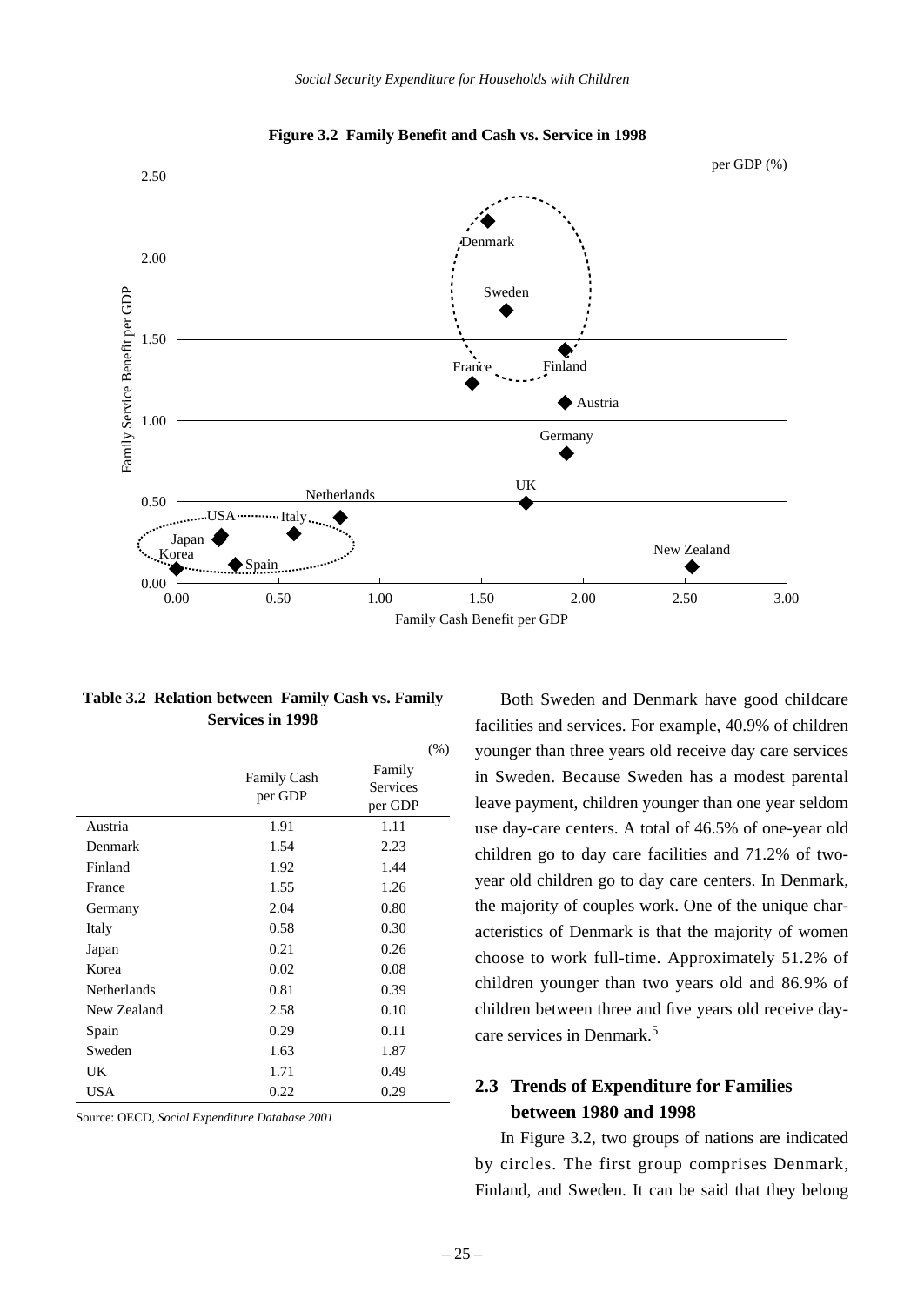![](_page_30_Figure_1.jpeg)

**Figure 3.3 Countries with Low Family Expenditure**

to a group with relatively high levels of family policy expenditure both in the form of cash and services. The second group comprises Italy, Korea, Japan, Spain, and the U.S.A. It is obvious that the group has a relatively low level of family policy expenditure both in terms of cash and services.

Figure 3.3 shows trends between 1980 and 1998 observed for the group of five countries with low family expenditure. Italy and Spain have increased family service benefits most in recent years. But, they have a trade-off with reduced family cash benefits. Regarding the USA, the size of family benefits is diminishing gradually, but it is also shifting from family cash benefits to family service benefits. Japan showed little difference between 1980 and 1998. From 1985 to 1995, the size of family benefits in terms of both cash and services decreased, but a declining youth population might be the cause. Regarding Korea, there are insufficient data available to describe trends.

Figure 3.4 shows trends between 1980 and 1998

observed for three Nordic nations. The three nations are Sweden, Denmark, and Finland. In both Denmark and Finland, until 1995, family cash benefits had been growing, but in 1998, a large cutback in family cash benefits was carried out. In Finland, the family allowance for single parents had been rapidly increasing in the early 1990's, but it peaked in 1994 and then started declining. In Denmark, a large cut in parents' leave benefits was made, but formal day care has been increased to cover the cut in family cash benefits. In Sweden, unlike the other two countries, a complicated shift in benefits was recorded. In the early 1980's , family cash benefits were actively introduced, but in the 1990's family cash benefits decreased and daycare centers for childcare services in Sweden were improved. From 1996, local governments took over autonomy of childcare services from the central government and began to make efforts to reduce the waiting lists of children for day care facilities.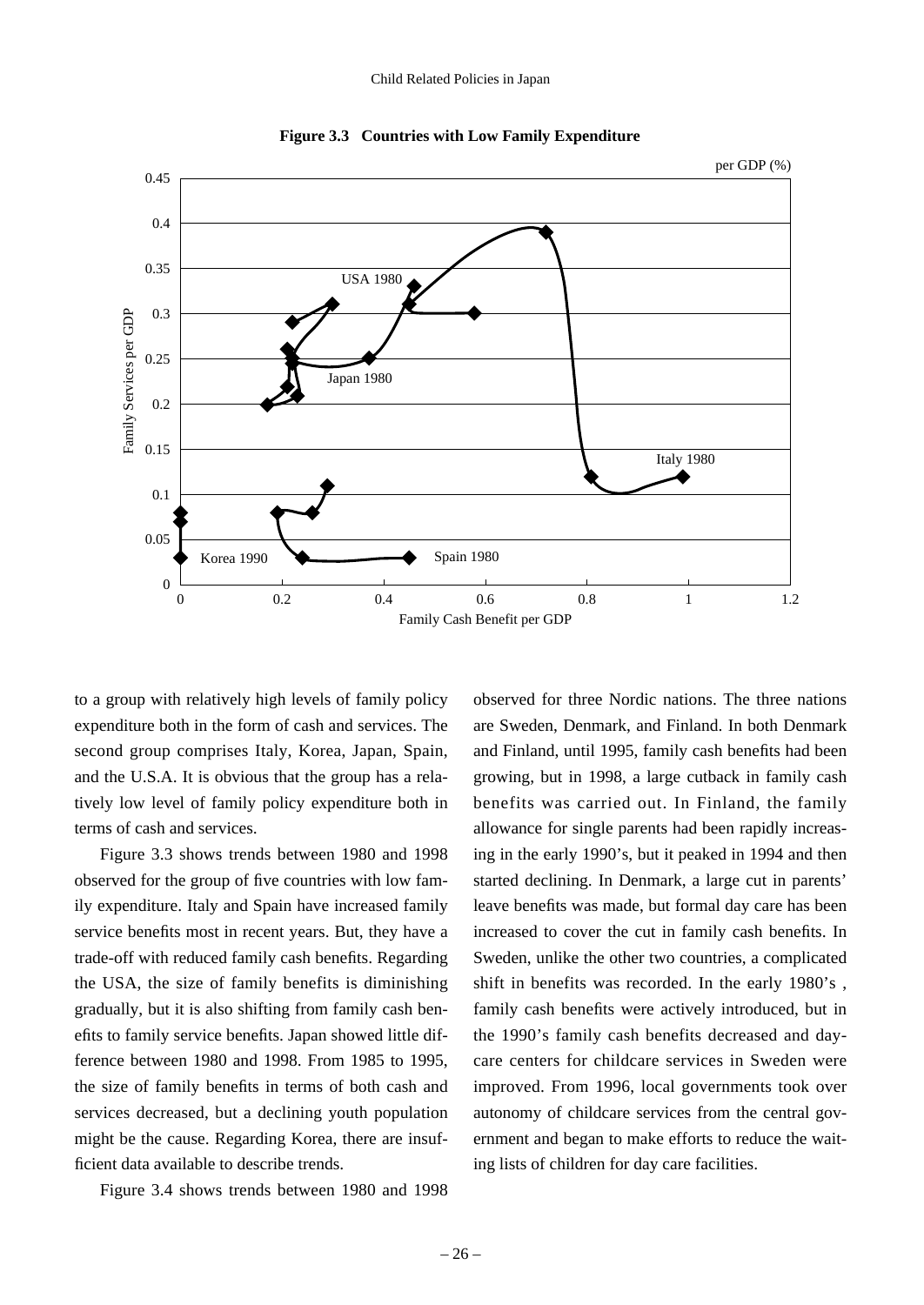![](_page_31_Figure_1.jpeg)

**Figure 3.4 Nordic Countries with High Family Benefits**

![](_page_31_Figure_3.jpeg)

![](_page_31_Figure_4.jpeg)

![](_page_31_Figure_5.jpeg)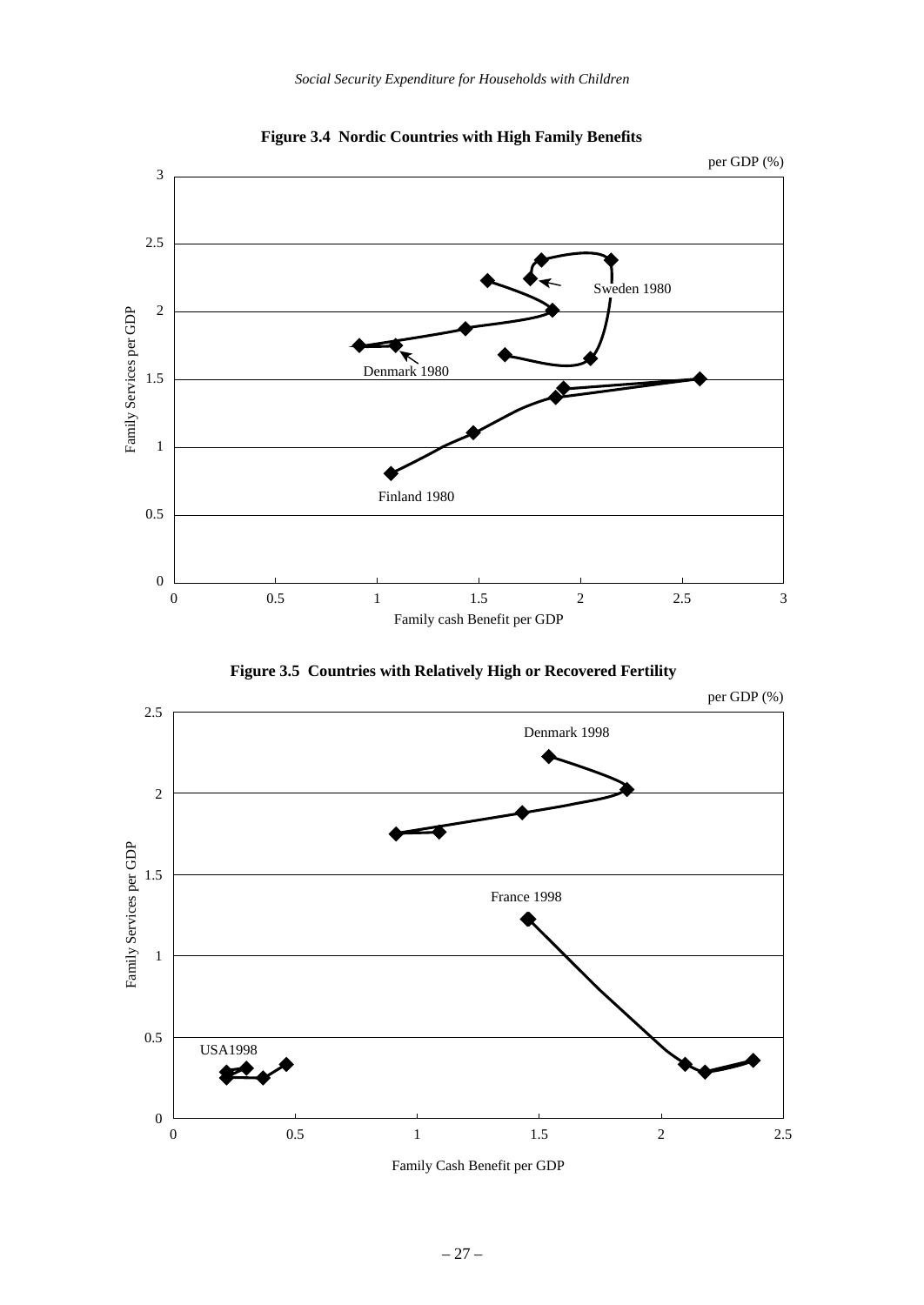# **3. The Impact of Child Policy on Declining Fertility**

# **3.1 Why They were Successful in Preventing Further Birth Rate Declines**

Figure 3.5 shows three countries with relatively high or recovered fertility. The three nations are Denmark, France, and the USA. Both France and Denmark made a shift from family cash benefits to family service benefits in recent years. The expenditure for families in both countries also increased in the observed period. Regarding the USA, there was little change throughout the five-year period. The USA has no family allowance, but maintains relatively high fertility. The size of family benefits as a whole is very small in the USA and it does not affect people's behavior very much.

Figure 3.6 shows the unique position of the USA. It is too early to draw the conclusion that family expenditure has little relationship with fertility rate; however, it may not have a direct impact. A possible explanation of why the USA maintains a relatively high fertility rate with relatively low family expenditure may lie in labor market flexibility.

| Table 3.3 Total Social Expenditure |
|------------------------------------|
| per GDP vs. TFR in 1998            |
|                                    |

|                    | <b>Total Social</b><br>Expenditure<br>per GDP <sup>1)</sup> | TFR <sup>2</sup> |
|--------------------|-------------------------------------------------------------|------------------|
| <b>USA</b>         | 0.51                                                        | 2.06             |
| New Zealand        | 2.68                                                        | 1.91             |
| France             | 2.81                                                        | 1.76             |
| Denmark            | 3.77                                                        | 1.72             |
| UK                 | 2.20                                                        | 1.71             |
| Finland            | 3.36                                                        | 1.70             |
| <b>Netherlands</b> | 1.20                                                        | 1.64             |
| Sweden             | 3.51                                                        | 1.50             |
| Japan              | 0.47                                                        | 1.38             |
| Germany            | 2.85                                                        | 1.36             |
| Austria            | 3.02                                                        | 1.35             |
| Italy              | 0.87                                                        | 1.20             |
| Spain              | 0.41                                                        | 1.16             |

Source: 1) OECD, *Social Expenditure Database 2001*

2) TFR of Japan: National Institute of Population and Social Security Research Other: UN, 1999

![](_page_32_Figure_9.jpeg)

#### **Figure 3.6 Total Fertility Rate vs. Family Related Expenditure per GDP in 1998**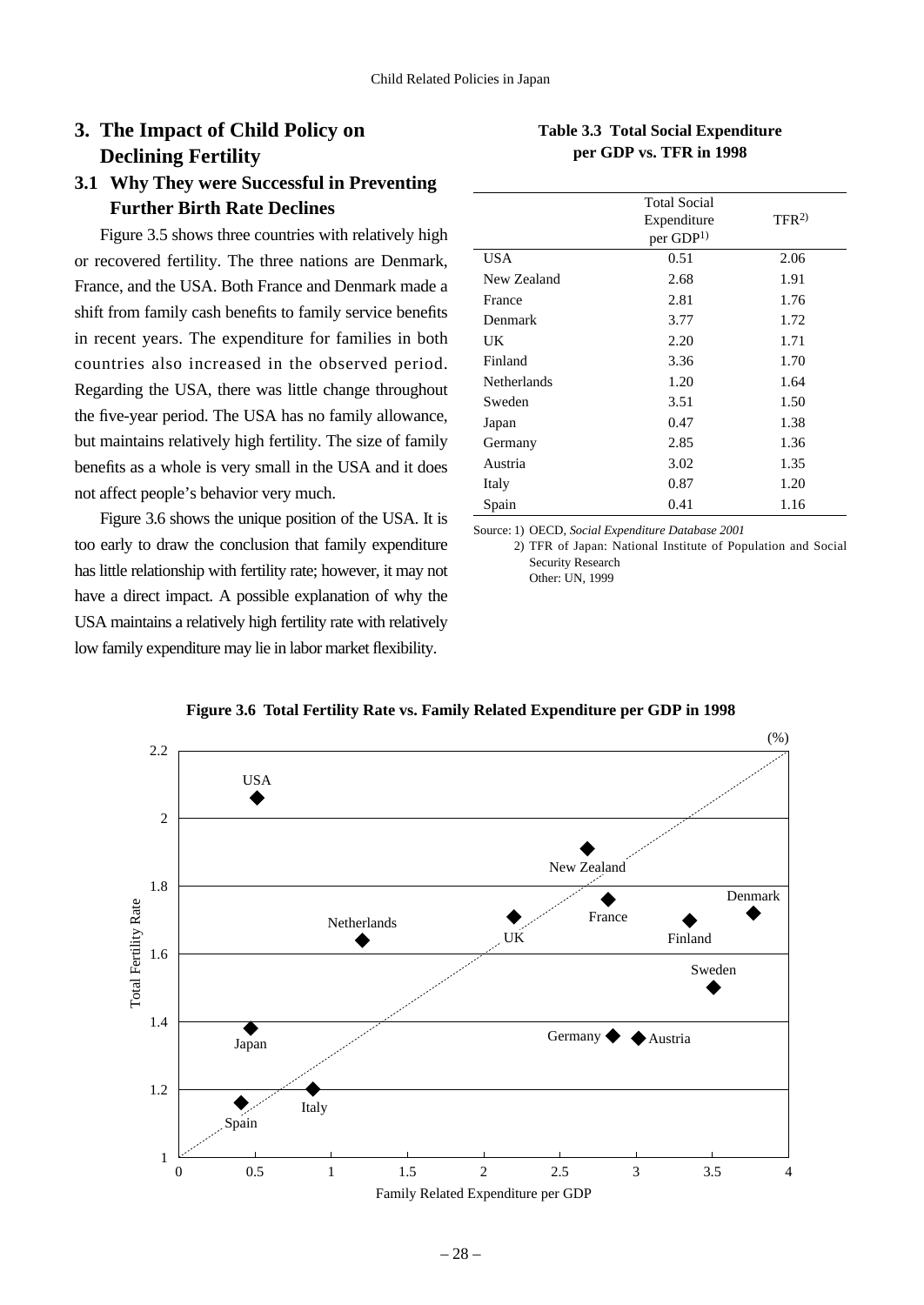![](_page_33_Figure_1.jpeg)

**Figure 3.7 Total Fertility Rate vs. Labor Force Participation Rate of Women for Age Group 35–39**

Figure 3.7 shows the relation between total fertility rate of 1998 and labor force participation rate of women aged between 35 and 39. The USA is the only nation whose female labor force participation is higher than that of the European nations. Table 3.4 indicates the labor force participation rate shown in Figure 3.2.

Females aged between 35 and 39 are most likely to be mothers of small children. In Japan as well as Italy, Spain, and Korea, many women quit their jobs during child-rearing. It may be partly due to values and culture that they concentrate on child-rearing, but it cannot be denied that they cannot do both due to labor market conditions and lack of child-rearing support in their societies. According to an OECD review of family friendly policy, about 70 percent of female workers in Japan today withdraw from the labor market after they have children. If they go back to work when their children are older, they often take lowpaid, unstable jobs.<sup>6</sup> This clearly indicates the inflexible condition of the labor market in Japan. Regarding

| Table 3.4 Labor Force Participation Rate of |
|---------------------------------------------|
| Women for Age Group 35–39                   |

|             |      | Labor Force   |
|-------------|------|---------------|
| Country     | Year | Participation |
|             |      | Rate $(\%)$   |
| Korea       | 1999 | 58.7          |
| Japan       | 2000 | 61.4          |
| Italy       | 1999 | 61.9          |
| Spain       | 1999 | 63.6          |
| Netherlands | 1999 | 72.2          |
| New Zealand | 1999 | 72.3          |
| UK          | 1999 | 75.2          |
| USA         | 1999 | 76.2          |
| Germany     | 1999 | 77.1          |
| Austria     | 1999 | 78.3          |
| France      | 1999 | 79.4          |
| Finland     | 2000 | 86.0          |
| Denmark     | 1999 | 86.2          |
| Sweden      | 1999 | 87.1          |

Source: OECD, *Labour Force Statistics*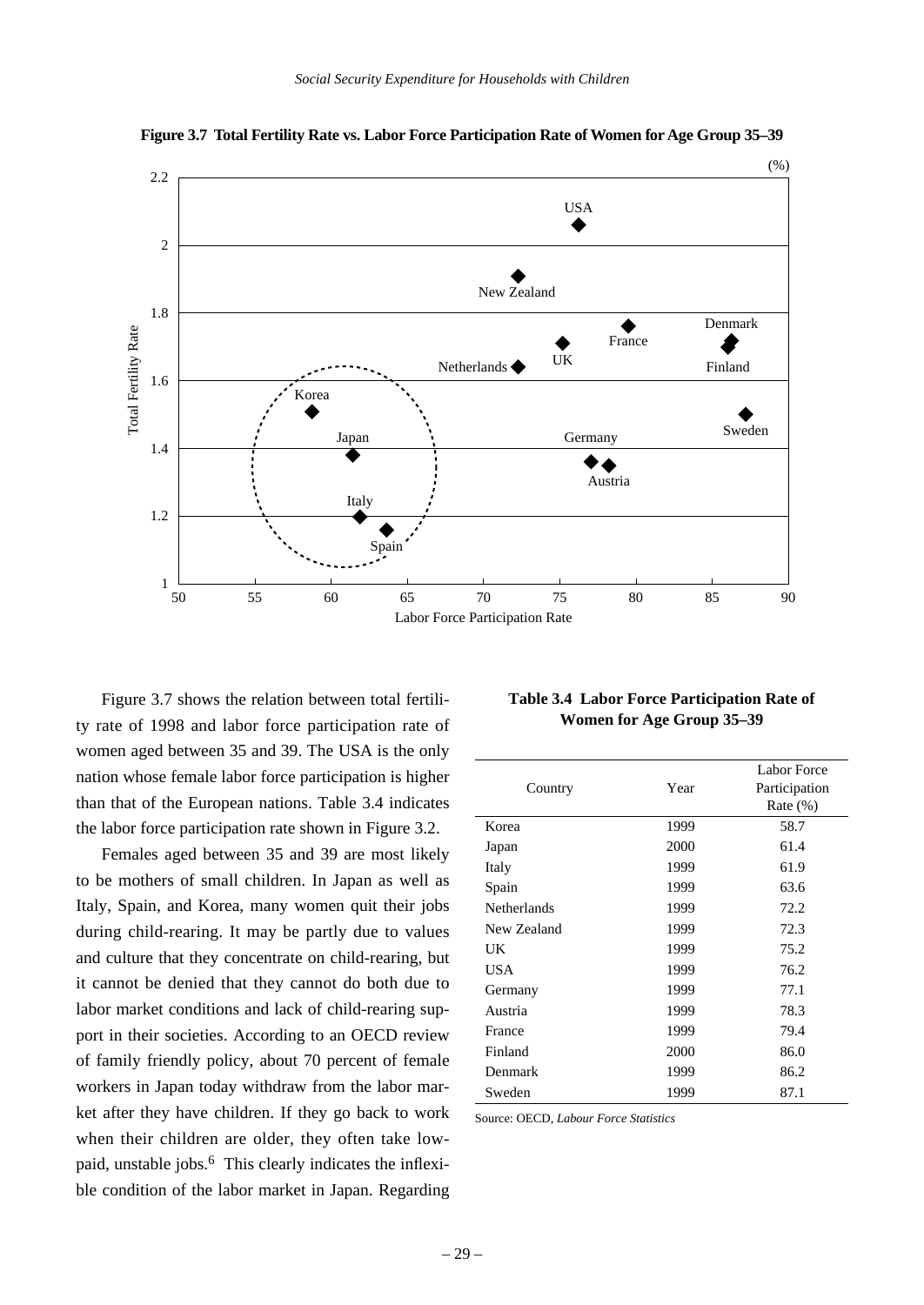the USA, although they do not have as much social support as Nordic countries, most women can handle both work and child-rearing. I assume some flexibility in the labor market in the USA contributes to the high labor force participation rate of women.

# **4. Findings and Comments**

With reference to the analysis of OECD social expenditure regarding families, we identified two groups of nations in connection with family policy and expenditure. One group comprises high-expenditure nations including Sweden, Denmark, Finland, and France. Their social expenditure as a whole is higher than those of other nations. Their expenditure for families is also higher. Cash and service benefits in the group are also modest and high, respectively. The other group comprises low-expenditure nations including Italy, Korea, Japan, Spain, and the USA. Their family benefits are low without exception. Total social expenditure is also low compared to other nations.

Within each group, the nations have relatively similar demographic situations, except for the USA. In spite of low expenditure for families, the USA maintains relatively high fertility rates, unlike other nations such as Italy, Korea, Japan, and Spain. But, if you take labor market flexibility into consideration, unlike the other nations, the USA has a flexible labor market for women.

Inter-generational equity cannot always be judged by the size of social expenditure. In an era with a slowing economy, every nation faces a difficult financial situation in terms of increasing the budget for families with children. An aging society needs more and more resources to support the elderly. But, we must remember that we will have to compensate for deficits in current social efforts in the future. In other words, the phenomenon of a decreasing young population as a result of declining fertility will oblige us to share a heavier burden in the near future. To be more realistic, we must learn various ways to solve current problems. Labor market policy is one of the keys to changing people's behavior.

#### **Bibliography (in Japanese)**

- Katsumata, Yukiko (2003) "The Expenditure of Family Policy in Japan in View of International Comparison of Macro Social Expenditure," The Quarterly of Social Security Research (Kikan Shakai Hosho Kenkyu), 39(1):19-27.
- Ministry of Health, Labour and Welfare (2002) Notes from Round-Table Conference on Declining Birth Rate (Shoushika Syakai wo Kangaeru Kondannkai).

#### **Bibliography (in English)**

National Institute of Population and Social Security Research (2003) *The Cost of Social Security in Japan Fiscal Year 2001*, December 2003.

OECD (2001) *Social Expenditure Database 2001 Edition*.

OECD (2003) *Babies and Bosses: Reconciling Work and Family Life: Austria, Ireland and Japan*, Paris: OECD Publications.

OECD (2003) *Labour Force Statistics*.

UN (1999) *Demographic Yearbook*, New York: United nations.

#### **Notes:**

- If cost for medical care is included, social security expenditure for the elderly within the cost of social security in Japan for fiscal year 2001 is estimated to be 68.7 per cent, however. Medical care is subtracted to compare with those of families with children. This is due to the lack of data for estimating medical care costs for children.
- <sup>2</sup> Looking at the percentage of general government gross debt to GDP, many other developed countries have steadily worked towards fiscal consolidation, to flatten or decrease the amount of gross debt. However, our country's indebtedness has rapidly deteriorated, reaching the highest level among developed countries. (see MOF website, http://www.mof.go.jp/english/budget/pamphlet/ cjfc.htm)
- <sup>3</sup> OECD, *Social Expenditure Database 2001 Edition*.
- <sup>4</sup> *1980–1998: 20 Years of Social Expenditure*, The OECD Database, p.31 (This is a pdf file provided within the CD-Rom of the database 2001.)
- <sup>5</sup> *Family Benefits and Scheme of Foreign Nations*, Ministry of Health, Labour and Welfare, 2002.
- <sup>6</sup> *Babies and Bosses*, OECD 2003.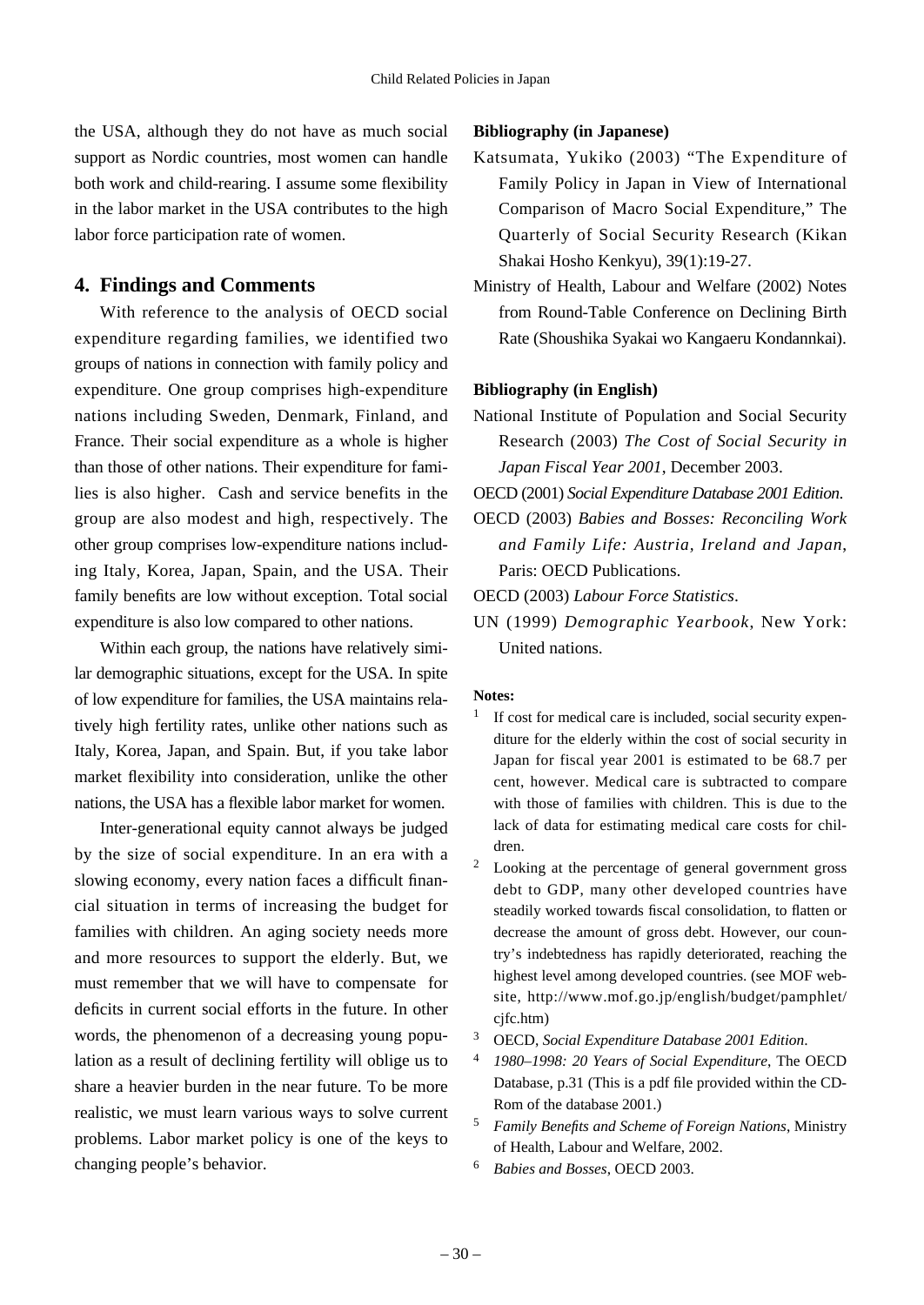# *Chapter*

# **4** *Childcare System in Japan*

# **1. Overview of the Japanese Childcare System**

Childcare and educational institutions for preschool age children in Japan can be classified into three types: (1) licensed daycare centers, (2) nonlicensed daycare centers and (3) kindergartens. The number of childcare and educational institutions by type is summarized in Figure 4.1.

Daycare centers provide full-day center-based care for pre-school children aged 0–6 years old regardless of licensed institution or not. Differences between licensed and non-licensed daycare centers lie in standards and availability of government subsidy. Licensed daycare centers, whether they are operated by public or private organizations, fulfill minimum standards set by the government, or more specifically, the Ministry of Health, Labour and Welfare (abbreviated as MHLW hereafter). A set of items that are specified as the

minimum standard is mostly what Blau (2001) calls "structural quality." For example, these include the child-staff ratio and the space of the room available per child. In exchange for these regulations, a large share of running costs of licensed daycare centers are subsidized by central and local governments (Figure 4.2).

As of March 2003, there are 22,313 licensed daycare centers in Japan. 2.03 million children, or 29% of pre-school children in Japan are enrolled in licensed daycare centers. More than half of the licensed daycare centers are under the direct management of local governments (public), while the rest is managed by private organizations, mostly non-profit social welfare organizations.<sup>1</sup> Licensed daycare centers, regardless of public or private, are subject to regulations and have little freedom in management. For example, it is not licensed daycare centers but the municipality's local welfare office that decides who should be admit-

![](_page_35_Figure_7.jpeg)

**Figure 4.1 Number of Childcare and Educational Institutions for Pre-school Children by Type**

Notes: Figures in parentheses show the number of children enrolled. Surveyed dates: \* March 1, 2003, \*\* Dec. 31, 2001, \*\*\* May 1, 2002. Source: Nippon Keidanren *"Working toward a Better Childcare Environment"*, July, 2003.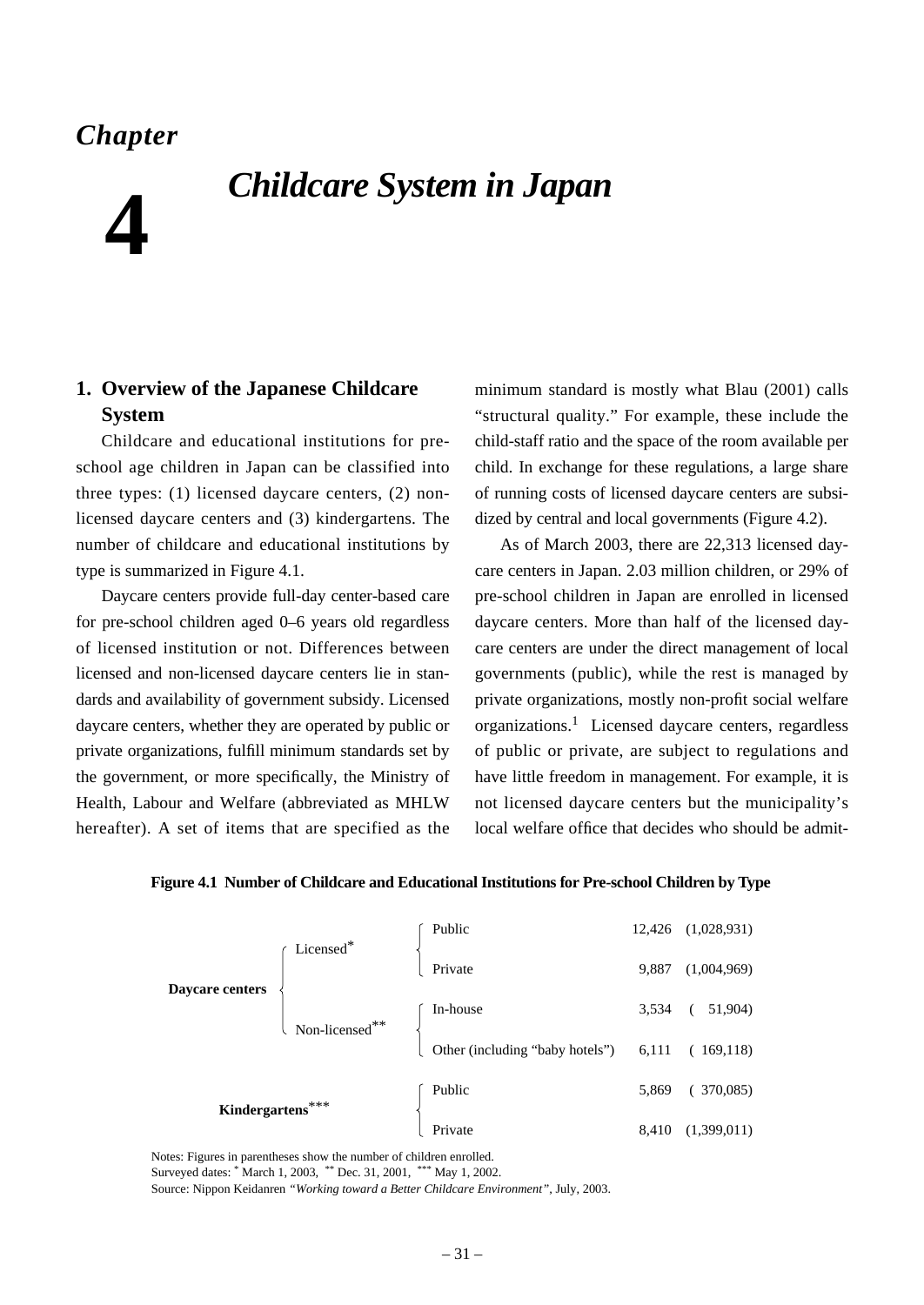![](_page_36_Figure_1.jpeg)

#### **Figure 4.2 Mechanism of Licensed Daycare System**

ted to licensed daycare centers, or how much the users should be charged. $2$  Usually, the admission criteria are based on needs for childcare, such as household income, family structure, and mother's working status. Fee structure for licensed daycare services is uniform within municipality but differs by applicant's household income, age of the child, number of siblings and residing municipality.3 Fees tend to be lower for older children, and if younger siblings are admitted to licensed daycare centers, they are given discounts up to 50% according to their income level.<sup>4</sup>

In contrast, majority of non-licensed daycare centers are operated either by private organizations or individuals. More than a third (37%) of them are "inhouse" or childcare facilities located within firms established by employers for employees with children, as represented by in-hospital daycare center for medical practitioners. About 10% of the centers are socalled "baby hotels."<sup>5</sup> The rest are generally small-scale daycare centers operated by various organizations including not-for-profit and for-profit ones.

Because non-licensed daycare centers are not under the government's strict supervision on standards or financial support, the quality of childcare in nonlicensed daycare center is quite varied. With respect to the structural quality, majority of non-licensed daycare centers do not fulfill the minimum standard set by the government, since many of them are much smaller in scale. With respect to the quality of childcare for child development, it is said that some non-licensed daycare

centers provide high-quality care services comparable to or even higher than that of licensed daycare centers. On the other hand, some non-licensed centers such as typical "baby hotels" provide very low quality care. In terms of flexibility of services, non-licensed centers are said to be the best. Because of the flexibility of childcare services they provide, some mothers working fulltime dare to choose non-licensed daycare centers. After the much publicized child death in non-licensed daycare center in Yamato-city, the suburb of Kanagawa prefecture in 2000, there arose a wide public outcry for strengthening the government intervention on childcare standards, even for non-licensed daycare centers.

Another major concern regarding non-licensed daycare centers is its fee. Because non-licensed daycare centers do not receive government financial support, user's fee can be quite expensive. Of course, no consideration is given for the need of childcare, such as lack of caregiver, household income or family structure. Thus, even non-working mothers are able to utilize their services. Usually working mothers utilize non-licensed centers temporarily, while on the waiting list to be admitted for licensed daycare centers. When the admission is given, parents will transfer children to the licensed daycare center, usually at the beginning of the fiscal year (April).

Kindergartens are center-based pre-schooling educational services for children aged 3–6 years old. Because kindergartens are considered as educational facilities for pre-school children, Ministry of Education,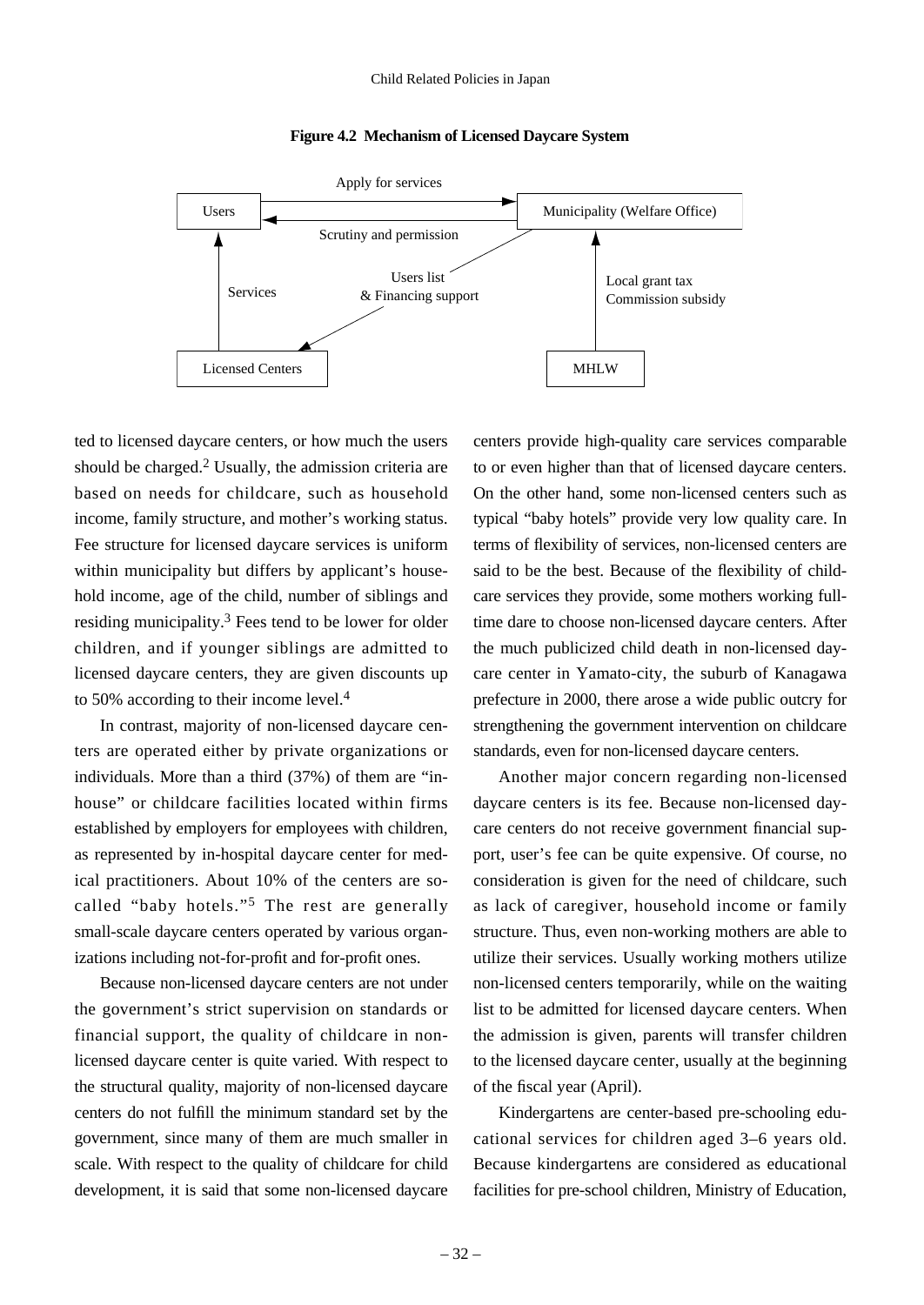Culture, Sport, Science and Technology (MEXT) is in charge of running kindergartens. Fees of public kindergartens is generally lower, 6,000 to 7,000 Yen per month, while private kindergartens usually charge 20,000 to 30,000 Yen per month. Since kindergartens operate only for half a day, majority of mothers whose children are in kindergarten are not working or working in a part-time job.

# **2. Childcare Arrangements of Pre-schoolers: Descriptive Statistics 2.1 Who Are Minding Pre-school Children?**

Table 4.1 outlines the primary childcare arrange-

ments in the daytime by mother's working status. According to the results, 44.6% of the working mothers are using licensed daycare centers for childcare in the daytime, and only 4.9% of them are using nonlicensed daycare centers. For household with working mothers, grandparents also play an important role as caregivers, especially when the child is under 1 year old. In contrast, 68.3% of non-working mothers are taking care of their children by themselves.

Kindergartens account for 16.4 percent of childcare arrangement of all pre-school children, but the ratio is lower for employed mothers (13%). It is interesting to see that self-employed mothers are more

|  |  |  |  |  |  | Table 4.1 Primary Childcare Arrangement by Mothers' Working Status |
|--|--|--|--|--|--|--------------------------------------------------------------------|
|--|--|--|--|--|--|--------------------------------------------------------------------|

|                              |       |             |       |          | $(\%)$ N=3,781 |
|------------------------------|-------|-------------|-------|----------|----------------|
|                              |       |             |       | Working  |                |
| Type of arrangement          | Total | Not working | Total | Employed | Self-employed, |
|                              |       |             |       |          | etc.           |
| Parent                       | 49.7  | 68.3        | 12.9  | 8.6      | 23.5           |
| Grandparent                  | 9.1   | 5.8         | 15.5  | 17.2     | 11.4           |
| Licensed daycare centers     | 19.8  | 7.2         | 44.6  | 48.8     | 34.6           |
| Non-licensed daycare centers | 2.1   | 0.7         | 4.9   | 5.9      | 2.4            |
| Kindergartens                | 16.4  | 16.9        | 15.4  | 13.3     | 20.5           |
| Other arrangements           | 1.1   | 0.8         | 1.8   | 1.9      | 1.6            |
| Unknown                      | 1.8   | 0.3         | 4.8   | 4.3      | 5.9            |
| Total                        | 100.0 | 100.0       | 100.0 | 100.0    | 100.0          |

Source: Oishi, 2002<sup>6</sup>

Note: 34% of mothers are working and 24% of the working mothers are salaried workers.

|  | Table 4.2 Primary Childcare Arrangement by Age of the Youngest Child |  |  |
|--|----------------------------------------------------------------------|--|--|
|  |                                                                      |  |  |

|                              |       |                           |       |       |       |                |       | $(\%)$ N=3,781 |  |
|------------------------------|-------|---------------------------|-------|-------|-------|----------------|-------|----------------|--|
|                              | Total | Age of the youngest child |       |       |       |                |       |                |  |
| Type of arrangement          |       | $\theta$                  |       | 2     | 3     | $\overline{4}$ | 5     | 6              |  |
| Total                        | 100.0 | 100.0                     | 100.0 | 100.0 | 100.0 | 100.0          | 100.0 | 100.0          |  |
| Parent                       | 49.7  | 78.7                      | 68.4  | 64.0  | 36.5  | 14.4           | 11.7  | 12.7           |  |
| Grandparent                  | 9.1   | 14.5                      | 13.7  | 11.7  | 6.0   | 2.2            | 1.4   | 1.4            |  |
| Licensed daycare centers     | 19.8  | 4.3                       | 12.8  | 17.8  | 31.3  | 31.5           | 32.5  | 23.9           |  |
| Non-licensed daycare centers | 2.1   | 0.9                       | 2.6   | 3.6   | 1.5   | 2.6            | 1.8   | 0.0            |  |
| Kindergartens                | 16.4  | 0.0                       | 0.0   | 0.0   | 22.5  | 45.3           | 47.4  | 56.3           |  |
| Other arrangements           | 1.1   | 0.8                       | 1.7   | 1.6   | 1.3   | 0.8            | 0.6   | 0.0            |  |
| Unknown                      | 1.8   | 0.9                       | 0.9   | 1.3   | 0.9   | 3.2            | 4.5   | 5.6            |  |

Source: Oishi, 2002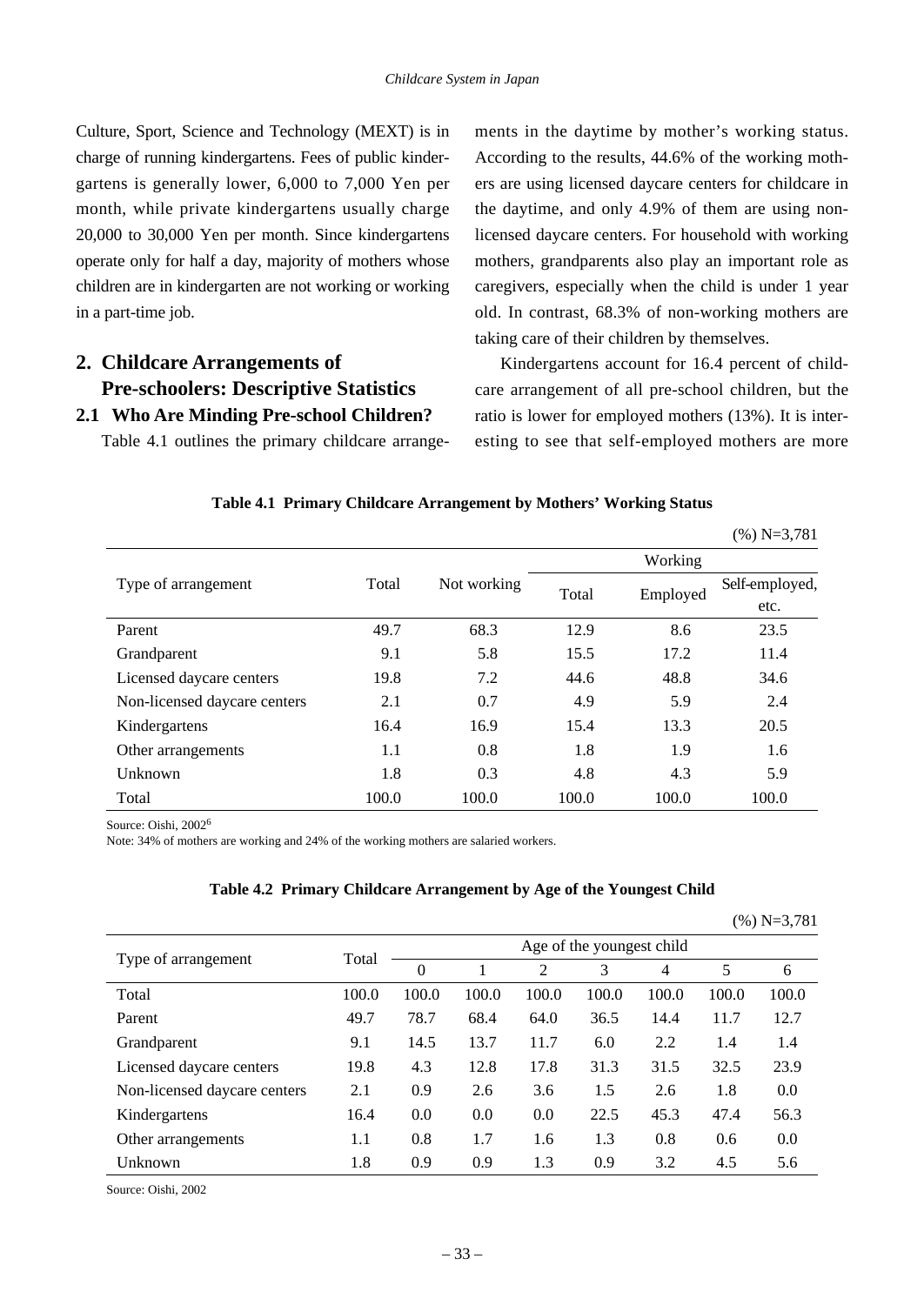likely to use kindergartens than employed mothers. This may be because self-employed mothers have more freedom to arrange their working hours than other working mothers do.

Table 4.2 demonstrates the primary care arrangement by age of the youngest child. In a word, the younger the child, the less likely to be in daycare centers, and the more likely the mothers take care of the child by themselves. For instance, only 4.3% of child under 1 year old are in licensed daycare centers, while more than 30% of children older than 3 years old are in licensed centers.

# **2.2 The Economic Situation of Households by Primary Childcare Arrangements**

Table 4.3 summarizes economic situation of the households by type of childcare arrangements. Household income is the lowest for those using licensed daycare center when adjusted by an equivalence scale. On the other hand, household income for those using non-licensed daycare centers or kindergartens tend to be higher not only in the absolute value but also in the relative value of income adjusted by an equivalence scale.

Turning to the incomes of mothers and fathers, it is clear that fathers using licensed daycare centers earn the least (4.07 million Yen per annum) on average, while fathers using kindergartens earn the most (6.05 million Yen per annum). Although the gap in fathers' earnings between the two types of households is nearly 2 million Yen, the difference in the total household income between the two is not so large due to mothers contribution: mothers using licensed daycare centers earn 1.45 million Yen on average, while mothers'

|                              |           |                     |                                      |                    | (million Yen)      |
|------------------------------|-----------|---------------------|--------------------------------------|--------------------|--------------------|
| Type of arrangement          |           | Household<br>income | Household<br>income, EQV<br>adjusted | Father's<br>income | Mother's<br>income |
| Total                        | Median    | 5.90                | 2.06                                 | 4.80               | 0.00               |
|                              | Average   | 6.78                | 2.30                                 | 4.96               | 0.70               |
|                              | Std. Dev. | $-4.62$             | $-1.43$                              | $-3.24$            | $-1.53$            |
| Parent                       | Median    | 5.40                | 2.04                                 | 4.90               | 0.00               |
|                              | Average   | 6.30                | 2.23                                 | 5.10               | 0.29               |
|                              | Std. Dev. | $-4.37$             | $-1.26$                              | $-2.82$            | $-0.97$            |
| Grandparent                  | Median    | 7.12                | 2.06                                 | 4.32               | 0.00               |
|                              | Average   | 8.02                | 2.31                                 | 4.30               | 1.08               |
|                              | Std. Dev. | $-5.25$             | $-1.41$                              | $-2.71$            | $-1.63$            |
| Licensed daycare centers     | Median    | 6.00                | 1.96                                 | 4.10               | 0.80               |
|                              | Average   | 6.79                | 2.23                                 | 4.07               | 1.45               |
|                              | Std. Dev. | $-4.54$             | $-1.56$                              | $-3.04$            | $-1.90$            |
| Non-licensed daycare centers | Median    | 6.57                | 2.28                                 | 4.46               | 0.63               |
|                              | Average   | 7.20                | 2.54                                 | 4.88               | 1.57               |
|                              | Std. Dev. | $-5.09$             | $-1.61$                              | $-3.74$            | $-2.50$            |
| Kindergartens                | Median    | 6.42                | 2.27                                 | 5.73               | 0.00               |
|                              | Average   | 7.36                | 2.52                                 | 6.05               | 0.58               |
|                              | Std. Dev. | $-4.71$             | $-1.64$                              | $-4.31$            | $-1.50$            |

# **Table 4.3 Household Yearly Income by Primary Childcare Arrangement**

Source: Oishi, 2003

Note: EQV adjusted income = (average household income)/EQV, where EQV =  $1+0.7$ \*(number of adults –1) + 0.5\*number of children.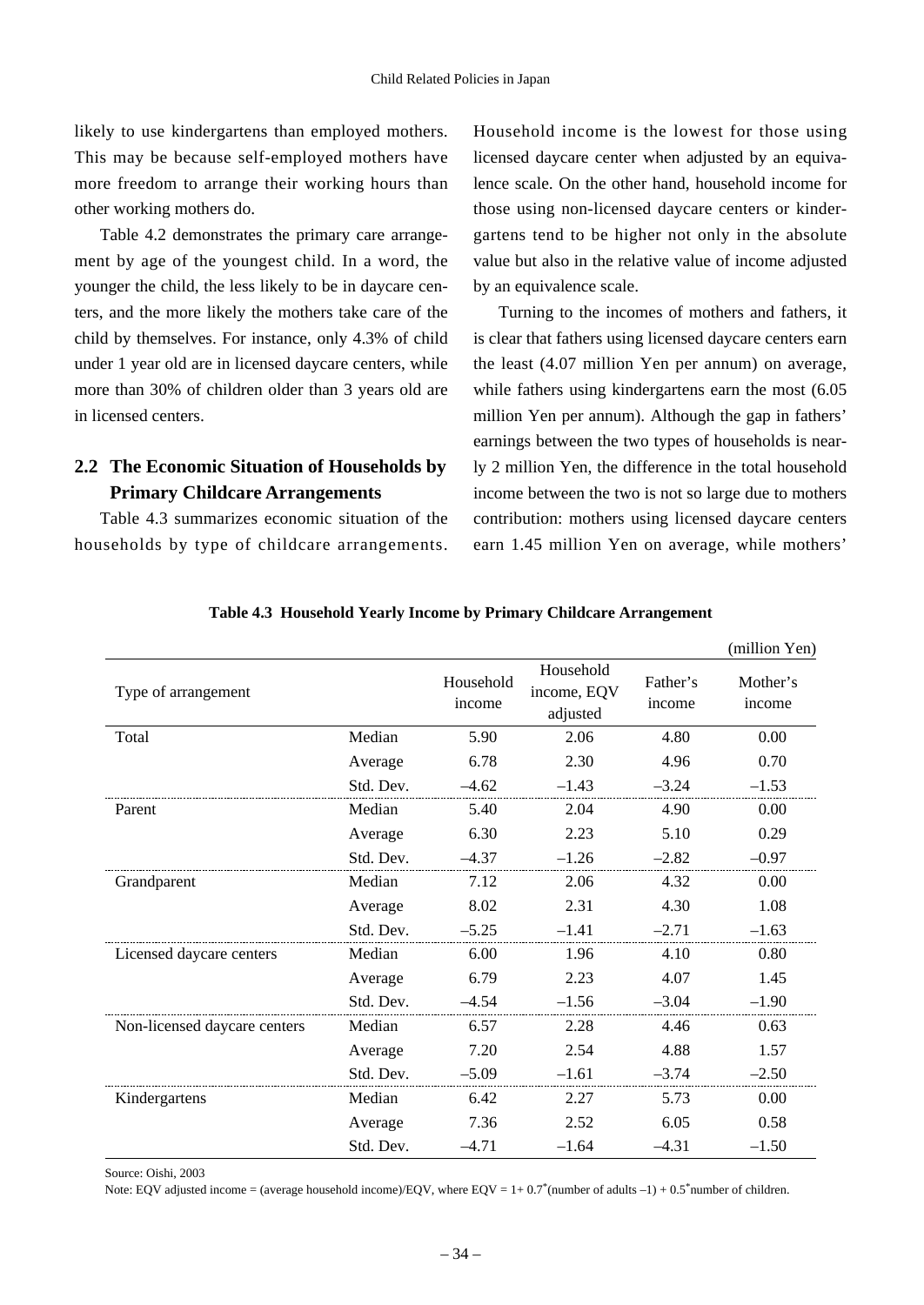|                               |        |          |              | $(7011 - 20.770$ |  |
|-------------------------------|--------|----------|--------------|------------------|--|
|                               |        | Licensed | Not-Licensed |                  |  |
|                               | Father | Mother   | Father       | Mother           |  |
| Total                         | 100.0  | 100.0    | 100.0        | 100.0            |  |
| Full-time                     | 72.8   | 41.3     | 79.7         | 47.7             |  |
| Part-time                     | 1.0    | 35.1     | 0.7          | 22.0             |  |
| Self-employed                 | 11.2   | 8.9      | 9.2          | 5.0              |  |
| Temporarily living separately | 1.0    | 0.1      | 1.0          | 0.1              |  |
| Unemployed                    | 1.0    | 8.5      | 1.0          | 21.3             |  |
| Not present                   | 12.0   | 1.5      | 7.2          | 1.1              |  |
| Other                         | 0.3    | 3.2      | 0.3          | 1.1              |  |
| N.A.                          | 0.7    | 1.4      | 0.9          | 1.7              |  |

**Table 4.4 Working Status of Parents by Type of Daycare Center** 

Source: MHLW, 2000

using kindergartens earn 0.58 million Yen. In fact, median income of mothers using kindergartens is zero, because most of them are not working.

Table 4.4 compares working status of parents using licensed daycare centers and those using nonlicensed daycare centers. For both fathers and mothers, the largest share is found in full-time employment in both types of daycare centers, but the percentage working full-time is higher for parents using nonlicensed daycare centers. For example, while 41.3 percent of mothers using licensed centers are working full-time, nearly 50 percent (47.7%) of mothers using non-licensed centers are working full-time. For fathers, nearly 80 percent of non-licensed users are working full-time, while 72.8 percent of licensed center users are working full-time. Other differences in mother's working conditions by type of childcare arrangement are found in following characteristics. First, higher share of licensed center using mothers are working part-time, or self-employed than non-licensed center using mothers. Second, the share of single-parent family is higher for licensed center users, while the share of unemployed mothers is about 2.5 times higher for non-licensed users.

The fact that larger share of mothers using nonlicensed daycare centers are working full-time suggests the higher flexibility of child care services provided by non-licensed centers. Non-licensed centers are also functioning as a temporary shelter for unemployed mothers while they look for jobs. Though unemployed mothers are qualified to apply for licensed centers, in reality, it is very rare for them to be admitted especially in large urban areas, since priority is placed on already working mothers in need of childcare. Consequently, many unemployed mothers are in dilemma, since without childcare facilities unemployed mothers are not able to look for a job, but licensed daycare centers rarely admit children whose mother is unemployed. Because priority of admission to licensed daycare center is placed on the need for care, higher share of single-parent family is found for licensed centers.

 $(0/1$ N=26,078

# **2.3 Distortion in the Labor Supply of Married Women**

As can be seen in the Table 4.3, an average income of mothers are quite low in Japan regardless of daycare center users or not, partly because of the tax and social security systems. Specifically, under the current tax system, most wives have strong incentives to work less than 1.03 million Yen per year. Otherwise an income deduction for dependent spouse (0.38 million Yen) will no longer be applicable to their husbands and they must pay income tax as well. Moreover, if she makes more than 1.3 million Yen per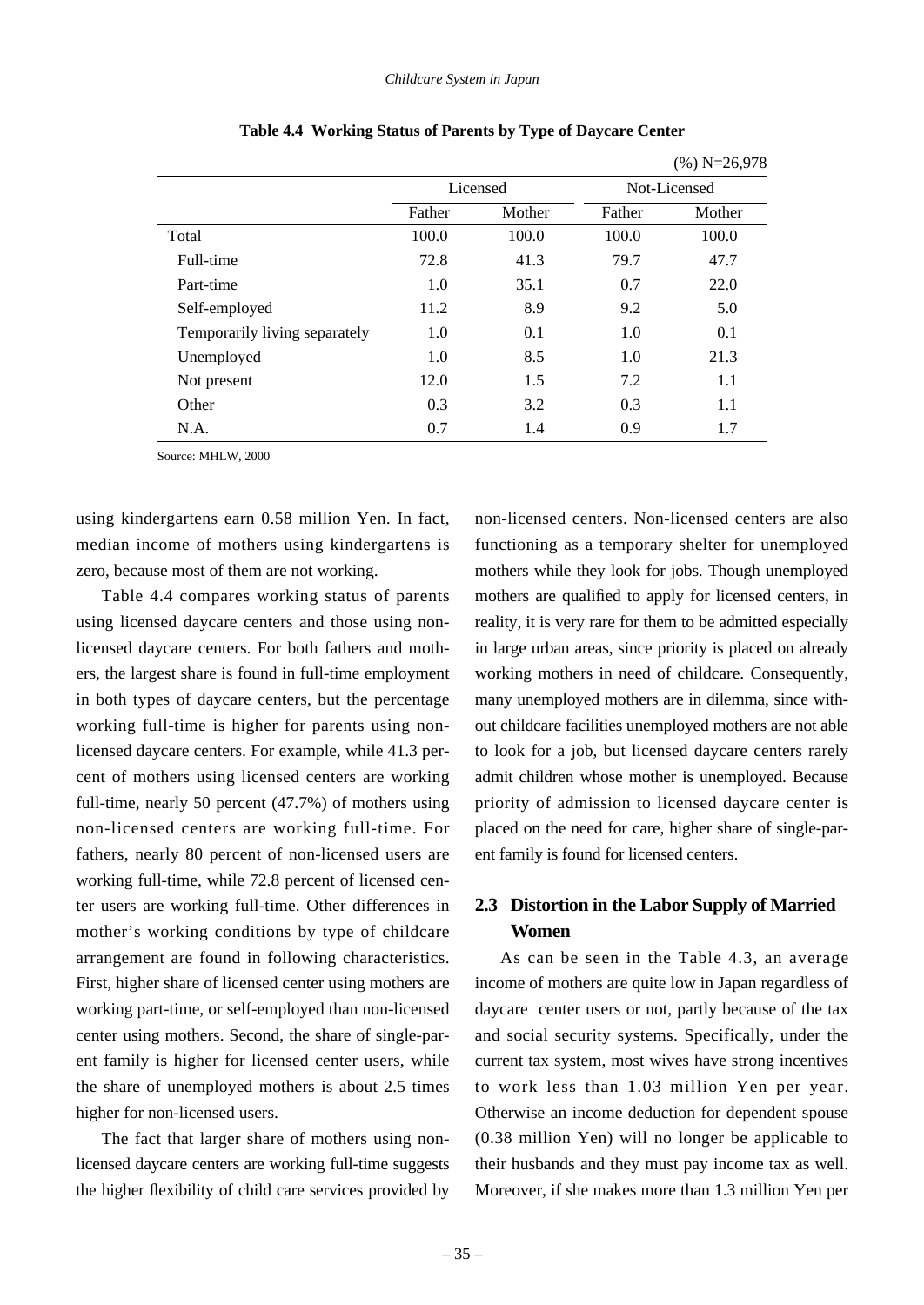![](_page_40_Figure_1.jpeg)

![](_page_40_Figure_2.jpeg)

**Figure 4.4 Trends in National Spending on Licensed Daycare Centers**

![](_page_40_Figure_4.jpeg)

Source: *White Paper on Child Care 2002,* p.23

year, or if her working hours reach 75% of the regular workers, she could no longer enjoy an exempt from social insurance premium (Figure 4.3). For fear of losing these tax and social security benefits, many housewives choose to work part-time in Japan.<sup>7</sup>

# **3. Costs of Childcare Services**

# **3.1 The Shift in Government Expenditure for Childcare Services**

Because of the financial difficulty caused by the two

oil crises, childcare related spending by the government shrank sharply during the early 1980s. It was not until 1989 when the total fertility rate of Japan renewed the lowest record that the government began to allocate more resources for childcare services (see Figure 4.4).

Along with the declining birthrate, the national budget allocated for licensed daycare centers has been increasing, reaching as high as 407 billion Yen in 2002. However the ratio of childcare spending to GDP (0.08%), is still below the level of early 1980s. In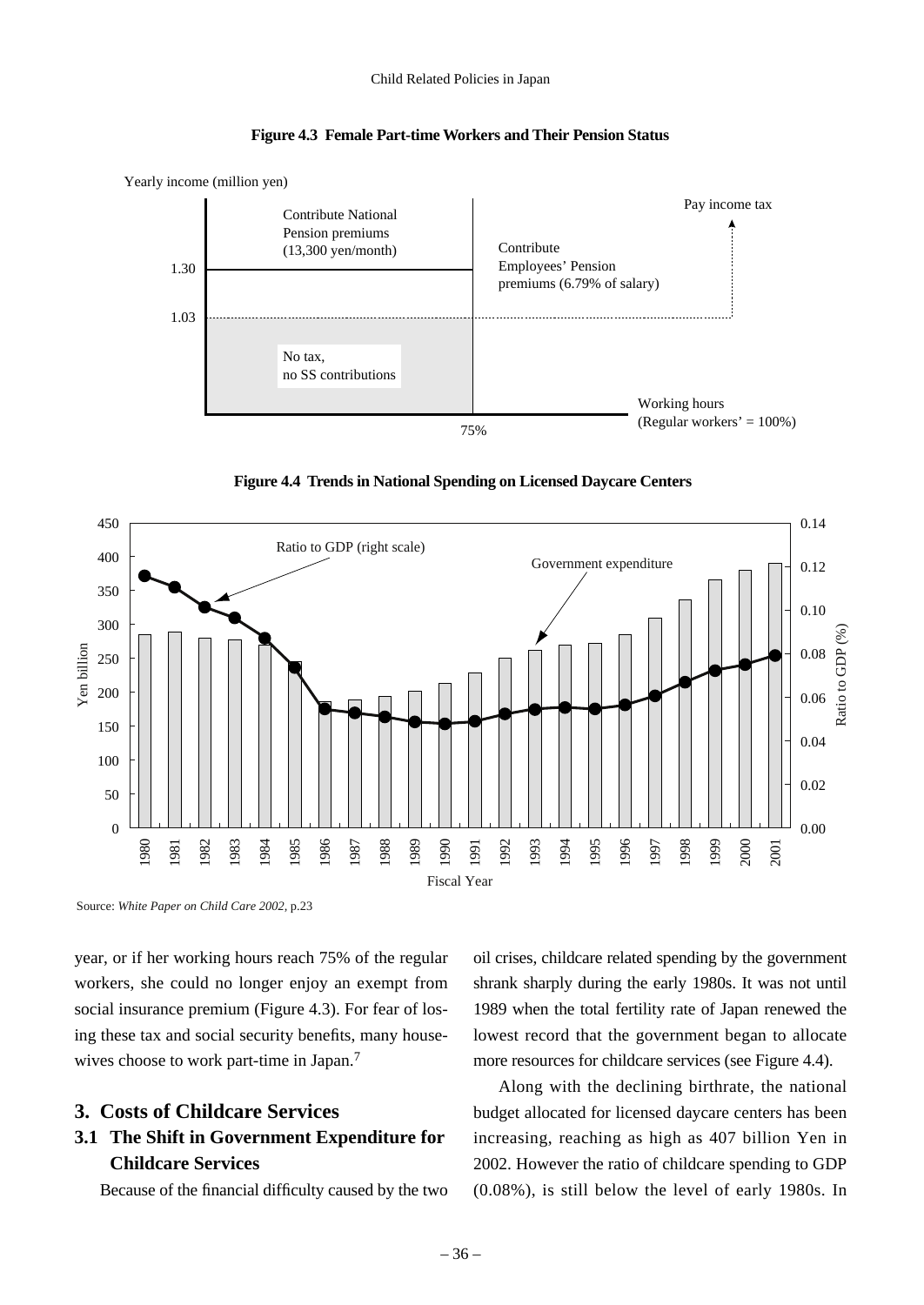addition, as will be explained below, only a small portion of total daycare expenditure is financed by the national budget.

#### **3.2 Who Bear the Childcare Costs?**

The running cost of licensed daycare centers in Japan is extremely high. Although there is no national level data on the detailed breakdown of childcare costs, labor cost is obviously the largest item in overall expenditure of licensed daycare centers in many municipalities. For example, in Chiyoda-ward, Tokyo, the share of labor cost amounted to 80% in FY2000.<sup>8</sup> Because many of the licensed daycare centers in Japan were established in the 1960s and 1970s, and because most child minders especially those in public daycare centers are on a seniority-based wage system, labor cost rises with the average age of child minders (see Section 4 for details).

According to the MHLW estimate, total childcare related expenditure for licensed daycare centers in 2001 amounted to 1,600 billion Yen, or 0.32% of GDP. These expenditures are shared among central government, local government and users. Specifically, 50% of the deficits (A–B) are covered by the national budget, 25% by prefecture budget, and 25% by municipality budget (Figure 4.5). The nominal charge for users (real charge for users plus subsidy from residing municipality) can be considered as the amount of cost necessary to run the minimum standard licensed daycare center.

To be emphasized, although the central government (MHLW) has set a standard expenditure criterion for licensed daycare centers, many municipalities have been infusing additional budget to lessen the burden of users and to subsidize labor costs of daycare centers in hiring temporary staffs and improving benefits of child minders. When additional subsidies from municipalities are considered, the total operating expenses for licensed daycare services could exceed 2 trillion Yen.<sup>9</sup>

# **3.3 Heavy Burden of Municipalities: The Case of Chiyoda-ward, Tokyo**

In Chiyoda-ward, actual running costs are 3.5 times higher than the standard cost criterion set by the MHLW. Contributions from national, prefectural and ward budget, as well as users' charges to the actual running costs are 7.4%, 3.7%, 80.0%, and 6.5% respectively (Figure 4.6). Dividing total operating expenses by the number of children enrolled at licensed daycare centers in Chiyoda-ward gives the

|                                 |                                              |                                                    |                                    |                                      | (Yen billion) |  |
|---------------------------------|----------------------------------------------|----------------------------------------------------|------------------------------------|--------------------------------------|---------------|--|
|                                 |                                              | Total Expenditures: 2000 or more (estimated value) |                                    |                                      |               |  |
|                                 | Standard Cost Set by MHLW (A)<br><b>1600</b> |                                                    |                                    |                                      |               |  |
| Real Charge for<br>Users        | Additional<br>Municipality<br>Budget         | National<br><b>Budget</b><br>(D)                   | Prefecture<br><b>Budget</b><br>(E) | Municipality<br><b>Budget</b><br>(F) |               |  |
| 470                             | 220                                          | 450                                                | 230                                | <b>230</b>                           |               |  |
|                                 |                                              |                                                    |                                    |                                      |               |  |
| Nominal Charge for Users<br>(B) |                                              |                                                    |                                    |                                      |               |  |
| 690                             |                                              |                                                    |                                    |                                      |               |  |

**Figure 4.5 Burden Sharing of Running Costs for FY2001**

Note: National Budget (D) =  $(A-B)^*50\%$ ; E = F =  $(A-B)^*25\%$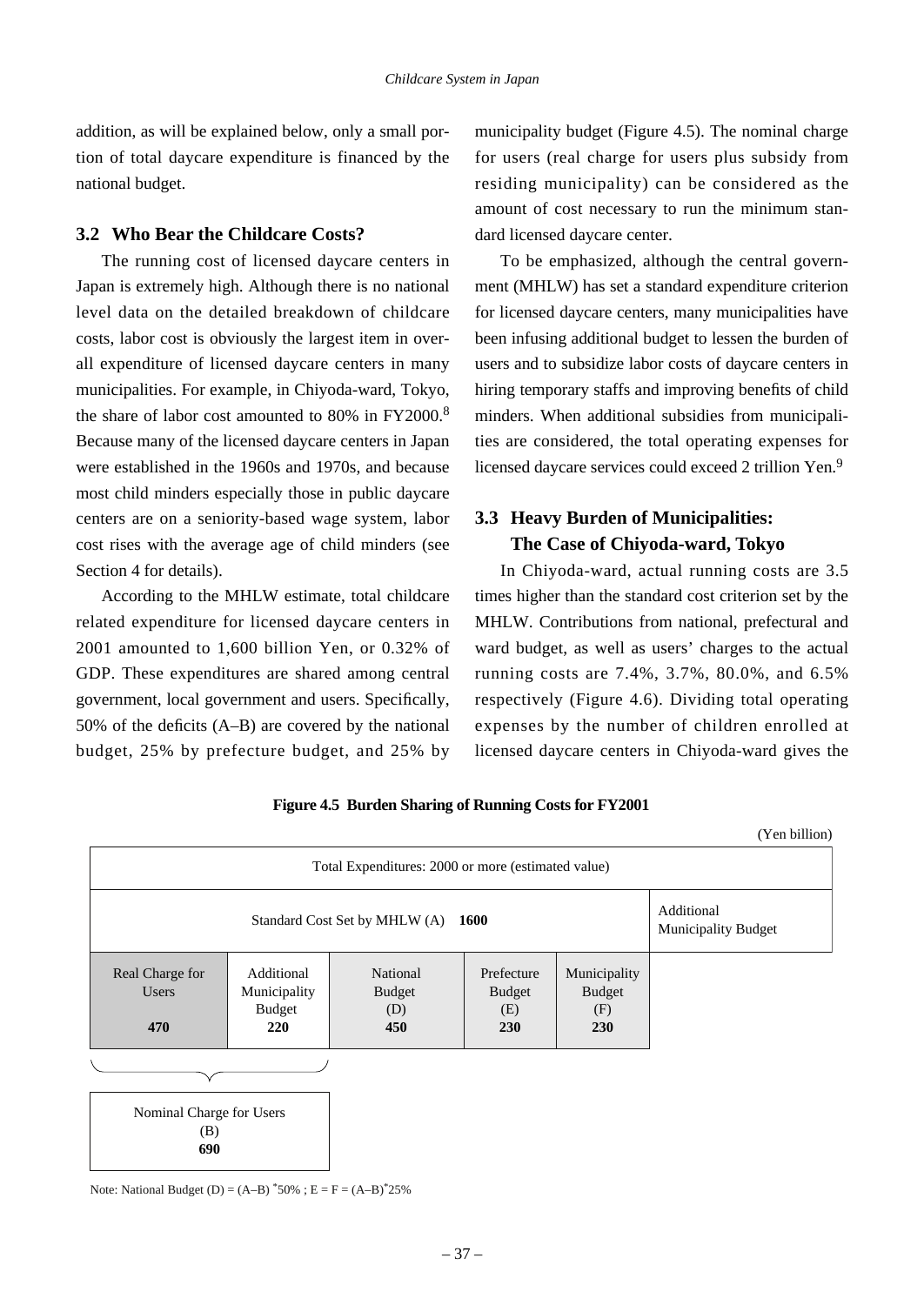|                                                       |                                                         |                                              |                                                |                                                        | (Yen million)     |
|-------------------------------------------------------|---------------------------------------------------------|----------------------------------------------|------------------------------------------------|--------------------------------------------------------|-------------------|
|                                                       |                                                         |                                              |                                                | Total Expenditures 1323 (100%)                         |                   |
| Standard Cost Set by MHLW<br>375(28.3%)               |                                                         |                                              |                                                | <b>Additional Municipality Budget</b><br>$917(69.3\%)$ |                   |
| Real<br>Charge for<br><b>Users</b><br>86<br>$(6.5\%)$ | Additional<br>Municipality<br>Budget<br>93<br>$(7.0\%)$ | National<br><b>Budget</b><br>98<br>$(7.4\%)$ | Prefecture<br><b>Budget</b><br>49<br>$(3.7\%)$ | Municipality<br>Budget<br>49<br>$(3.7\%)$              | Other $30(2.4\%)$ |

**Figure 4.6 Share of Running Costs in FY2000: the Case of Chiyoda-ward**

Nominal Charge for Users **179 (13.5%)**

average yearly cost per child of 3.0 million Yen, which is about 15 times higher than the actual childcare charge. In other words, households using licensed daycare centers in Chiyoda-ward receive a total of 2.8 million Yen benefit in-kind per year. Because of this heavy fiscal burden, many municipalities are reluctant to build new daycare centers.

#### **4. Childcare Labor Market in Japan**

As of October 2001, licensed daycare centers in Japan employ 428,693 persons and 289,007 (67.4%) of them are child minders.<sup>10</sup> Like many other countries, 95% of the child minders in licensed daycare centers are female, of which 98% are qualified child minders. The average age and tenure of the child minders in licensed daycare centers are 34.9 and 9.9 years, respectively.

Childcare Qualification System was launched in 1949, and it provides two absolutely different paths for acquiring qualification as child minders. The first way is to graduate from 2-year Childcare Training School authorized by the MHLW, where qualification for child minder will be obtained automatically with the graduation. The second way is to pass a qualification exam held in each prefecture.<sup>11</sup> In 1999, 90.8% people obtained the qualification by the first method, and the remaining 9.2% obtained it through the examination.

There exists a huge gap in working condition and

cash payment between child minders in private daycare centers and those in the public centers even within the licensed centers. Figure 4.7 shows that the average monthly income of child minders in public licensed daycare centers is about 20% higher than that of the private centers. Moreover, this payment gap expands in a yearly basis. It is not so hard to find out what accounts for the gap in cash payment between public and private sectors. Not until very recently, income profile of child minders in public daycare centers corresponded to that of administrative local civil servants.<sup>12</sup> In other words, income of child minders increased by yearly basis with their age until the retirement. Furthermore, child minders working in public daycare centers are enjoying a better security in retirement allowance, medical care services as well as in job stability.<sup>13</sup> On the other hand, income of child minders in private licensed daycare centers is primarily determined by the government subsidy that depends on the number (not the tenure or ability) of staffs.

# **5. Major Problems in Childcare Market**

Policy concerns regarding childcare in current Japan can be classified into following two points: (1) insufficient supply of childcare service, and (2) quality of childcare services.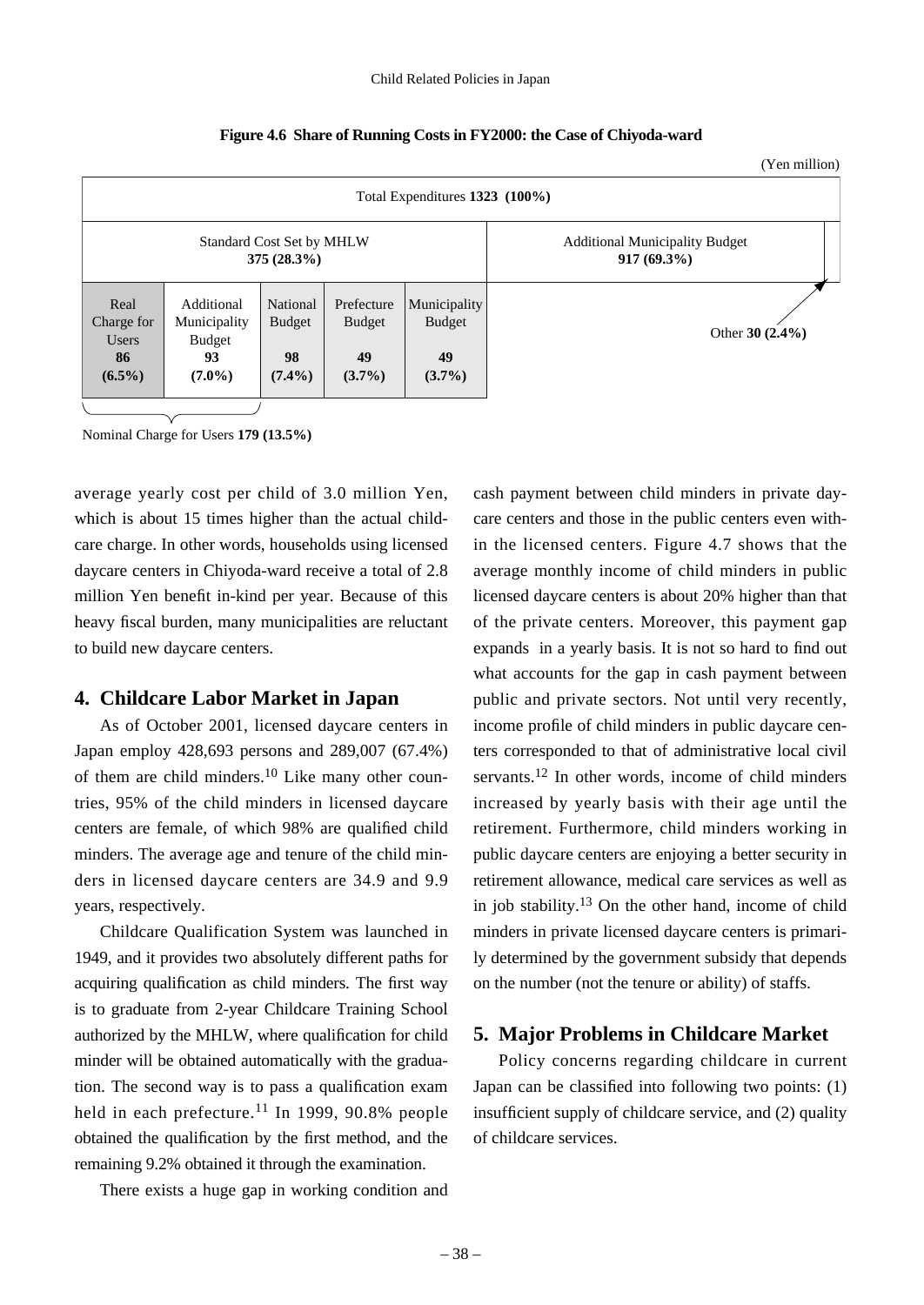![](_page_43_Figure_1.jpeg)

![](_page_43_Figure_2.jpeg)

Notes: 1) Average monthly income of child minders in the public day care centers was calculated based on the income of general administrative jobs from the *Income Survey of Local Civil Servants* 1997–2000

2) Average monthly income of child minders in private day care centers was calculated from the MHLW's *Wage Census* 1997–2000.

#### **5.1 Capacity Concern**

Urban residents in metropolitan areas of Japan are suffering from a chronic shortage of licensed daycare centers. Although the number of children admitted to licensed daycare centers has been rising significantly since 1995, the demand for licensed daycare center has been increasing in an even faster pace. As a result, the number of children on waiting lists hit a record high of 26,383 (by new definition) in April 2003, but there seems to be an even larger group of hidden demand for licensed daycare service even if the waiting list were not so long. For example, Cabinet Office (2003) estimates that there exist 240,000 underlying demanders of licensed daycare services in metropolitan areas.

To meet the growing demand for childcare services, the government has launched on the Angel Plans (1995–1999, 2000–2004) to increase the childcare capacity especially for children aged 0–3 years old. However, it is not easy to establish new daycare centers while running huge fiscal deficits in both the central and local governments. Thus, the government has been coping with the long waiting lists by deregulating the minimum standards of child-staff ratio for existing licensed daycare centers. For example, from April 1998, licensed daycare centers are required to admit children 10 percent more than the capacity set by the standard, if there exists a waiting list in that locality.

Some local governments where shortage of childcare facilities is pronounced, have established their own licensed daycare center system. Local governments such as Tokyo, Yokohama-city, and Sendai-city certify some relatively high quality non-licensed daycare centers as local government licensed daycare centers, such as Yokohama Daycare Centers.14 The main characteristics of local government licensed daycare centers are as follows. First, although these centers do not reach standards set by the MHLW, they fulfill minimum standards set by the local governments and they are able to receive financial support from the local government. Second, since these centers are not publicly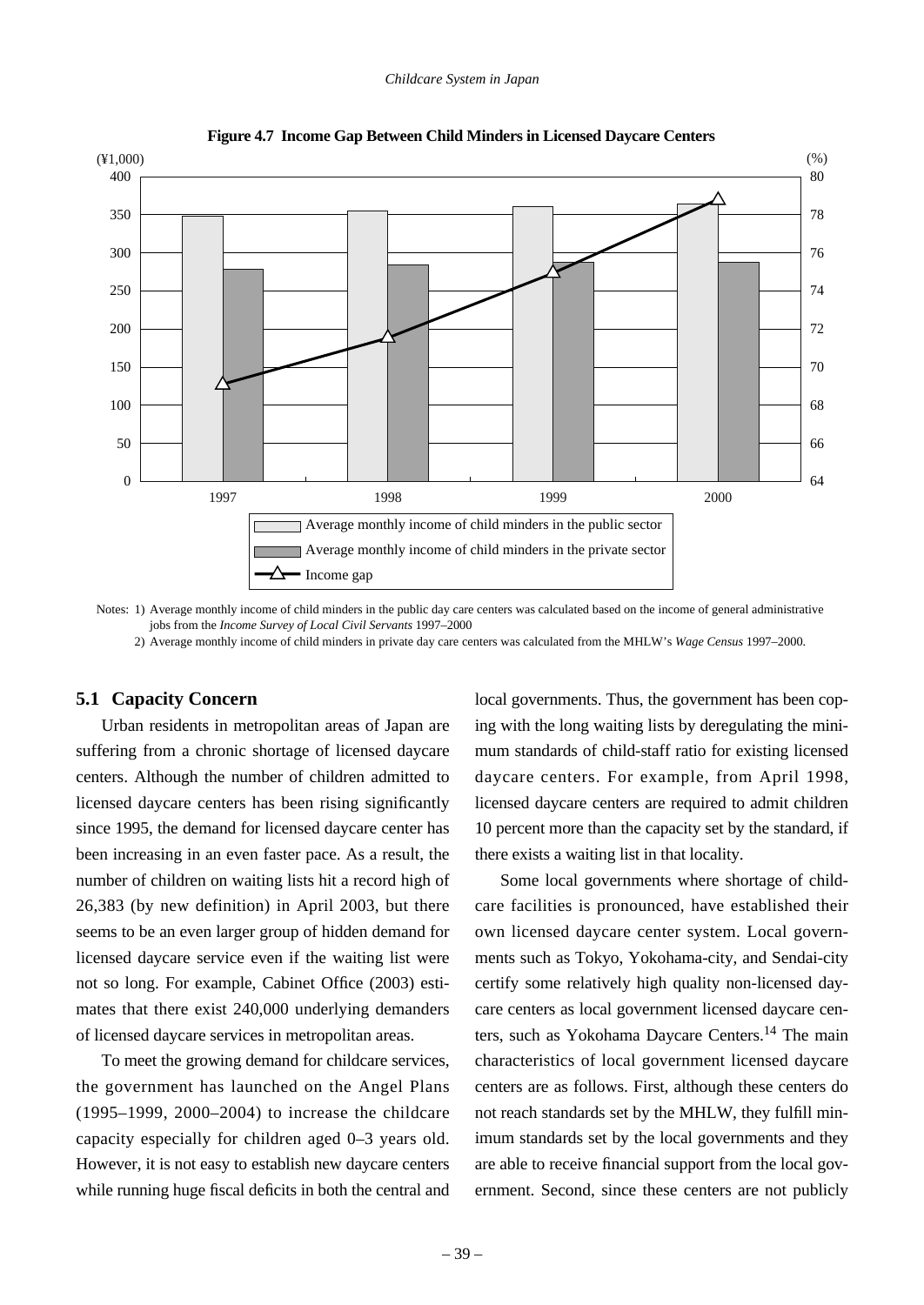![](_page_44_Figure_1.jpeg)

**Figure 4.8 Growth of Admission and the Number of Children on Waiting Lists**

Notes: As of April 2001, the MHLW has changed the definition of the number of children on waiting lists. The new definition excludes those who are waiting for their 1<sup>st</sup> choice licensed daycare centers while they are admitted to the local governments' licensed daycare centers (as in Yokohama, Tokyo and Sendai) or some more inconvenient centers available to them. Because there are few vacancies during the fiscal year, the number of children on waiting lists usually is the lowest in April when a new fiscal year starts.

operated, services can be purchased by anyone who wishes to use these centers. Thus, there is neither admission criteria nor approval from the municipality's local welfare office. Third, these centers can charge users freely within the maximum of government's fee criteria.<sup>15</sup> In 2003, the number of local government licensed daycare centers has reached 164 in Tokyo (as of July 1st), 136 in Yokohama (as of April 1st) and 19 in Sendai (as of June 1st), respectively.

In contrast to the overdemand for childcare services provided by daycare centers, the number of children enrolled in kindergartens as well as the number of kindergartens itself is in decline since 1985. Because of the financial difficulty in running kindergarten in the period of declining births, some kindergartens are searching ways to combine both childcare service and educational service. In 2000, almost half of kindergartens extend opening hours beyond the usual closing time for users who wish to have their children enrolled for longer than the usual closing time. An increase in the number of kindergartens extending opening hours is partly due to the demand of mothers who are taking

part-time job, but more so due to the severe competition in the market for early-childhood education. The government considers an increase in the number of kindergartens that extend opening hours as one of the possible measures to alleviate undersupply of childcare services, and began subsidizing the kindergartens extending opening hours since 1997.

#### **5.2 Quality Concern**

In recent years, capacity concerns rather than quality concerns for child development are more stressed. Even when quality is highlighted, the context under which it is discussed is more of a flexibility and convenience for parents. As such, in discussing "quality" of childcare services, it is crucial to keep in mind whether the quality is discussed from parent's perspective, or from children's developmental perspective.

#### *Flexibility of Services*

One of the major quality related issues regarding daycare centers in Japan is the flexibility of childcare services. A large share of working mothers in large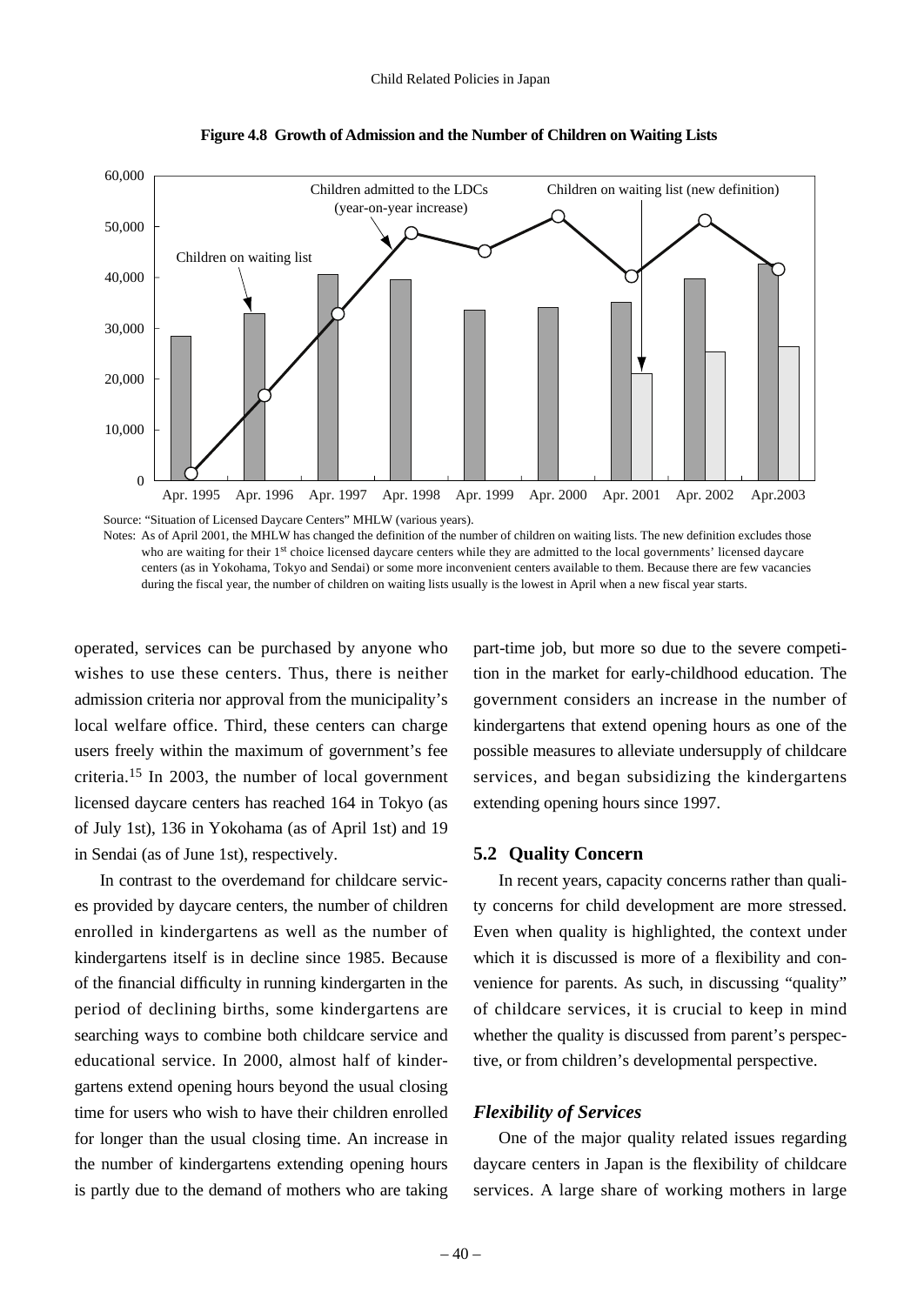metropolitan areas is not able to utilize licensed daycare centers especially public centers, due to the inflexible nature of services. For example, still many centers close before 7 PM when parents working fulltime are rarely able to leave the office earlier than 6 PM, whose commuting time is usually more than an hour. In comparison, the childcare service provided by licensed daycare centers run by private non-profit social welfare organizations is much more flexible. Larger share of non-public licensed daycare centers are open longer hours. For example, about 70% of non-public daycare centers are open more than 11 hours, while only 26 percent of public centers are open this long. Probably due to the higher flexibility of private centers, the percent of children enrolled is much higher in private centers than public centers. Table 4.5 illustrates that children in private centers are over-enrolled (113.7%).

### *Quality for Child Development*

In Japan, the study focusing on the quality of childcare provided by daycare centers has only just begun and no reliable data is available. Generally, it was long believed that public daycare centers are the best in terms of both structural quality and quality of care for child development. However, recent study implies that this is not necessarily so. Based on the original survey on childcare suppliers and demanders,

Noguchi and Shimizutani (2003) examined the quality of care in licensed daycare centers. They found that private licensed daycare centers are more likely to provide higher quality of services than public centers with respect to  $(1)$  quality of workers and  $(2)$  responsiveness to users' requests.

The data on the quality of care provided by nonlicensed daycare centers are virtually nonexistent. Table 4.6 compares a few of the items of structural quality between licensed public, licensed private and non-licensed centers, using the survey targeted at nonlicensed daycare centers (excludes baby hotels) conducted by the MHLW in 1997.

Table 4.6 reveals that there is a large gap in the number of center staffs as well as in the number of child minders per center between licensed and nonlicensed. On average, there are little more than 5 care staffs in non-licensed daycare centers, of which little less than 4 are child minders. On the contrary, numbers of staffs and child minders in licensed centers are about three times as higher. These gaps reflect the difference in the size of daycare centers. The number of children per staff shows higher structural quality of licensed centers. There are little less than 5 children per staff for licensed center while the corresponding figure for non-licensed is little more than 6 children. A comparison in the number of children per child minder reflects the relative disadvantage of non-licensed

|  |  | Table 4.5 A Comparison of Daycare Centers by Ownership (2000) |  |
|--|--|---------------------------------------------------------------|--|
|  |  |                                                               |  |

| Childcare Service                                 | Total     | Public    | Private |
|---------------------------------------------------|-----------|-----------|---------|
| Number of Daycare Centers                         | 22,231    | 12,841    | 9.390   |
| Maximum number of children that can be Enrolled   | 1,939,067 | 1,108,512 | 830,555 |
| Actual Number of Children Enrolled                | 1,949,899 | 1,005,903 | 943,996 |
| Percent Enrolled                                  | 100.6     | 90.7      | 113.7   |
| Percentage of Centers Open for more than 11 hours | 45.0      | 26.4      | 69.3    |
| Percentage of Centers Open before 7:30 AM         | 36.9      | 17.7      | 61.9    |
| Percentage of Centers Close at 7 PM or after      | 9.2       | 5.7       | 13.8    |
| Community childcare centers                       | 1.376     | 665       | 711     |

Source: MHLW 2001

As of October 1, 2000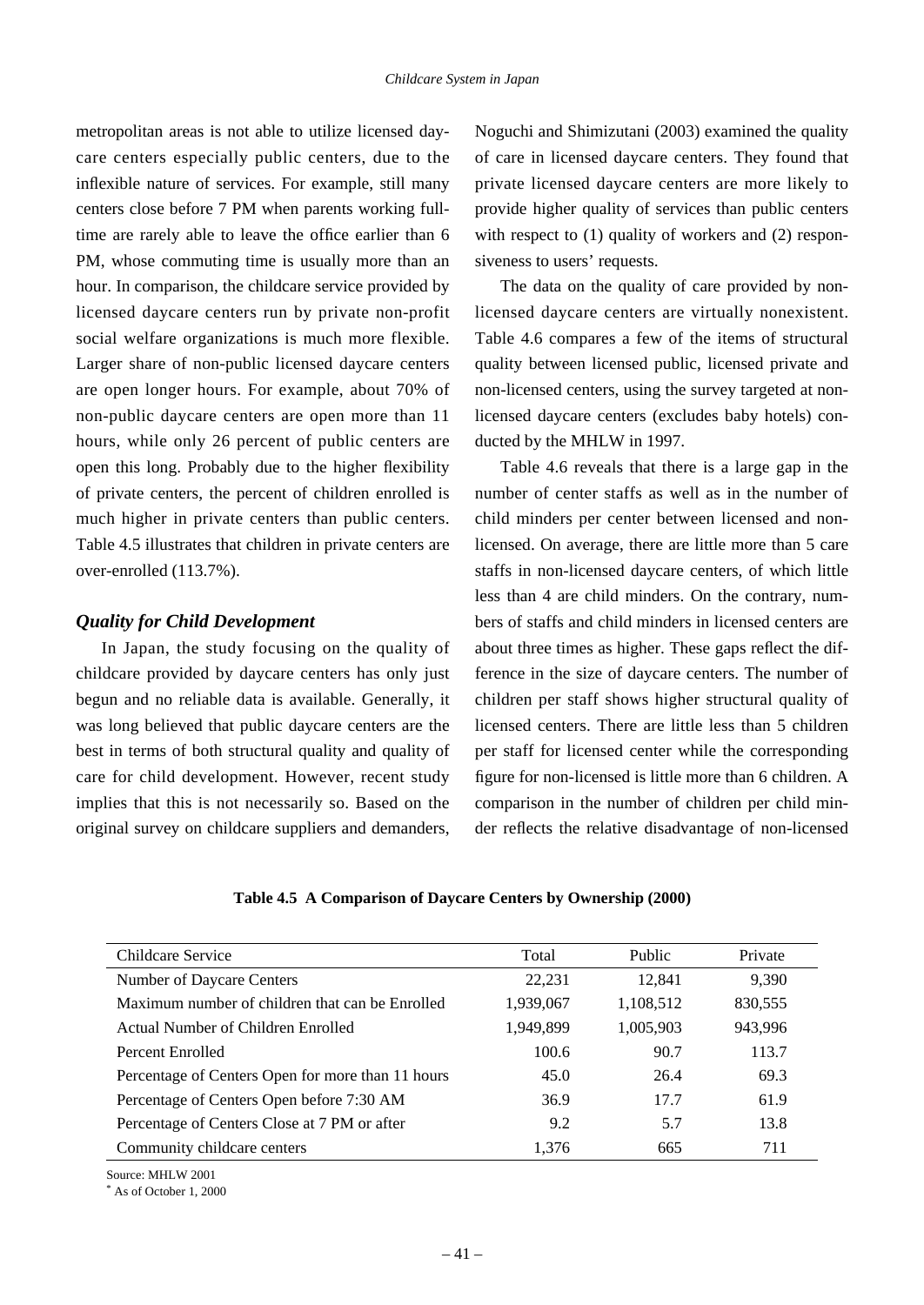|                                       | Total     | Public  | Private | Non-Licensed |
|---------------------------------------|-----------|---------|---------|--------------|
| Number of Centers                     | 22,387    | 13,051  | 9.336   | 4,196        |
| Number of daycare staff               | 364,854   | 201,379 | 163,475 | 23,630       |
| Number of CM <sup>*</sup> among staff | 214,968   | 112,628 | 102,340 | 15,439       |
| Percentage of CM among staff          | 58.9%     | 55.9%   | 62.6%   | 65.3%        |
| Number of children enrolled           | 1,738,802 | 936,609 | 802,193 | 143,150      |
| Number of staff per center            | 16.3      | 15.4    | 17.5    | 5.6          |
| Number of CM per center               | 9.6       | 8.6     | 11.0    | 3.7          |
| Number of children per staff          | 4.8       | 4.7     | 4.9     | 6.1          |
| Number of children per CM             | 8.1       | 8.3     | 7.8     | 9.3          |

**Table 4.6 Number of Care Staff and Child Minders by Type of Daycare Center 1997**

Source: MHLW, 1997a, 1997b. Corresponding figures for licensed centers are calculated by the author

Note: According to the government regulation, the number of staff per center is at least 2 persons.

More than one third of the center staff should be child minders

CM stands for child minders

\*\* Licensed Centers exclude "Hekichi Hoikusyo" or daycare centers located in isolated rural areas

centers as well. There are about 9 children per child minder in non-licensed centers while the figure drops to 8 children per child minder for licensed centers as a whole. Unexpectedly, the number of children per child minder is slightly smaller for licensed private centers than public centers (7.8 children vs 8.3 children).

With an aim to improve the quality of care in social welfare institutions as part of a structural change in the field of social welfare, the MHLW has established a committee in 1998 to discuss the method to evaluate the social welfare service by outside experts. The committee submitted a report on categories and standards of items to be evaluated in 2001. According to the report, the quality of daycare centers are evaluated from the following four categories: (1) promotion of child development, (2) support for parents, (3) coordination and cooperation with local residents and related organizations, and (4) management and operation. So far, the evaluation of daycare centers is carried out only for a trial basis and many local governments are not prepared for introducing the evaluation system.

#### **Bibliography (in Japanese)**

Fukuda, Motoo (2000) "Study of Childcare Supply -

A Perspective of Cost" *Quarterly Journal of Social Security Research* (Kikan Syakaihosho Kenkyu), 36(1): 90-101.

- Institute of Child Care Research (2001) *White Paper on Child Care.*
- Ministry of Health, Labour and Welfare (1997) *Local Child Welfare Service Institutions Survey 1994.*
- Ministry of Health, Labour and Welfare (2000) *Local Child Welfare Service Institutions Survey 1997.*

Ministry of Health, Labour and Welfare (1997) *Social welfare Institutions Survey Report 1997*.

- Ministry of Health, Labour and Welfare (2001) *On Evaluation Standards of Welfare Service provided by Child Welfare Institutions by External Evaluation Organizations*.
- Tokyo Social Welfare Service Evaluation Promotion Organization. *Social Welfare Information Network.*
- Oishi, Akiko (2003) "The Effect of Childcare Cost on Mother's Labor Force Participation," *Quarterly Journal of Social Security Research* (Kikan Syakaihosho Kenkyu) 39(1): 55-69.
- Zhou,Yanfei (2002) "Shortage of Childcare Service and the Structure of Childcare Labor Market in Japan," *Nihon Keizai Kenkyu* (Japanese Economic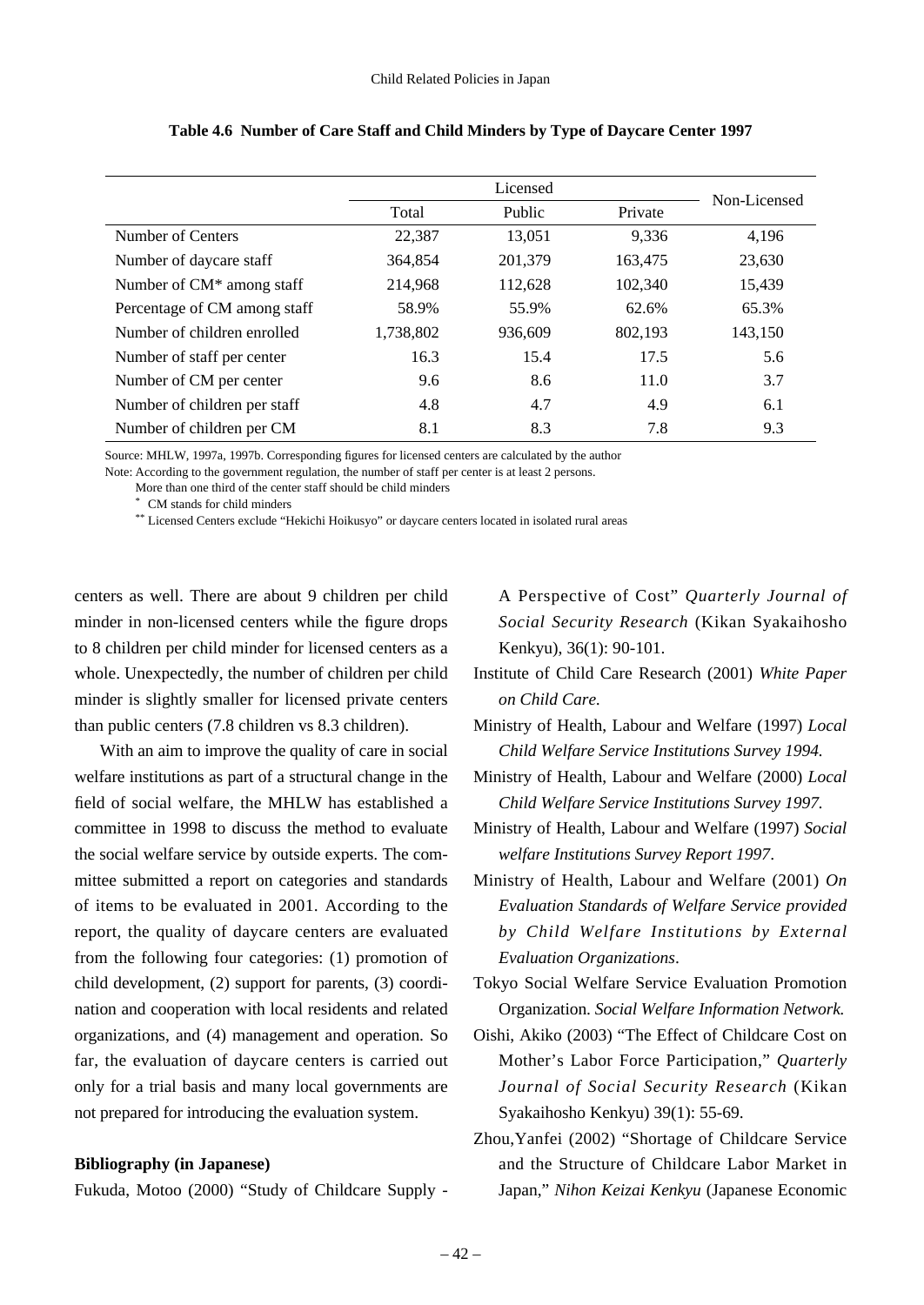Review) 46: 131-148

Zhou,Yanfei & Akiko. S. Oishi (2003) "Latent Demand for Licensed Childcare Service in Japan," *Kikan kakei Keizai Kenkyu* (Japanese Journal of Research on Household Economics) 60: 57-68.

#### **Bibliography (in English)**

- Blau, M. (1990), "The Child Care Labor Market," *The Journal of Human Resources* 27(1): 9-39.
- Blau, M.(2001) *The Child Care Problem: An Economic Analysis*, New York: Russell Sage Foundation.
- Noguchi, Haruko and Satoshi Shimizutani (2003) "Quality of Child Care in Japan: Evidence from Micro-level Data," ESRI Discussion Paper Series No.54. Economic and Social Research Institute, Cabinet Office. Tokyo: Japan.
- Noguchi, Haruko, Satoshi Shimizutani and Wataru Suzuki (2003) "Nonprofit Wage Premiums in Japan's Child Care Market: Evidence from Employer-Employee Matched Data," *E*SRI Discussion Paper Series No.34. Economic and Social Research Institute, Cabinet Office. Tokyo: Japan.
- Noguchi, Haruko, Satoshi Shimizutani and Wataru Suzuki (2003) "Wage Determinants and Age Profiles in the Japanese Child Care Industry: Evidence from Employee-level Data," ESRI Discussion Paper Series No.33. Economic and Social Research Institute, Cabinet Office. Tokyo: Japan.
- Oishi, Akiko (2002) "The Effect of Childcare Cost on Mother's Labor Force Participation," *Journal of Population and Social Security* 1 pp.50-65.

#### **Notes:**

- As of October 2002, there are only 20 licensed daycare centers run by fiirms.
- <sup>2</sup> With the Amendments to Child Welfare Law in 1997, potential users of licensed daycare centers are now able to choose their preferred daycare centers. In reality however, because demand for licensed daycare center

exceeds supply in urban areas, users in these areas are not able to choose the centers.

- $3$  Oishi (2002) estimated the average users' fee to be about ¥22,000 per child per month.
- <sup>4</sup> The rate of discount differs by municipality.
- <sup>5</sup> The so-called "baby hotels" are defined as child care facilities that meet at least one of the following criteria: (1) facilities that provide child care services during the night time, (2) facilities that provide child care services over night, or (3) facilities of which more than half of the children are non-regular users.
- <sup>6</sup> Oishi (2002) employed 3,781 household samples with two parents and at least one pre-school children from *1998 Basic Survey on People's Life*, which is conducted by the MHLW every 3 years.
- <sup>7</sup> Hourly wage rate of part-time workers is 67% of that of the female regular workers on average, and 44% of that of male regular workers (Wage Census 2002 by the MHLW).
- <sup>8</sup> Fiscal year in Japan starts from April and ends in March of the consecutive year.
- <sup>9</sup> Fukuda (2001) estimates that the total operating expenditures of licensed daycare centers in 1998 may be around 2,000 billion Yen, or 0.4% of GDP in that year.
- <sup>10</sup> Others include cooking staffs (11.1%), nutritionist (1.7%), and managerial staffs (5.2%). MHLW requires that licensed daycare centers should have cooking facilities.
- <sup>11</sup> Due to the reforms in the Childcare Qualifiication System national qualification examination will be introduced from 2004.
- <sup>12</sup> The MHLW decided to reform the income base of child minders working in public daycare centers from 2000. The income base has changed from the administrative job to the welfare job whose income profiile is fllatter with age.
- <sup>13</sup> The rate of turnover among child minders in private centers (14.1%) is about twice as high as those working in public centers (5.6%). (Investigation Report of Social Welfare Facilities 1999, MHLW).
- <sup>14</sup> As of July 2003, there are 164 local government licensed daycare centers in Tokyo, 136 in Yokohama-city, and 19 in Sendai-city, respectively.
- <sup>15</sup> The government's fee criteria sets the maximum charge 80,000 yen per month for children below 3 years old and 77,000 yen per month for children 3 years old or older. Recall that the actual charges for users of licensed daycare centers are often heavily subsidized and thus below the criteria in most municipalities.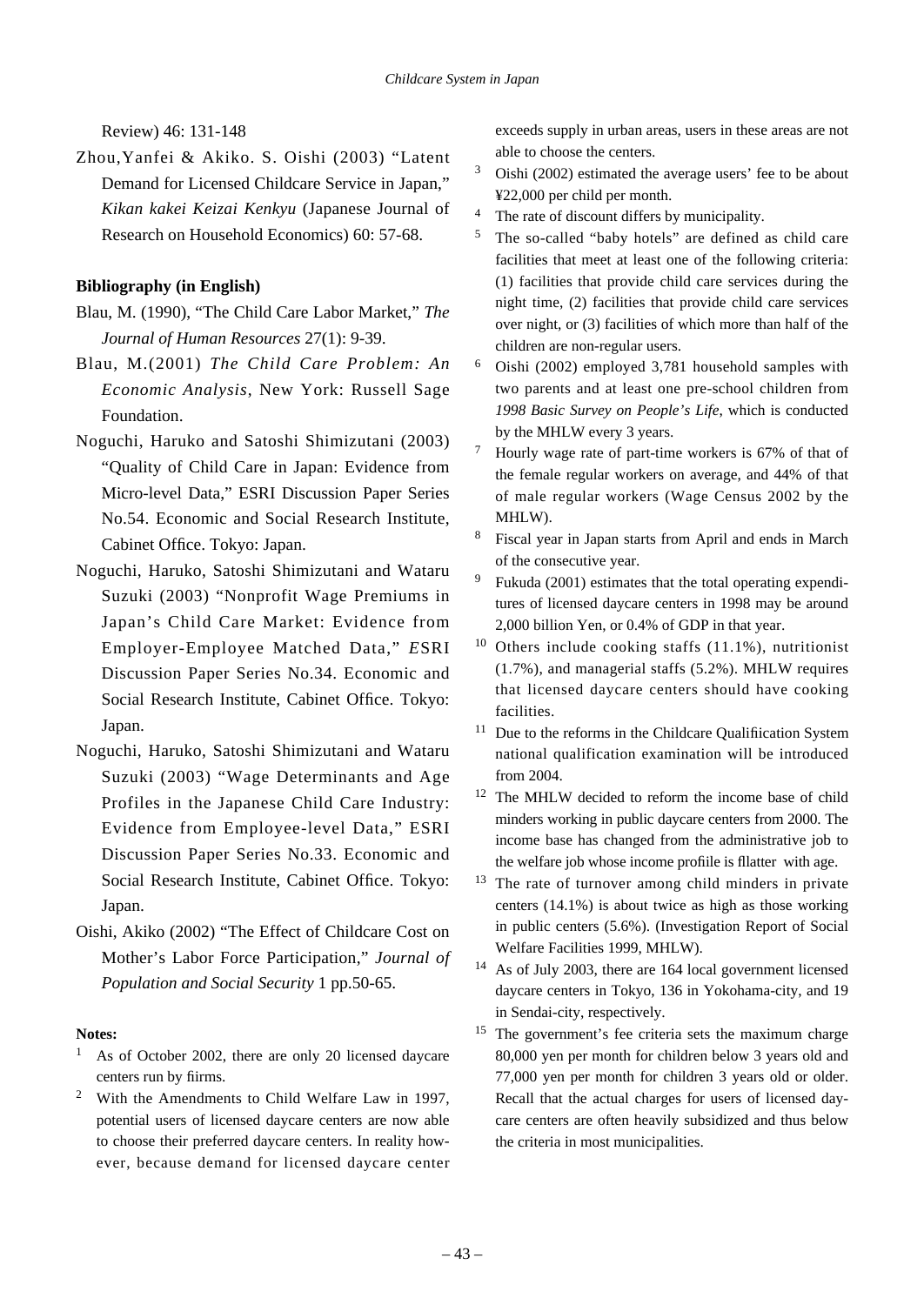# *Chapter*

# *Child Poverty and Inequality*

**5**

*Public transfers to Families with Children*

# **Introduction**

Japan, as in many industrialized countries, offers a variety of child-related public transfers to families with children. The Child Rearing Allowance for single mothers and the more universal Child Allowance are the two means-tested cash transfers directly targeting families with children. Public Assistance for the Poor (Seikatsu-Hogo) is another type of cash benefit available to very poor families with children. In the tax system, dependent exemption offers a sizable reduction in the taxable income, and thereby tax relief. Lastly, public childcare at a subsidized fee is a substantial in-kind benefit to those working families with no one to take care of children at home. In addition, many municipalities also offer free health care for infants and toddlers.

In this chapter, we concentrate on cash benefits to households with children. Two main public transfer systems: tax system and the social security system<sup>1</sup> will be considered. We examine their structure and their impact on the child poverty and inequality level in Japan.

# **1. Description of Child-related Cash-Benefits in Japan**

# **1.1 Child Allowance**

The Child Allowance is a means-tested in-cash transfer to households with children aged 6 years or younger. Established in 1972, the Child Allowance initially covered only the third child and subsequent children below 18 years of age. In 1988, it was extended to cover the second child, and in 1994, all

children, but the age limit was lowered to children below 3 years of age. Recently in June 2000, the restriction on the children's age was raised from 3 years of age to 6 years of age, thus greatly expanding the coverage of children.

The amount of the Child Allowance is minimal compared to that of similar benefits in European countries. It is currently ¥5,000 per month for the first two children and ¥10,000 for the third child and subsequent children.<sup>2</sup> The income threshold is set at two levels: one for employees and a slightly lower one for the self-employed.<sup>3</sup> Both are scaled according to the number of dependents, including not only children, but spouse, parents, and other members of the family, if they meet the income criteria, in the household. For 2002, the threshold is as in Table 5.1.

Receipt of the Child Allowance is not automatic. In order to receive it, a parent or guardian must file an application at a local municipality office, or in the case of public employees, with their employer. The eligibility of the applicant is then evaluated by the municipality, or the employer, and the applicant's previous year's income after deductions is compared to the threshold. Every year, a recipient of the Child Allowance must submit a Notice of Current Situation to the municipality in order to continue receiving the allowance.

In 2001, approximately 5,752 thousand households with 6,769 thousand children received the Child Allowance. Figure 5.1 shows the number of children who received the Child Allowance in 1986–2001. There was an increase up to 1988–89 when coverage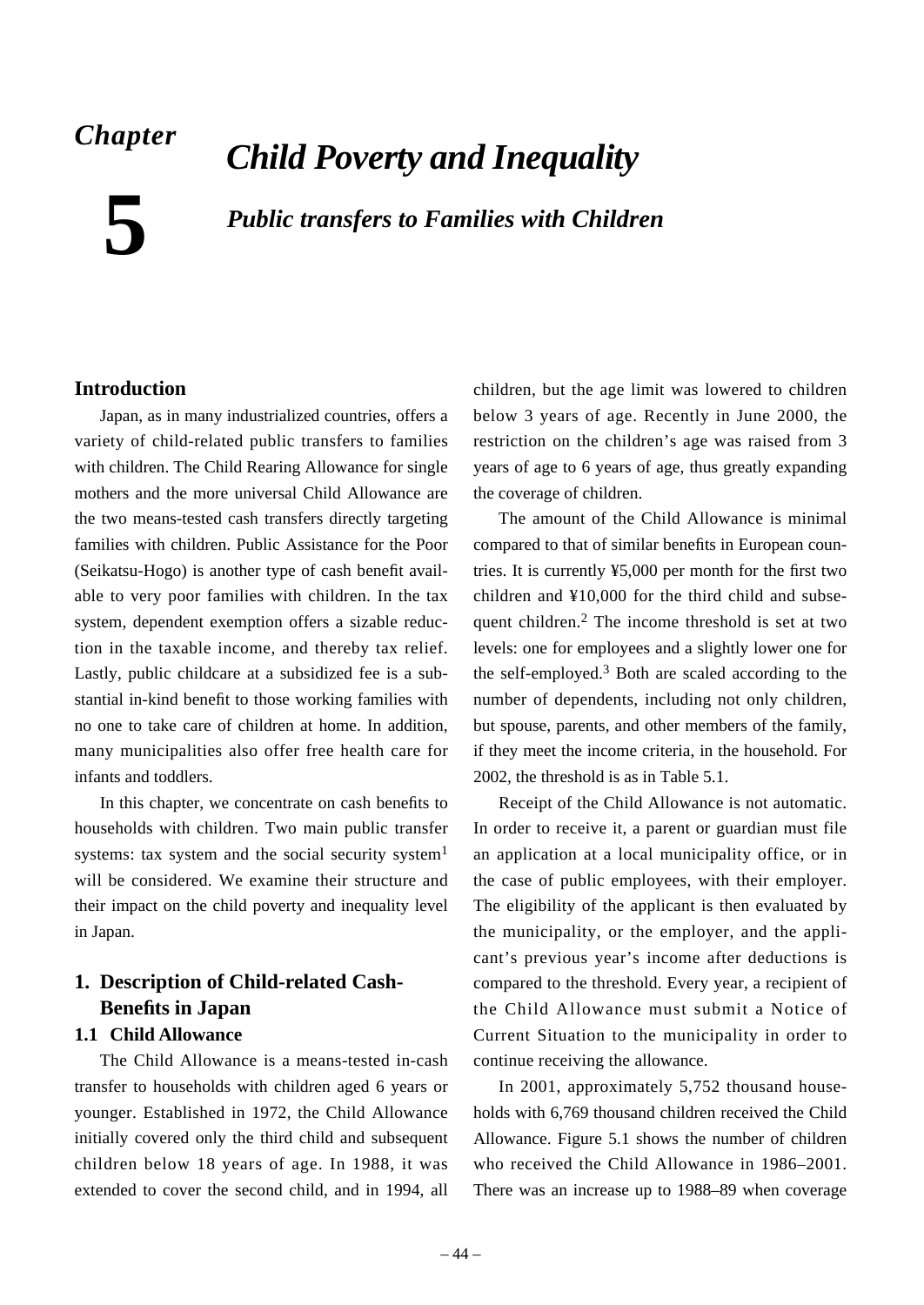|                      |               | $(1,000 \text{ yen/year})$ |
|----------------------|---------------|----------------------------|
| Number of Dependents | Non-Employees | Employees                  |
| None                 | 3,090         | 4,680                      |
| One                  | 3,470         | 5,060                      |
| Two                  | 3,850         | 5,440                      |
| Three                | 4,230         | 5,820                      |
| Four                 | 4,610         | 6,200                      |

**Table 5.1 Income Threshold for Child Allowance**

Source: *MHLW Annual Report*

![](_page_49_Figure_4.jpeg)

**Figure 5.1 Number of Children Receiving the Child Allowance: 1986–2001**

Source: *MHLW Annual Reports 1986–2003*

was extended to the second child, and then it gradually declined. The downward trend continued even after 1994 when coverage was extended to all children, but the number more than doubled in 2000 when the age limit was raised to 6. This means about 88% of children under 6 received the benefit.

One plausible cause for the fluctuation of the number of children receiving the allowance is the change in the income threshold. Figure 5.2 shows the income thresholds for the years from 1986 to 2001. After 1994 there was a big drop in the threshold; however, from 1994, the threshold remained more or less stable until 1999.

#### **1.2 Child Rearing Allowance**

The Child Rearing Allowance is provided to a

mother or a guardian having custody of and rearing a child under 18 years of age who does not share a common household income with the child's father and whose income is below a certain threshold. As with the Child Allowance, an applicant must file an application for the Child Rearing Allowance at a local municipality office, and every year, submit a Notice of Current Situation in order to continue receiving the allowance.

Until 2002, the amount of the Child Rearing Allowance was two-tiered: the full amount and partial amount. However, it is now tapered according to the income. The full amount is ¥42,370 per month for one child, ¥47,370 per month for two children, and for each additional child, ¥3,000. The income threshold for the full amount is ¥1,300 thousand, and for those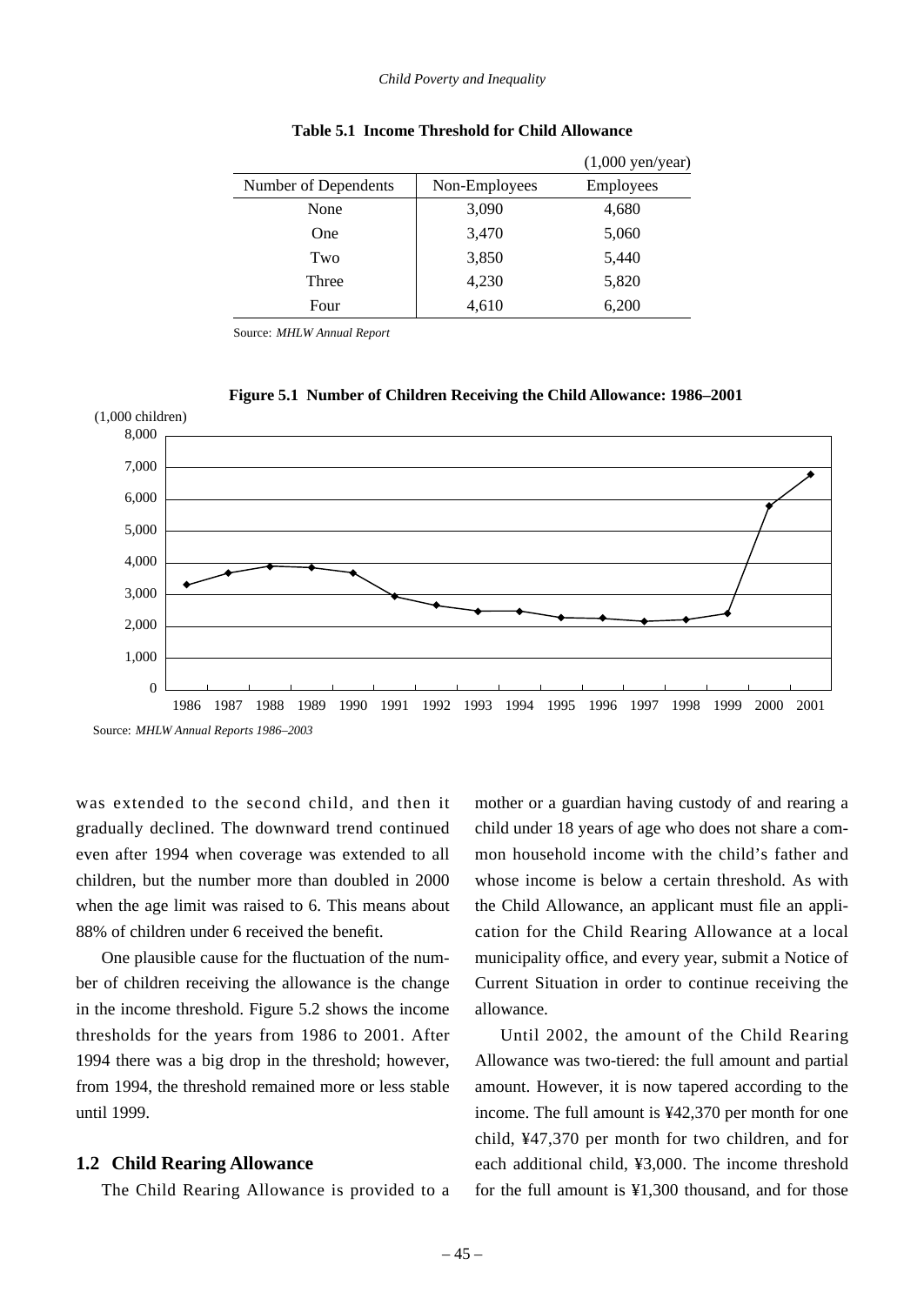![](_page_50_Figure_1.jpeg)

**Figure 5.2 Income Threshold of Child Allowance for Four-Person Households: 1986–2001** Income Threshold

with income between ¥1,300 to ¥3,650 thousand, the amount is reduced gradually. Those with income above ¥3,650 thousand are not eligible to receive the Child Rearing Allowance. The mother's income after deductions is compared to the threshold to determine the eligibility.

In 2001, there were approximately 759 thousand households taking care of 1,171 thousand children which received the Child Rearing Allowance. This means that about 5% of all children under 18 years of age received the benefit. Figure 5.3 shows the number of children who received the Child Rearing Allowance from 1986 to 2000. Even though the income threshold was reduced significantly in 1998 (Figure 5.4), there has been a continuous upward trend reflecting the increase in divorces and children born out of wedlock<sup>4</sup>

# **1.3 Child Tax Benefits**

Another benefit available to the households with children is the deductions for dependents in the tax code. It is an income deduction, rather than a tax deduction, and is not refundable. The deduction is ¥380,000 for each dependent aged below 15 years of age and ¥630,000 for each dependent aged between 16 and 22 years. The actual benefit to the household is the tax rate times the deduction amount and the benefit is thus larger for households in higher tax brackets.

# **1.4 Other In-cash Benefits for Households with Children**

Public Assistance is another in-cash benefit available to households with children when their household income falls below the minimum standard of living. The calculation of the minimum standard of living depends on a number of factors including household size, ages of household members, and location of residence. In 2002, 198 thousand people aged less than 20 received the Public Assistance, and this is less than 1% of population under 20. Considering the low coverage rate of the Public Assistance, it is not a major source of social transfer to poor households with children.

There are a number of other in-cash benefits that are more specifically targeted, such as those for households taking care of handicapped children.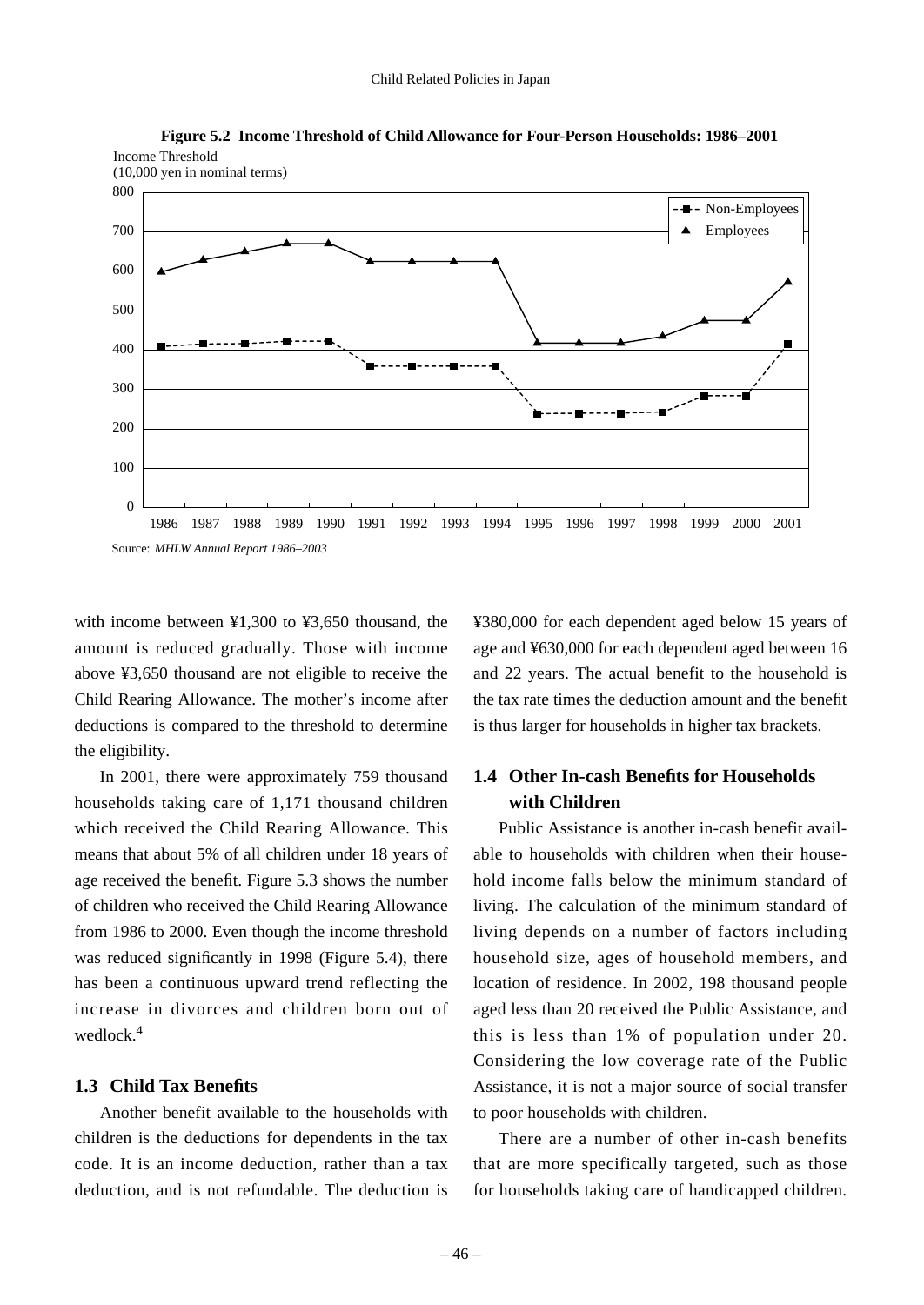![](_page_51_Figure_1.jpeg)

![](_page_51_Figure_2.jpeg)

(10,000 yen) 1986 1987 1988 1989 1990 1991 1992 1993 1994 1995 1996 1997 1998 1999 2000 2001 450 400 350 300 250 200 150 100 50  $\Omega$  $-$ Full - Partial

![](_page_51_Figure_4.jpeg)

Source: *MHLW Annual Report 1986–2001*

These benefits reach only a relatively small number of households and thus will not be discussed in this paper.

# **2. Child Poverty and Inequality in Japan**

# **2.1 Child Poverty and Inequality as Compared to Other Age Groups**

In order to assess the level of child poverty and

child inequality in Japan, first, let us compare the poverty rate and the degree of inequality among children (defined as those under 20 years old), as compared to other age groups, namely, the middle-age group (20 to 59 years old) and the elderly (above 60 years old). Figure 5.5 shows the poverty rate defined as the percentage of children belonging to households whose equivalent income is less than poverty line. To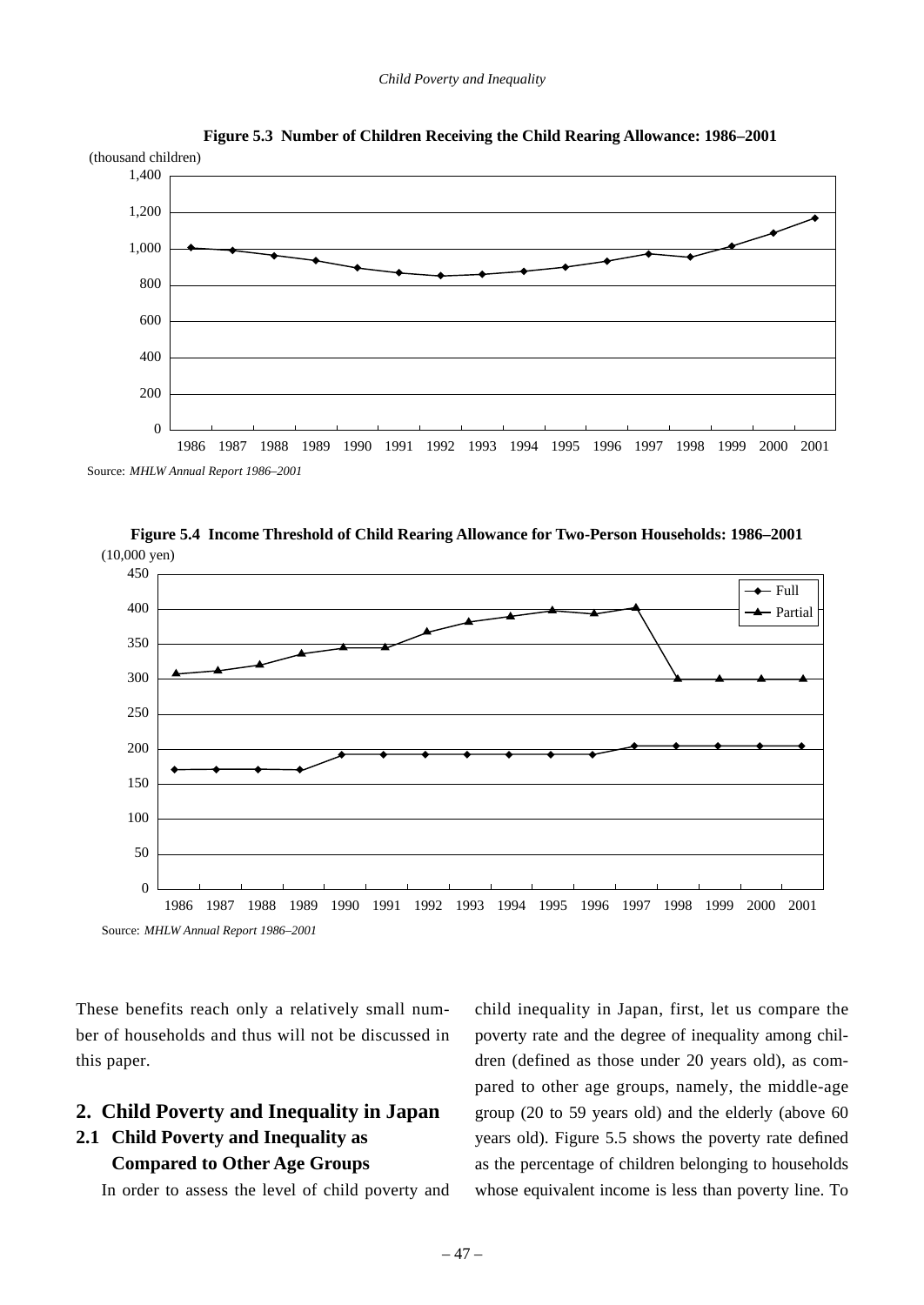make the comparison across different age groups valid, the poverty line is set as the 50% of median of equivalent household income of all households.

As evident from Figure 5.5, the poverty rate of children is lower than the poverty rate among the elderly, yet, it is at a higher level compared to the middle-age group.<sup>5</sup> It is alarming that, during the first half of the 1990s, the poverty rate among children shows the sign of increase, while that of other age groups remained at the same level.

Figure 5.6 shows the Gini coefficients among different age groups in Japan. Again, it shows that the inequality among children is not as high as the inequality among the elderly, yet it is about the same level as the middle-age group. In recent years, there has been a debate as to whether the continuing rise inequality is due to the ageing of the society. Yet, at least it can be said even among the children, a certain level of inequality exists.

![](_page_52_Figure_4.jpeg)

**Figure 5.5 Poverty Rates: Children, Adults and the Elderly: 1990, 1993, 1996**

![](_page_52_Figure_6.jpeg)

**Figure 5.6 Gini Coefficients: Children, Adults and the Elderly: 1990, 1993, 1996**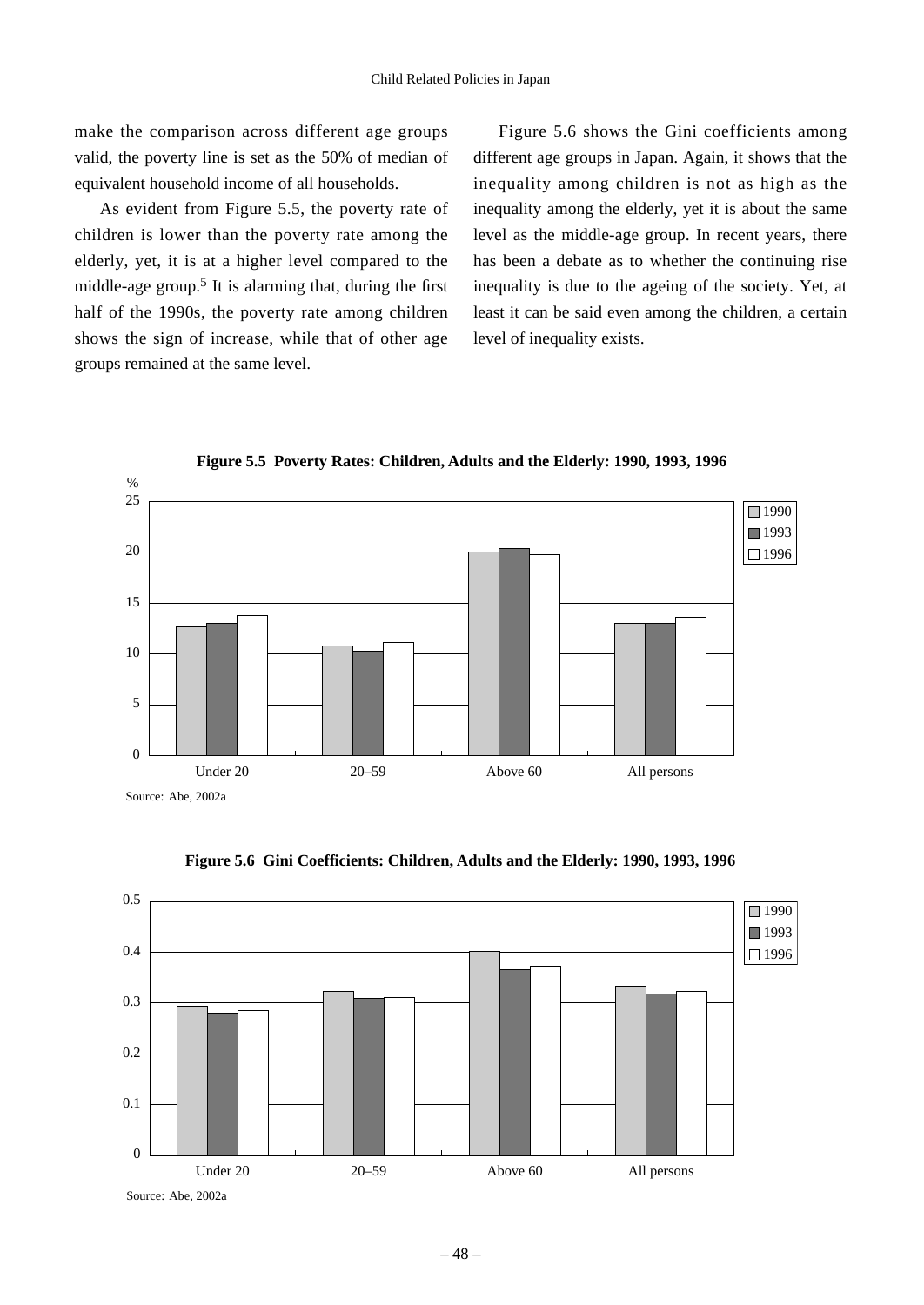# **2.2 Child Poverty and Inequality among Different Household Types**

Next, let us examine the poverty rate and inequality among different household types, namely one-parent and two-parent households. Due to data constraints, the comparison is made between single-mother<sup>6</sup> households and "other households.<sup>7</sup><sup>,8</sup> The Figure 5.7 shows the poverty rate of the two types of the households. To see the relative poverty of children belonging to these households compared to all other children, the poverty line is defined as the 50% of median of all children.<sup>9</sup> As with many other industrialized countries, the relative poverty level of singlemother households far exceeds the poverty level of other household types. The child poverty rate of single-mother households exceeds 40–50%, and even shows the increasing trend. However, it should be noted that the definition of single-mother households here does not include those single-mothers who chose to live with her parent(s) (e.g. grandparents-single mother-children households). If it is assumed that cohabiting parent(s) and a single-mother share economic resources, cohabitation with the parent(s) can be considered as a strategy for avoiding poverty. Thus excluding these households could lead to a lower bias in the economic hardship of single-mothers. For simplicity, the term "cohabiting single-mother households" and "independent single-mother households" are used to refer to single-mothers living with her parent(s) and her children, and single-mothers living with her children only. Incidentally, Figure 5.7 also shows the poverty rate for cohabiting single-mother households for  $1996$ <sup>10</sup> The poverty rate of cohabiting single-mother households is about a half of the rate of independent single-mother households, and thus, it is plausible that the cohabitation reduces the risk of falling into poverty. However, it should be noted that even cohabiting single-mother households shows the child poverty rate much higher than other households, and thus, cohabiting with parent(s) does not alleviate the risk of economic hardship for single mothers.

Figure 5.8 shows the Gini coefficients for different

![](_page_53_Figure_5.jpeg)

**Figure 5.7 Child Poverty Rates: By Household Types: 1990, 1993, 1996**

Source: Abe, 2002a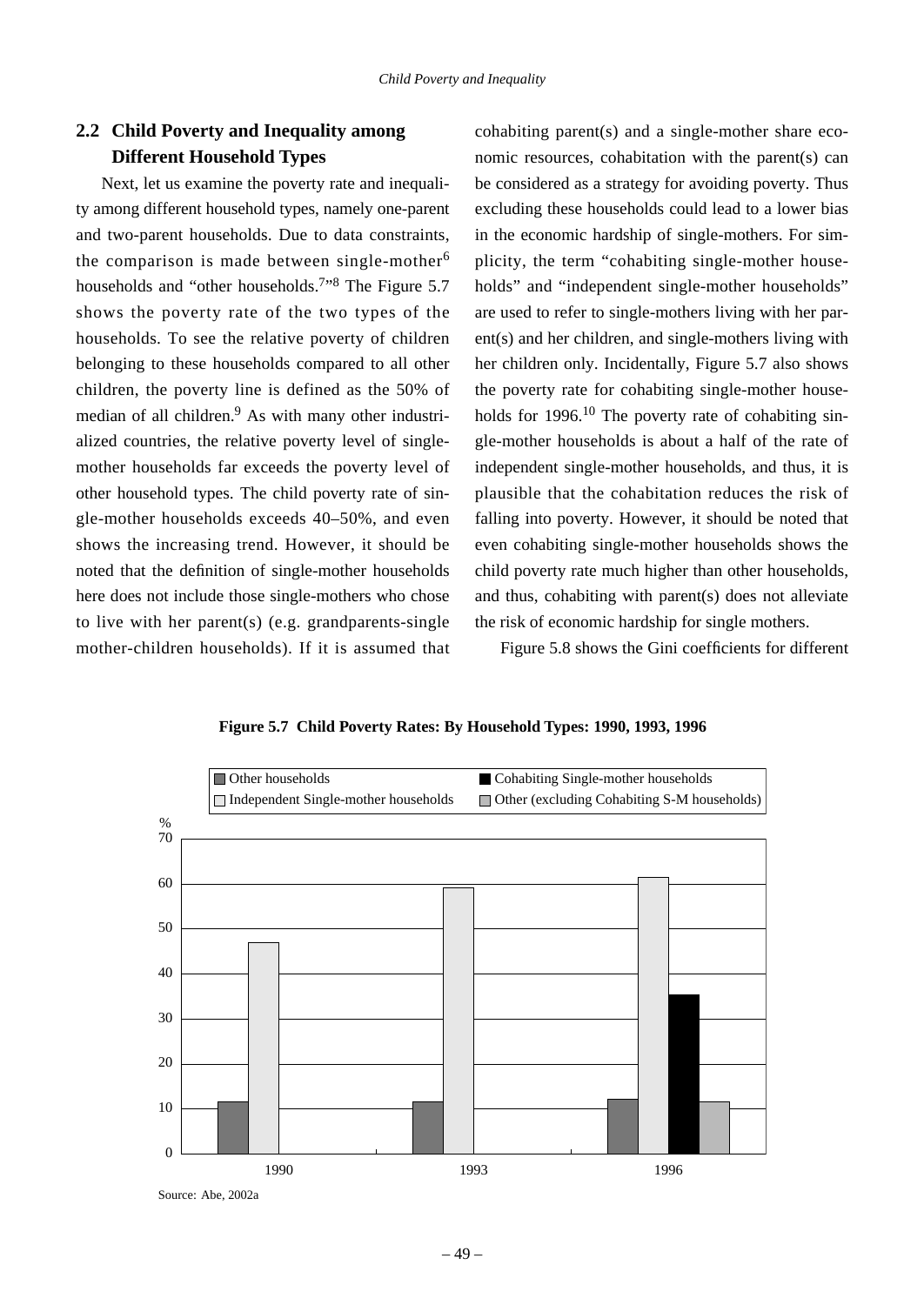household types. It is surprising that for both cohabiting and independent single-mother households, the inequality among them is much higher than the "other households." Even though it is showing a declining trend, it is higher than 0.3 in 1996. Such disparity among single-mother households shows that their economic situation varies considerably among them and any policies aiming to improve the situation of singlemother households should be catered towards individual needs of each household.

# **3. Social Transfers and Child Poverty and Inequality**

# **3.1 Social Transfers and their Impact on Child Poverty**

The analysis in the previous section showed that the child poverty and inequality in Japan are not as low as they were believed to be, even after all the cash benefits described in Section 2. The question examined in this section is how much did these benefits help in alleviating the child poverty and inequality.

The three benefit systems in question are: the Child Allowance, the Child Rearing Allowance and the Dependent Deductions for Children within the income tax code. To do this, we examine the child poverty rate and the Gini coefficient for the market income and then for the disposable income.

First, let us examine the effect on the child poverty rate in Table 5.2. The left side column of the table shows the child poverty rate at the market income and at the disposable income by age and household type. Compared to the market income, the child poverty rate of the disposable income increases by 2.1% for the entire group of children under 20. Even for small children (0 to 2 year olds and 3 to 5 year olds), the child poverty rate of disposable income is higher than the rate for the market income. Thus, it can be said that the Japanese social transfers is ineffective is reducing child poverty for overall children. The only category that shows a significant poverty reduction is the independent single-mother households.

The middle column breaks down the poverty

![](_page_54_Figure_8.jpeg)

**Figure 5.8 Gini Coefficients: By Household Type: 1990, 1993, 1996**

Source: Abe, 2002a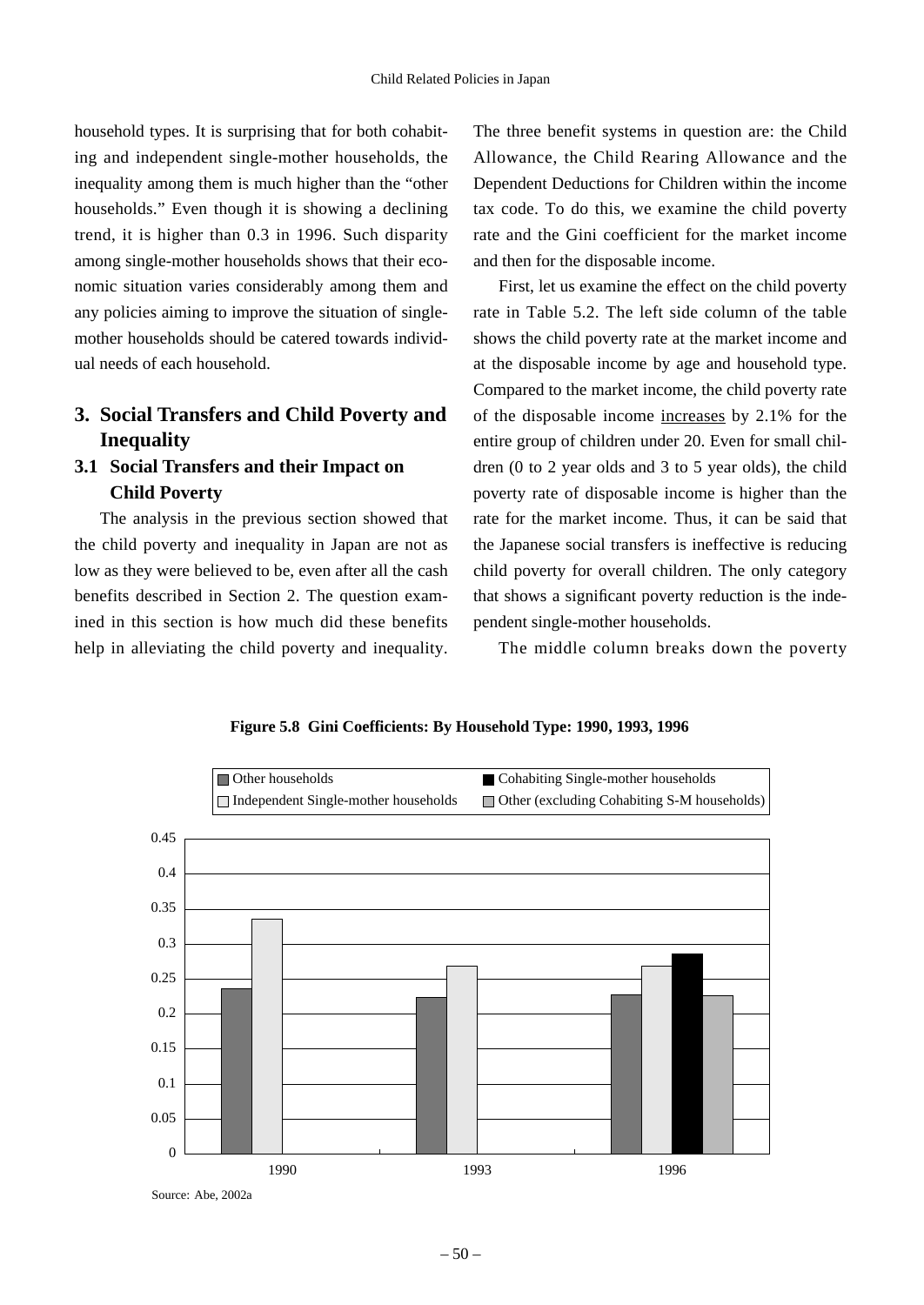reduction into those by the overall tax system, and those by the overall social security system. Positive value shows that the poverty rate has decreased by that system and the negative value shows that the poverty rate has increased. The tax system only involves negative transfer, and thus the effect of the overall tax system is inevitably negative, i.e. the poverty rates increase after taxes as compared to before taxes. The effect is as much as 1.9% decrease in the poverty rate for all children under 20 years old. The adverse effect of the tax system is especially large for cohabiting single-mother households.

However, what is the most surprising is that the effect of overall social security system is also negative for almost all categories, except for single-mother households (both types). The social security system involves both positive and negative cash transfers to households. The positive cash transfers include oldage pensions, disability pensions, the Public Assistance, Child Allowance, the Child Rearing Allowance, etc. and negative transfers include premiums for social insurance system. Thus the net transfer from the system can be negative. Especially that the

effect of the system is negative for 0–2 years old category who are the targets of the Child Allowance shows that the Child Allowance is not big enough to compensate the negative effect of social insurance premiums.

Focusing on the difference between household types, the child poverty rate of single-mother households (both types) is extremely high at the market income, but decreases considerably due to the social security system. This is especially the case for the independent single-mother households whose initial poverty rate is as much as 70% but decreases by 20%. For "Other households", the effects of both tax and social security system are negative.

The right column shows the estimated<sup>11</sup> effects of each child-related benefits. For the entire sample of children under 20 years old, the poverty reduction effect of the Child Allowance was 0.3%, that of the tax deduction for dependent children, 0.9%, and that of the Child Rearing Allowance, 0.6%. It is noteworthy that the tax deduction, even though it provides more benefit to the rich by its design, has higher poverty reduction effect than the Child Allowance,

|                                      |                  |                                    | <b>Poverty Reduction</b> |                                                         |                           |                                                        |                                                |  |
|--------------------------------------|------------------|------------------------------------|--------------------------|---------------------------------------------------------|---------------------------|--------------------------------------------------------|------------------------------------------------|--|
|                                      |                  | Child Poverty Rate                 | By Tax and SS systems    |                                                         | By child-related benefits |                                                        |                                                |  |
|                                      | Market<br>Income | Disposable<br>Income<br>(Estimate) | Effect of<br>Tax System  | Effect of<br>Social<br>Security<br>System<br>(Estimate) | Child<br>Allowance        | Effect of the Effect of the<br>Dependent<br>Deductions | Effect of the<br>Child<br>Rearing<br>Allowance |  |
| All children (under 20)              | 11.3%            | 13.4%                              | $-1.9\%$                 | $-0.1%$                                                 | $0.3\%$                   | 0.9%                                                   | 0.6%                                           |  |
| $0-2$ year olds                      | 11.2%            | 14.5%                              | $-2.4%$                  | $-0.9\%$                                                | 1.5%                      | 1.6%                                                   | $0.0\%$                                        |  |
| $3-5$ year olds                      | 9.3%             | 12.8%                              | $-2.7%$                  | $-0.8%$                                                 | 0.8%                      | 1.2%                                                   | 0.5%                                           |  |
| Independent single-mother households | 70.1%            | 52.2%                              | $-2.2%$                  | 20.1%                                                   | $0.0\%$                   | $0.0\%$                                                | 19.6%                                          |  |
| Cohabiting single-mother households  | 38.7%            | 38.7%                              | $-4.3\%$                 | 4.3%                                                    | $0.0\%$                   | $0.0\%$                                                | $0.0\%$ **                                     |  |
| Other households*                    | 8.7%             | 11.6%                              | $-1.9%$                  | $-0.9\%$                                                | 0.4%                      | 1.0%                                                   | $0.0\%$                                        |  |

**Table 5.2 Child Poverty Rates: Reduction of Poverty Rates**

The Child Poverty Rates are calculated on the bases of number of children. The poverty line is set as the 50% of median of equivalized disposable income for all children under 20.

The Disposable income is estimated using the earnings and other income information and estimated Child Allowance and Child Rearing Allowance.

\* Other households includes all households with children except the households with only the elderly and children, independent and cohabiting singlemother households, and single-father households.

\*\* The Child Rearing Allowance for cohabiting single-mother households are assumed to be zero.

Source: Abe, 2002a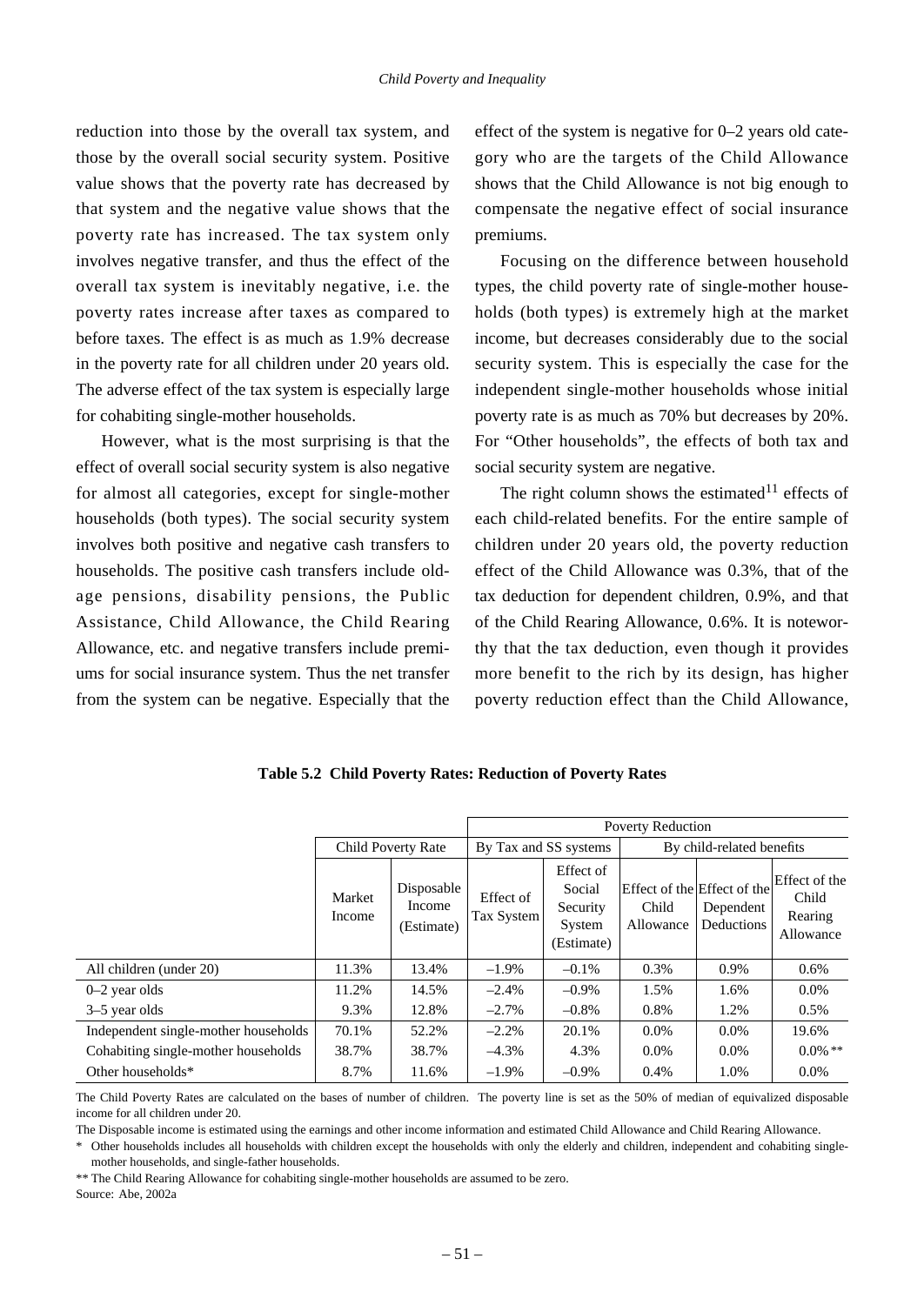which targets children of lower income strata. Looking at each age group, the effect of the Child Allowance is the largest among the 0–2 year age group, as expected.<sup>12</sup> The effect of the Tax Deduction is also the highest in this age group. For other age groups, the effect of the Child Allowance quickly dissipates as they grow older, however, the effect of the Tax Deduction continues to have benefit throughout the higher age brackets. The Child Rearing Allowance has a significant poverty reduction effect for independent single-mother households, $^{13}$  yet the estimated effects of the Child Allowance the Tax Deduction is negligible for this group.

# **3.2 The Social Transfers and Their Impact on Child Inequality**

Table 5.3 shows the similar analysis for the inequality among children. Again, the left column shows the Gini coefficient for the market income and the disposable income for each category. The middle column shows the decrease of the Gini coefficient after the tax and after the social security transfers. The right column shows the estimated effect (decrease) by each child-related cash-benefit system.

As apparent from the left column, the Gini coefficients of the disposable income are lower than the Gini Coefficients for the market income for all categories. Thus, the tax system and the social security system put together do have an inequality reducing effect for children. Looking the middle column, we can examine the relative effectiveness of the tax and social security systems separately. For children under 20, the tax system reduces the inequality by 0.0138 and the social security system, by 0.0093. In almost all age category, the inequality reducing effect is higher for the tax system compared to the social security system. The only category where this trend reverses is the independent single-mother households. The tax system has negative effect on the inequality for this group, but the social security system has fairly strong inequality reducing effect.

However, if we examine the effect of each childrelated cash benefits, they are quite small. For the entire sample of children under 20, the inequality reducing effect of the Child Allowance was 0.0015 while that of the Dependent Deduction was 0.0032, and that of the Child Rearing Allowance was 0.0031. It is interesting to note that the inequality reducing

|                                      |                  |                                    | Reduction in the Gini Coefficients |                                                         |                    |                                                        |                                                |  |
|--------------------------------------|------------------|------------------------------------|------------------------------------|---------------------------------------------------------|--------------------|--------------------------------------------------------|------------------------------------------------|--|
|                                      |                  | Gini Coefficients                  |                                    | By Tax and SS systems                                   |                    | By child-related benefits                              |                                                |  |
|                                      | Market<br>Income | Disposable<br>Income<br>(estimate) | Effect of<br>Tax System            | Effect of<br>Social<br>Security<br>System<br>(Estimate) | Child<br>Allowance | Effect of the Effect of the<br>Dependent<br>Deductions | Effect of the<br>Child<br>Rearing<br>Allowance |  |
| All children (under 20)              | 0.3066           | 0.2834                             | 0.0138                             | 0.0093                                                  | 0.0015             | 0.0032                                                 | 0.0031                                         |  |
| $0-2$ year olds                      | 0.2804           | 0.2658                             | 0.0127                             | 0.0020                                                  | 0.0043             | 0.0030                                                 | 0.0007                                         |  |
| $3-5$ year olds                      | 0.2572           | 0.2409                             | 0.0123                             | 0.0040                                                  | 0.0025             | 0.0032                                                 | 0.0026                                         |  |
| Independent single-mother households | 0.4229           | 0.2926                             | $-0.0076$                          | 0.1380                                                  | 0.0000             | 0.0105                                                 | 0.0734                                         |  |
| Cohabiting single-mother households  | 0.4529           | 0.3546                             | 0.0096                             | 0.0837                                                  | 0.0001             | 0.0046                                                 | $0.0000**$                                     |  |
| Other households*                    | 0.2923           | 0.2754                             | 0.0140                             | 0.0030                                                  | 0.0016             | 0.0031                                                 | 0.0000                                         |  |

**Table 5.3 Inequality Reducing Effects**

The Gini coefficients are calculated within each sub sample based on number of children,

The Disposable income is estimated using the earnings and other income information and estimated Child Allowance and Child Rearing Allowance.

\* Other households includes all households with children except the households with only the elderly and children, independent and cohabiting singlemother households, and single-father households.

\*\* The Child Rearing Allowance for cohabiting single-mother households are assumed to be zero.

Source: Abe, 2002a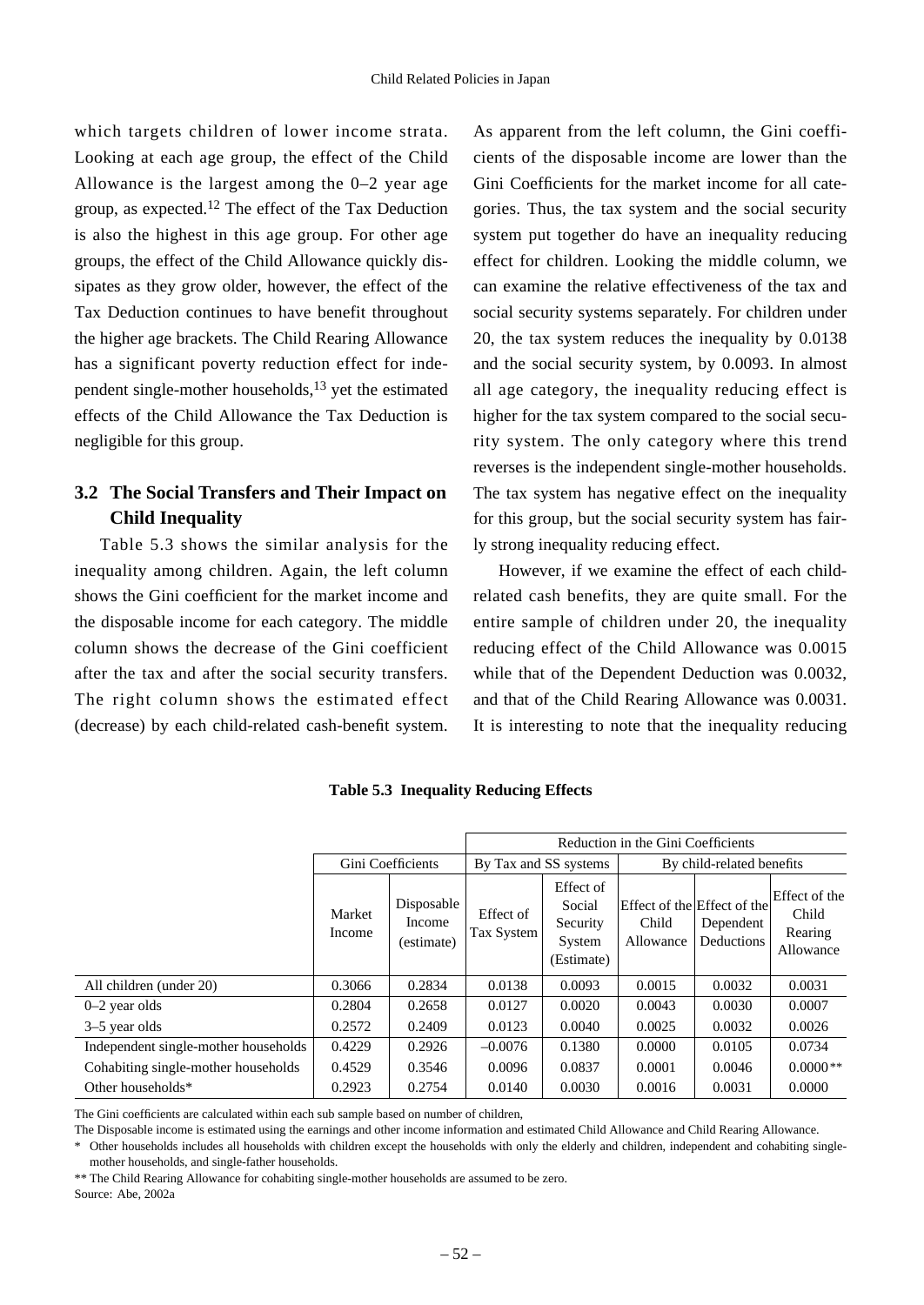effect is larger by the Dependent Deductions than the effect by the Child Allowance, even though the design of the tax deductions is not inherently regressive.

Looking at single-mother households, the independent single-mother households receive a significant inequality reducing effect from the Child Rearing Allowance, and a smaller effect from the Tax Deductions.

# **Summary**

This chapter examined the level of child poverty and inequality in contemporary Japan, and how government social transfers help to reduce them. In sum, the following conclusions can be drawn.

There exist several social transfer mechanisms which target households with children. Within the socalled social security systems, the two main mechanisms are the Child Allowance and the Child Rearing Allowance. Within the tax system, there also exist tax deductions for dependents, including children, which can give significant savings to households with children. Yet, the analysis shows that the child poverty rate in Japan is not as low as expected, and especially for the single-mother households, it is extremely high. Similarly, the inequality level within children is at least as large as that of middle-age group, and even among the single-mother households, it is high.

Furthermore, the social transfer systems seem to reduce the inequality among children, yet they increase the poverty rate among children. The tax system, involving only negative transfer, inevitably increase the poverty level, yet even the social security system increases the child poverty rate because the positive transfer to households with children does not compensate the negative transfer (i.e. social security premiums) from the households with children. The only exception is the single-mother households. Both the inequality and poverty rate improve significantly for this group, yet the level remains high compared to other children even after the transfers.

The reason that the social security system increases, rather than decreases, the child poverty rate is because the child-targeted social transfers is too trivial both in terms of its amount per child and its targeted population. The Child Allowance, which is the most universal system of social transfers in terms of number of children who are applicable, only applies to children under 6 years old and within an income limit. Its amount is also miniscule. The Child Rearing Allowance, which targets single-mother households, also has a very strict income restriction. The amount, although much higher than the Child Allowance, is not enough to lift all of them out of poverty. In this respect, the tax deductions for dependent children play much larger role, despite its design.

#### **Appendix : Methodology**

This chapter presents the results of the analysis from Abe (2002a) which calculated the current level of child poverty and inequality using the data from The 1990, 1993, 1996 Survey on the Redistribution of Income by the Ministry of Health, Labour and Welfare.

The unit of analysis is the household income adjusted according to the number of household members. The paper uses the equivalence scale commonly employed by the OECD to adjust household income for different household sizes. The formula is as follows:

 $AI = I/((n - c + (c * 0.7)) ** 0.7);$  $AI = Adjusted$  household income I= Household income  $n =$  Number of household members  $c =$ Number of children

The data contains the information on the Child Allowance, Child Rearing Allowance and the Disabled Child Allowance for each household, but it does not distinguish them. Moreover, the careful examination of the data indicates serious misreporting of this information. Thus, the analysis was conducted using the estimated amount of the Child Allowance and Child Rearing Allowance derived from household structure and income. Since the survey does not contain data on disabilities, it was impossible to estimate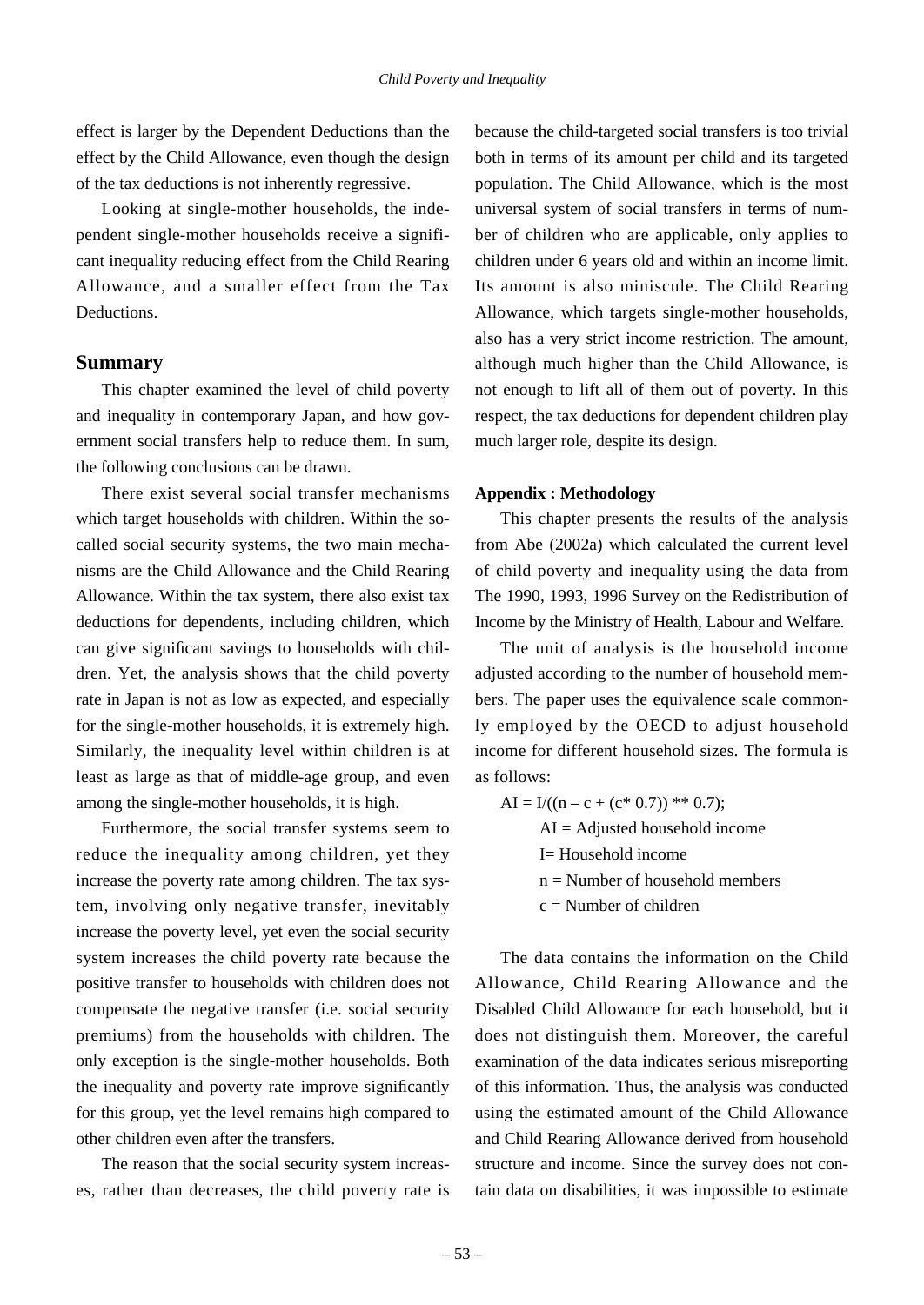the eligibility of Disabled Child Allowance. However, the number of households receiving the Disabled Child Allowance is fairly small.

# **Bibliography (in Japanese)**

- \_\_\_\_\_\_\_\_(1982) "Child Allowance and Dependent Deductions in the Tax Code," *Jido Teate*, Vol.22, No.4, 1982.
- Abe, Aya (2002b) "Effects of Child Related Benefits in Japan," *Journal of Population and Social Security*, No.1: S68–S80.
- Abe, Aya (2002a) "The Child Poverty and Inequality: The Impact of Social Security and the Tax," mimeo.
- Abe, Aya (2003) "The Effect of Child Allowance and Tax Deduction for Children on Income Inequality," *The Quarterly of Social Security Researc*h (Kikan Shakai Hosho Kenkyu) 39(1): 70–82.
- Uno, Hiroshi (2001a) "How to Reform the Child Allowance," *Shakai Hosho Shunpo*, No.2098 (2001.5.21).
- Uno, Hiroshi (2001b) "Reply to the critiques of 'How to Reform the Child Allowance'," *Shakai Hosho Shunpo*, No.2120 (2001.12.21), No.2122 (2002.1.11).
- Uno, Hiroshi (2002) "Possibility of Child Care Allowance," *Shakai Hosho Shunpo*, No. 2136 (2002.6.1).
- Oshio, Mayumi (1996) *Research on Child Allowance*, Horitsu Bunka Sha.
- Oshio, Mayumi (1999) "International Comparison of Child Allowance," *The Review of Comparative Social Security Research* (Kaigai Shakai Hosho Kenkyu) 127: 38–48.
- Ministry of Health, Labor and Welfare (2003), *Annual Report* (Heisei 14 Nendo Kose Rodo Hakusho), MHLW.
- Nishizaki, Yamada, Ando (1998) *Japan's Income Inequality: From the Perspective of International Comparison*, Keizai Kikaku Cho Keizai Kenkyusho.
- Tachibanaki, Toshiaki (1998) *Japan's Economic Inequality*, Iwanami.
- Tsumura, Atuko (1977) "Regarding the Harmonization of welfare policies: Child Rearing Allowance and Child Allowance," *The Quarterly of Social Security Research* (Kikan Shakai Hosho Kenkyu) 13(1): 40–53.
- Hoshino, Shinya (1985) "Regarding Child Allowance and the Child Rearing Allowance," *The Quarterly of Social Security Research* (Kikan Shakai Hosho Kenkyu)21(3): 272–287.

# **Bibliography (in English)**

- Bradbury, Bruce, Jenkins, Stephen P and Micklewright, John (eds.) (2001) *The Dynamics of Child Poverty in Industrialized Countrie*s, UNICEF.
- Bradshaw, Jonathan "Child Poverty under Labour," in Fimister, Geoff (ed.) (2001) *An End in Sight?*, Child Poverty Action Group.
- Cornia, Giovanni Andrea and Danziger, Sheldon (eds.) (1997) *Child Poverty and Deprivation in the Industrialized Countries 1945–1995*, Clarendon Press.
- Bradbury, Bruce and Jantti, Markus (2001) "Child Poverty across twenty-five countries," in Bradbury, Bruce, Jenkins, Stephen P and Micklewright, John (eds.), *The Dynamics of Child Poverty in Industrialized Countries*, UNICEF.
- Ozawa, Martha N. and Kono, Shigemi (1997) "Child Well-being in Japan: The High Cost of Economic Success," in Cornia & Danziger (eds.) *Child Poverty and Deprivation in the Industrialized Countries 1945–1995*, Clarendon Press.
- Smeeding, Tim (1997) "Financial Poverty in Developed Countries: The Evidence from LIS, "LIS Working Paper No.155.
- Vleminckx, Koen and Smeeding, Timothy M. (eds.)(2001) *Child Well-Being, Child Poverty and Child Policy in Modern Nations*, The Polity Press.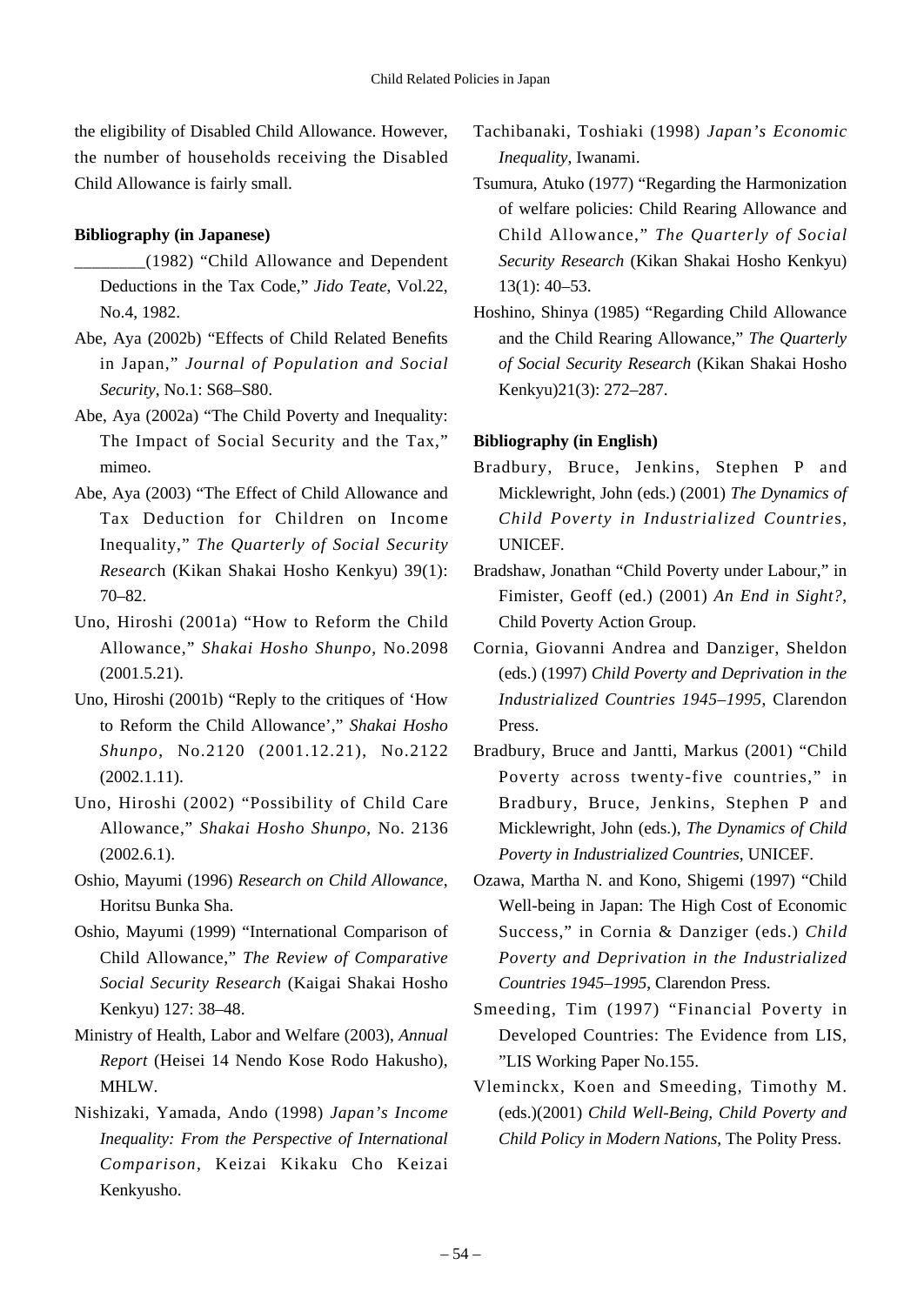#### **Notes:**

- $1$  A note of caution on the terminology: In Japan, the term "social security" is used to refer to the public pension system, public health care system, the Child Allowance, the Child Rearing Allowance, and all other in-cash benefits, as well as long-term care for the elderly, public childcare services, and other in-kind services. In this paper, the term "child benefit" is used to refer to the Child Allowance, the Child Rearing Allowance, and the Disabled Child Allowance. The term "transfer" is used to refer to in-cash net-transfer from social security systems. This includes both positive transfers (pensions, various allowances, etc.) and negative transfers (social security premiums for pension and health). "Dependent deduction benefit (or dependent deduction)" is used to refer to the reduction in tax liability arising from a deduction for dependent children. Dependent deduction can be applied to all dependents of the taxpayer, including spouse, children, parents, and other family members meeting the income criteria. In this paper, only the dependent deduction arising from children is focused.
- <sup>2</sup> Even though the amount of the Child Allowance is determined on a monthly basis, the actual payment is lumped together in three payments within a year.
- $3$  The difference is justified because of the difference in the financing of the allowance: For employees, the employer bears a portion of the costs, whereas for the selfemployed, the total cost is borne by the government.
- <sup>4</sup> In 2000, the percentage of children born out of wedlock is 1.63%, and the crude divorce rate is 2.30 persons out of 1,000 persons.
- <sup>5</sup> This is consistent with the earlier work of Nishizaki, Yamada & Ando (1998).
- <sup>6</sup> The data contains a small number of single-father households, but the sample size is rather small, thus, here only single-mother households are considered.
- <sup>7</sup> "Other households" is defined as all those households with children except 1) households with a not-married (including divorcees and widows) mother and children only (i.e. single-mother households), 2) households with a father and children only (single-father households), 3)

households with only the elderly and children. Thus, "Other households" includes three-generation households (e.g. grandparents-parents-children), and households with married mother and children only (in this case, it is considered that the father is only temporarily away).

- <sup>8</sup> The data sample contains households which has children but with no apparent parent (e.g. grandparents-children). Those households were excluded from the analysis.
- <sup>9</sup> The child poverty line is higher than the poverty line calculated for the entire population, because many elderly are poor. Thus the poverty rate for children as compared to the child poverty line, is higher than the poverty rate for children as compared to the poverty line of the entire population.
- <sup>10</sup> The Income Redistribution Survey does not have all the information necessary to determine "cohabiting singlemother households", thus the determination of such households required an "intelligent"guess considering the relationship (to the household head), sex, and age of each individual household members. Specifically, a household is considered to be a "cohabiting single-mother household" if it contains household head, (spouse of household head), daughter (unmarried, divorced or widowed), grandchild(ren) and any other household member. The data does not tell us if the daughter is the mother of a grandchild.
- <sup>11</sup> The data does not distinguish the Child Allowance, the Child Rearing Allowance, and the Special Child Rearing Allowance. Also, there is no data on the benefit accrued from the tax deductions for dependent children. Thus, the amounts of the Child Allowance, the Child Rearing Allowance, and the benefit from the tax deduction for each household were estimated using its household composition and the income information.
- $12$  The target group of the Child Allowance is 0 to 2 year olds, but children of other age groups also gain benefit if there is a child of 0 to 2 years within the same household, since the household income is calculated for the entire household, including the Child Allowance.
- <sup>13</sup> The Child Rearing Allowance for cohabiting singlemother households was assumed to be zero.